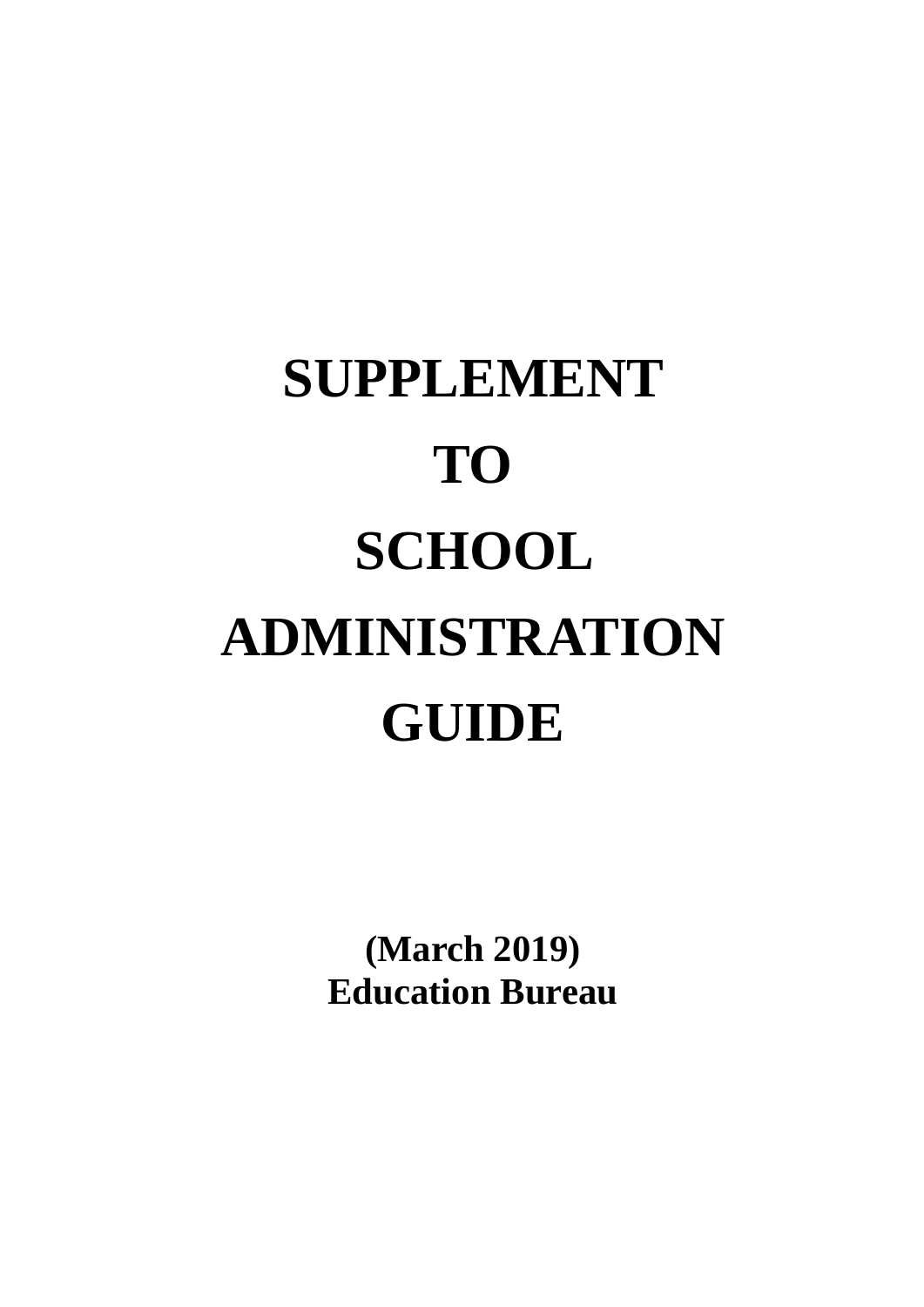### **Contents**

| Background |                                                                                                         | $\mathbf{1}$   |  |  |  |
|------------|---------------------------------------------------------------------------------------------------------|----------------|--|--|--|
|            | List of New/Revised Administrative Procedures for Aided IMC Schools                                     | $\overline{3}$ |  |  |  |
| Appendix A | 18<br>Guiding Principles and Procedures for Handling Cases of<br>Withholding Salary Increment of Staff  |                |  |  |  |
| Appendix B | <b>Expanded Operating Expenses Block Grant (EOEBG)</b><br>21                                            |                |  |  |  |
| Appendix C | 27<br>Teacher Relief Grant (TRG)                                                                        |                |  |  |  |
| Appendix D | Principles and Procedures<br>Direct<br>Guiding<br>for<br><b>Appointment of Staff to Promotion Ranks</b> | 30             |  |  |  |
| Appendix E | Principles for Identifying, Deployment and Arrangement<br>of Redundant Teachers                         | 32             |  |  |  |
| Appendix F | Principles in<br>Handling<br>Guiding<br>Change<br>of<br>Rank/Stepped-down Cases                         | 34             |  |  |  |
| Appendix G | Grant/Subsidized Schools Provident Fund for Teachers<br>38                                              |                |  |  |  |
| Appendix H | Guidelines for Granting of Leave<br>40                                                                  |                |  |  |  |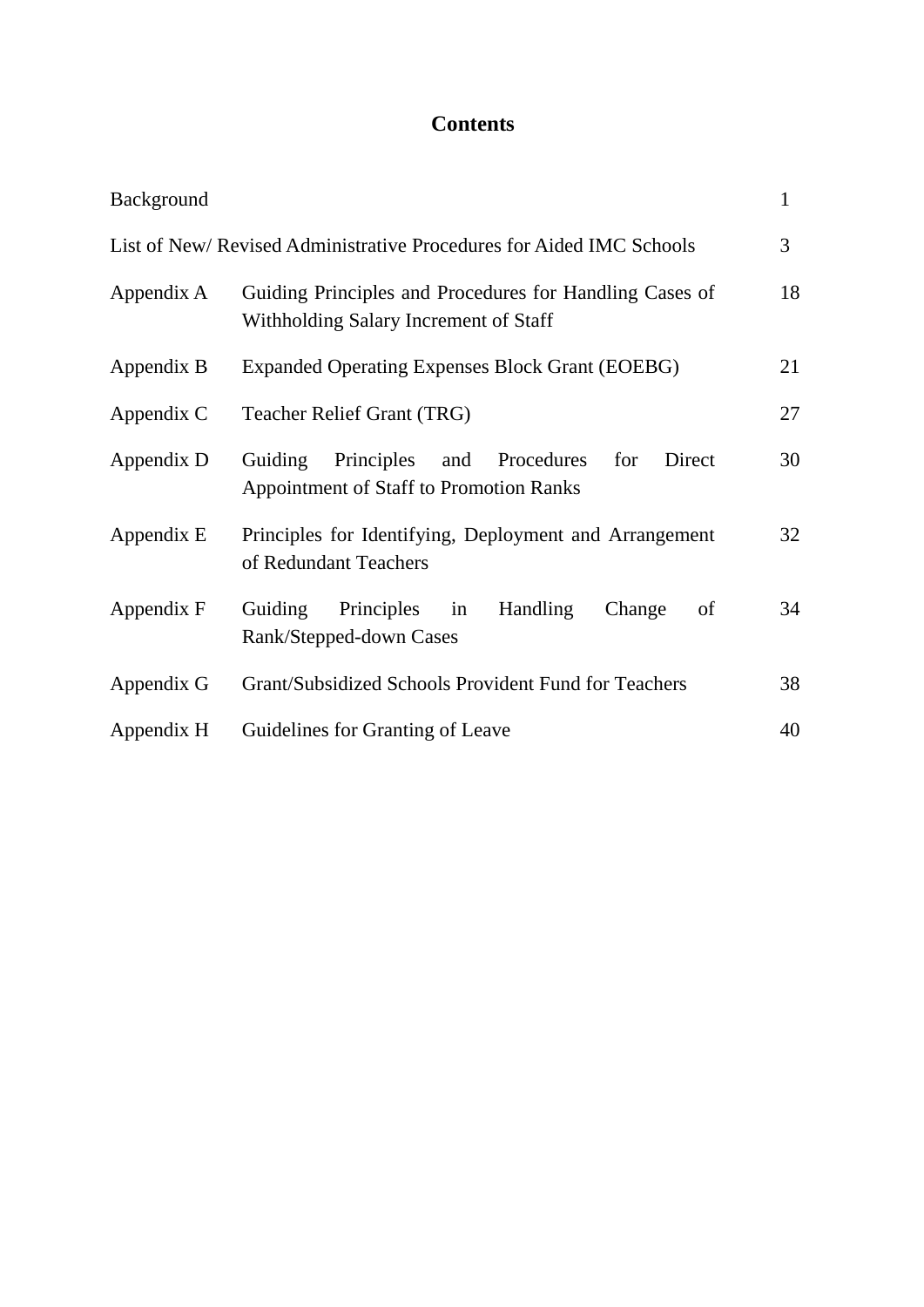#### <span id="page-2-0"></span>**Background**

1. With effect from 1 September 2005, newly established Incorporated Management Committee (IMC) schools should try out the Code of Aid for Aided Schools in which the IMC of an aided school is given greater management autonomy and flexibility in respect of administration of financial and staffing matters of the school. With the enhanced autonomy and flexibility enjoyed by IMC schools, some of the administrative procedures and practices in respect of school management detailed in the School Administration Guide (SAG), which is written for schools without IMC, may not be applicable to IMC schools.

#### **Supplement to School Administration Guide**

- 2. This Supplement is written exclusively for aided IMC schools to provide the essential information which supplements the SAG on
	- $\triangleright$  new administrative procedures, with detailed operational guide and procedural manual where necessary, on new measures introduced for aided IMC schools;
	- $\triangleright$  revised administrative procedures on issues/measures with changes where the existing procedures as stipulated in the SAG are no longer applicable to aided IMC schools.

IMC schools and their management team must therefore read this Supplement in conjunction with the SAG.

- 3. Unless as specified in the "List of new/revised administrative procedures for aided IMC schools" detailed below, IMC schools should continue to refer to the operational procedures and guidelines on all other issues as prescribed in the SAG in establishing transparent and accountable administrative procedures and good practices in respect of school management. For this purpose and in this particular context, the term "School Management Committee" quoted in the SAG should also refer to Incorporated Management Committee.
- 4. This Supplement, as with the SAG, is compiled by making reference to circulars and instructions issued by the Permanent Secretary for Education (the Permanent Secretary) from time to time to assist schools in establishing proper and accountable administrative procedures and practices in respect of school management and staffing matters. Therefore, Incorporated Management Committees and their school management personnel should abide by such rules and requirements as promulgated in those circulars and instructions which are incorporated in this Supplement and the SAG.
- 5. All the administrative procedures and guidelines recommended in this Supplement are subject to revision taking into account the feedback from users on their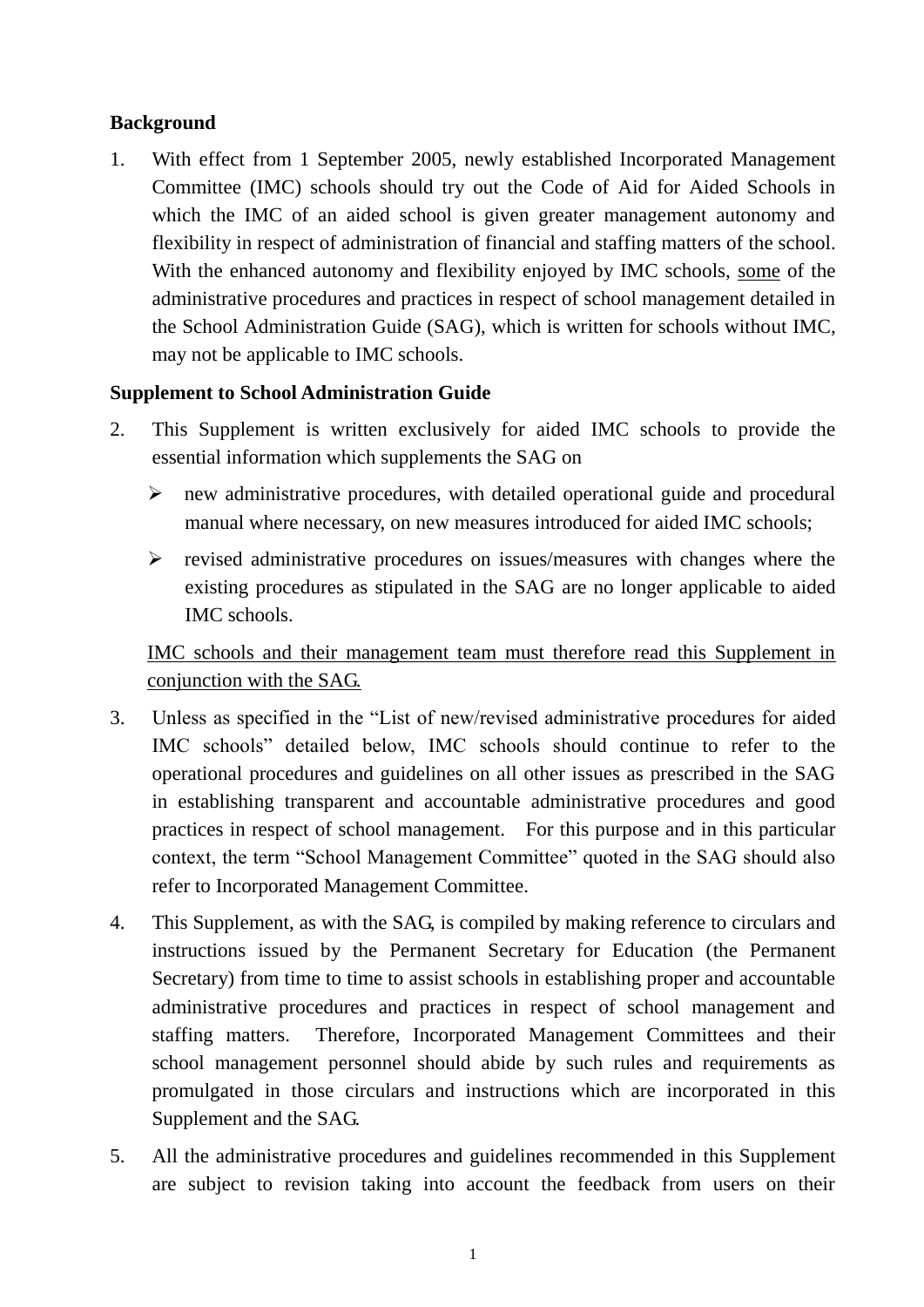application and operation. We welcome views and suggestions to improve this Supplement as well as the SAG.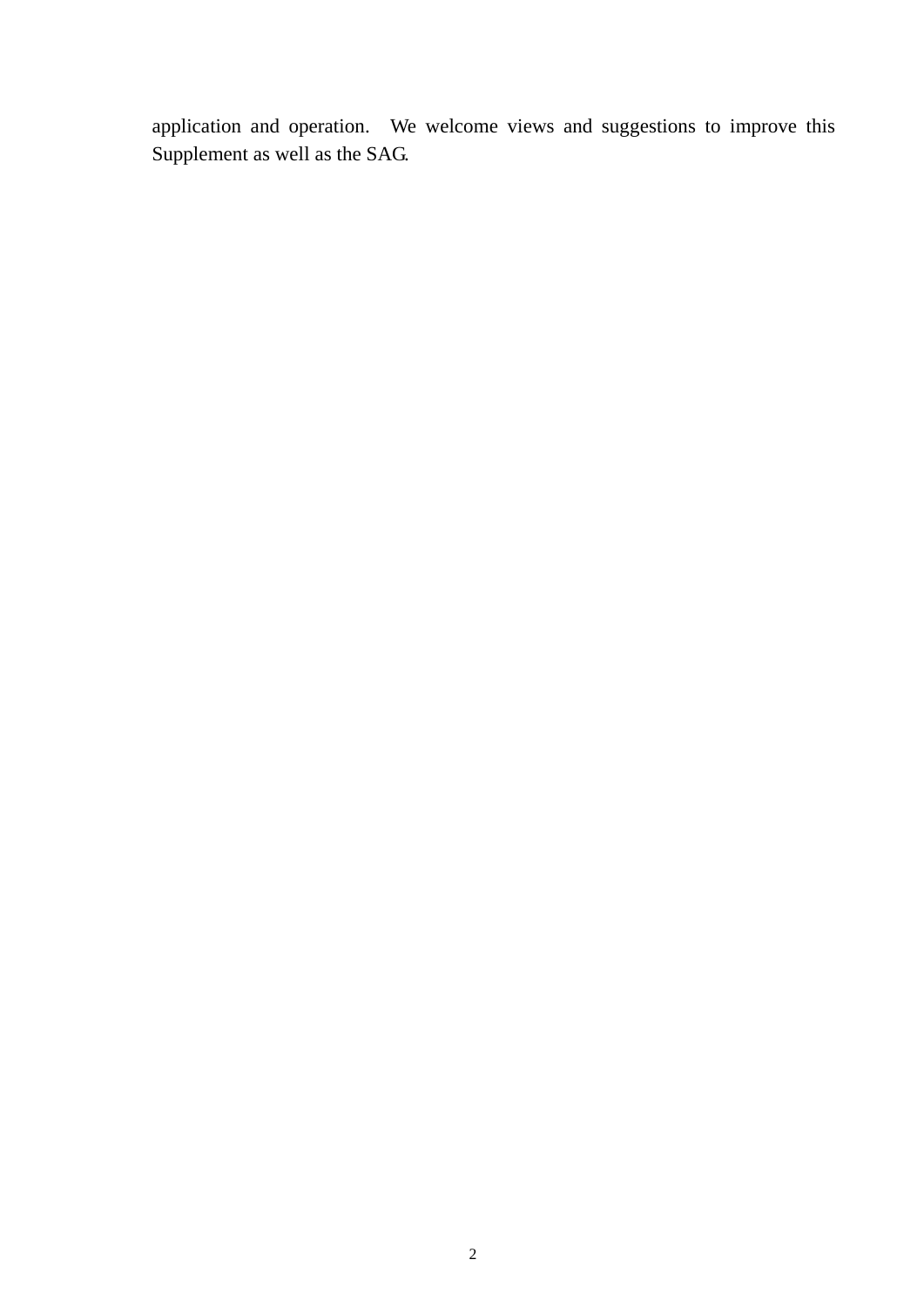| <b>Section in</b><br><b>COA</b> for<br><b>Aided</b><br><b>Schools</b> | <b>Issue</b>                   | <b>Relevant provision</b><br>in the SAG | <b>New/Revised Administrative Procedures for</b><br><b>Aided IMC Schools</b> |
|-----------------------------------------------------------------------|--------------------------------|-----------------------------------------|------------------------------------------------------------------------------|
| 5.6(a)                                                                | Roles and                      | Section 4.4 on                          | All relevant sections and provisions in the                                  |
|                                                                       | responsibilities               | "Strategies for                         | SAG still stand.                                                             |
|                                                                       | of an IMC in                   | handling                                |                                                                              |
|                                                                       | dealing with                   | complaints" and                         |                                                                              |
|                                                                       | complaints from section 7.9 on |                                         |                                                                              |
|                                                                       | staff and the                  | "Handling staff                         |                                                                              |
|                                                                       | public                         | complaints"                             |                                                                              |
| 10.1(b)                                                               | Award/withhold                 | Section 7.8.3 on                        | All relevant sections and provisions in the                                  |
|                                                                       | of incremental                 | "General                                | SAG are applicable with the following                                        |
|                                                                       | credit                         | principles in                           | revisions:                                                                   |
|                                                                       |                                |                                         | taking disciplinary Paragraph 3 of section 7.8.3 is revised to read          |
|                                                                       |                                | actions"                                | as follows:                                                                  |
|                                                                       |                                |                                         | Subject to the provisions<br>3.<br>of<br>the                                 |
|                                                                       |                                |                                         | Employment Ordinance (EmO) and the                                           |
|                                                                       |                                |                                         | Code of Aid for Aided Schools, the IMC                                       |
|                                                                       |                                |                                         | decide<br>the<br>on<br>appropriate<br>may                                    |
|                                                                       |                                |                                         | disciplinary action to be taken in                                           |
|                                                                       |                                |                                         | managing staff performance including:                                        |
|                                                                       |                                |                                         | withholding an annual increment<br>a.                                        |
|                                                                       |                                |                                         | (IMC should refer to the principles)                                         |
|                                                                       |                                |                                         | and procedures set out in <i>Appendix</i>                                    |
|                                                                       |                                |                                         | A (of the Supplement to SAG) in                                              |
|                                                                       |                                |                                         | handling cases of withholding salary                                         |
|                                                                       |                                |                                         | increment of staff);                                                         |
|                                                                       |                                |                                         | suspending a teacher from normal<br>b.                                       |
|                                                                       |                                |                                         | duties;                                                                      |
|                                                                       |                                |                                         | dismissal; and<br>$\mathbf{c}$ .                                             |
|                                                                       |                                |                                         | summary dismissal.<br>d.                                                     |

### <span id="page-4-0"></span>**List of New/ Revised Administrative Procedures for Aided IMC Schools**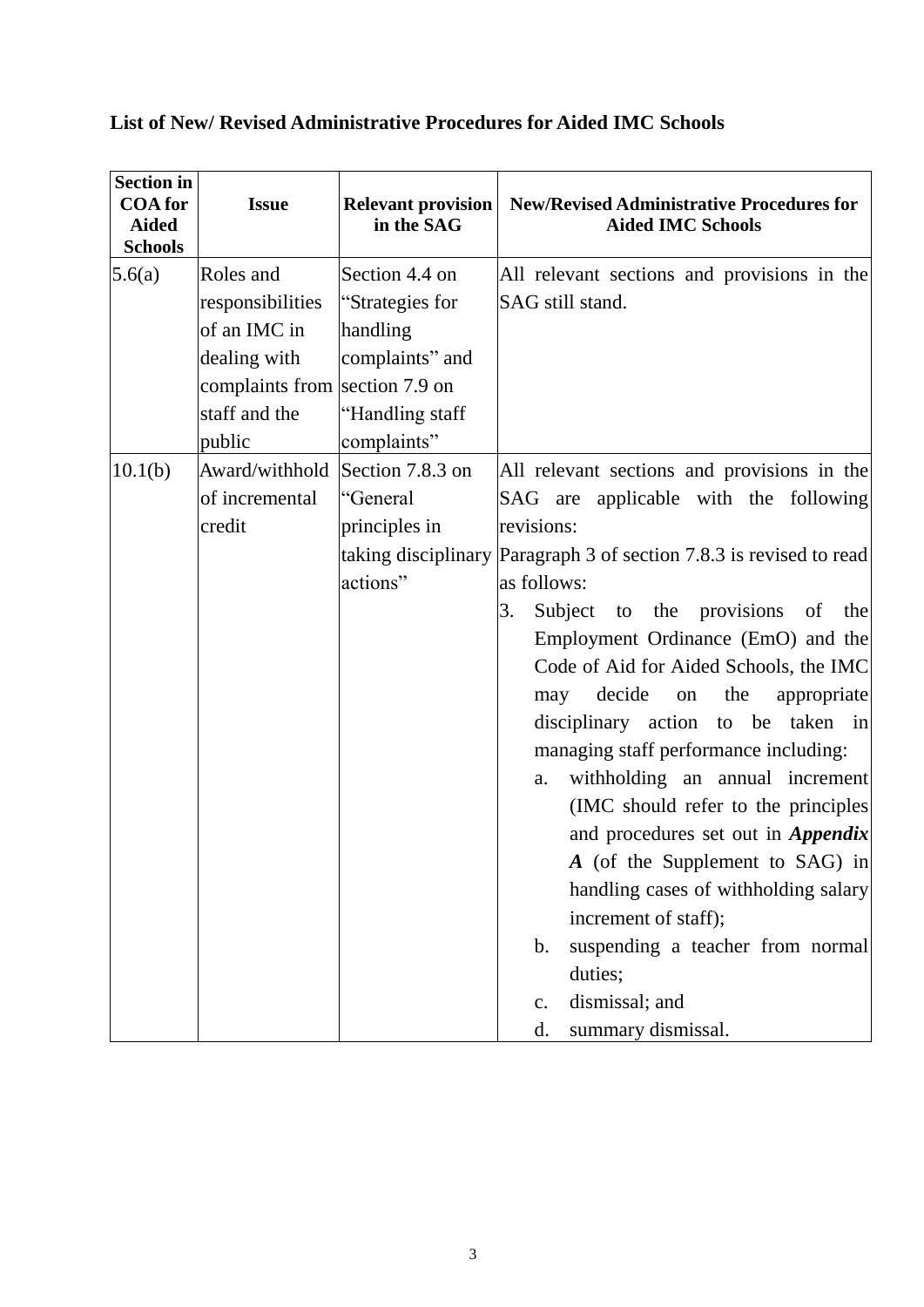| <b>Section in</b><br><b>COA</b> for<br><b>Aided</b><br><b>Schools</b> | <b>Issue</b>                                                         | <b>Relevant provision</b><br>in the SAG | <b>New/Revised Administrative Procedures for</b><br><b>Aided IMC Schools</b>                                                                                                                                                                                                                                                                                                                                                                                                                                                                                                                                                                                                                                                                                                                                                                              |
|-----------------------------------------------------------------------|----------------------------------------------------------------------|-----------------------------------------|-----------------------------------------------------------------------------------------------------------------------------------------------------------------------------------------------------------------------------------------------------------------------------------------------------------------------------------------------------------------------------------------------------------------------------------------------------------------------------------------------------------------------------------------------------------------------------------------------------------------------------------------------------------------------------------------------------------------------------------------------------------------------------------------------------------------------------------------------------------|
|                                                                       |                                                                      |                                         | Paragraph 4 of section 7.8.3 is revised to read<br>as follows:<br>Schools must comply with the following<br>4.<br>requirements stipulated in the Code of<br>Aid for Aided Schools:<br>the procedures for dismissal; and<br>a.<br>salaries<br>b.<br>the<br>payment<br>of<br>on<br>termination of service.                                                                                                                                                                                                                                                                                                                                                                                                                                                                                                                                                  |
| 10.2(a)                                                               | <b>Expanded</b><br>Operating<br>Expenses Block subventions"<br>Grant | Section 6.2.1 on<br>"Government         | Paragraph 2.b on "Operating Expenses Block<br>Grant (OEBG)" is replaced by the following:<br><b>Expanded Operating Expenses Block</b><br>b.<br><b>Grant (EOEBG)</b><br>The EOEBG includes virtually all<br>non-salary recurrent grants to aided<br>schools except those which are<br>ad-hoc in nature, those which are<br>currently under review, and those<br>which are paid for very specific<br>purposes on a reimbursement basis.<br>Schools can use this block grant for<br>purposes related to teaching and<br>learning, operation and development<br>of their schools. It can also be<br>deployed to finance professional<br>development of their teaching staff<br>and any other educational purposes<br>endorsed by the IMCs. Details on<br>the principles and rules on usage are<br>set out in <i>Appendix B</i> (of the<br>Supplement to SAG). |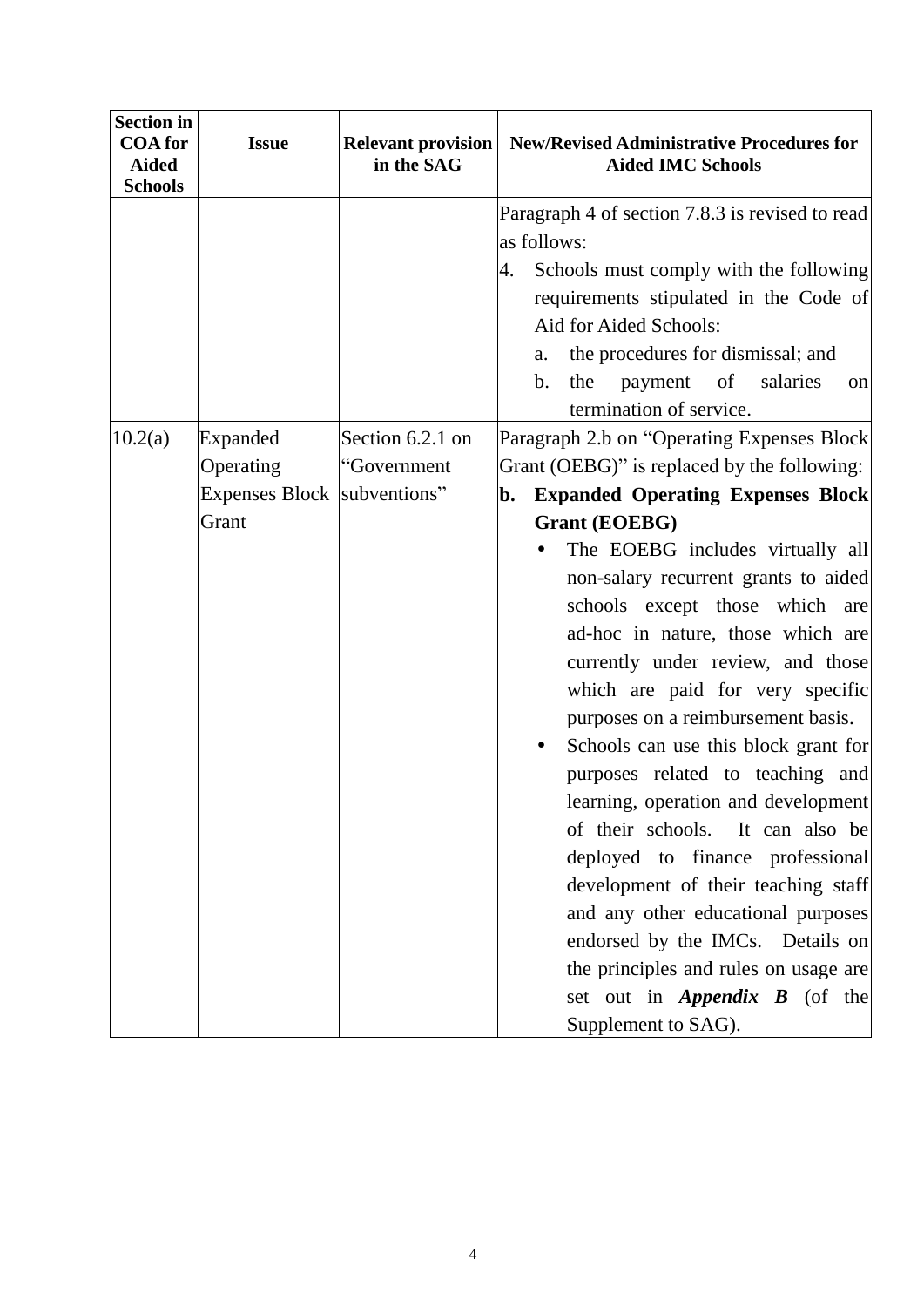| <b>Section in</b><br><b>COA</b> for | <b>Issue</b>          | <b>Relevant provision</b>    | <b>New/Revised Administrative Procedures for</b>                                    |
|-------------------------------------|-----------------------|------------------------------|-------------------------------------------------------------------------------------|
| <b>Aided</b><br><b>Schools</b>      |                       | in the SAG                   | <b>Aided IMC Schools</b>                                                            |
|                                     |                       | "Composite"<br>Furniture and | Paragraph 2.e on "Composite Furniture and<br>Equipment Grant" is replaced by<br>the |
|                                     |                       | <b>Equipment Grant"</b>      | following:                                                                          |
|                                     |                       |                              | <b>Composite Furniture and Equipment</b><br>e.                                      |
|                                     |                       |                              | Grant                                                                               |
|                                     |                       |                              | This grant has been included in the<br><b>EOEBG.</b>                                |
| 10.2(b)                             | Other Grants -        | <b>Nil</b>                   | The following is added after paragraph 2.g of                                       |
|                                     | <b>Teacher Relief</b> |                              | section $6.2.1$ :                                                                   |
|                                     | Grant                 |                              | <b>Teacher Relief Grant (TRG)</b><br>h.                                             |
|                                     |                       |                              | The TRG is a cash grant provided to                                                 |
|                                     |                       |                              | enhance schools' flexibility in the                                                 |
|                                     |                       |                              | deployment of manpower.                                                             |
|                                     |                       |                              | The<br><b>TRG</b><br>consists<br>of<br>two                                          |
|                                     |                       |                              | a basic component<br>components:                                                    |
|                                     |                       |                              | which is an annual recurrent cash<br>grant provided to schools for the              |
|                                     |                       |                              | appointment of supply teachers to                                                   |
|                                     |                       |                              | cover approved leave of teachers of                                                 |
|                                     |                       |                              | less than 30 days; and an optional                                                  |
|                                     |                       |                              | component, for encashment of up to                                                  |
|                                     |                       |                              | a maximum of 10% of the teaching                                                    |
|                                     |                       |                              | establishment, on a temporary or                                                    |
|                                     |                       |                              | permanent basis.                                                                    |
|                                     |                       |                              | Schools will have full flexibility in                                               |
|                                     |                       |                              | using the TRG to employ temporary                                                   |
|                                     |                       |                              | teaching-related staff and procure<br>education-related services, organise          |
|                                     |                       |                              | staff professional development and<br>student learning activities.                  |
|                                     |                       |                              | Details on the principles and rules                                                 |
|                                     |                       |                              | on usage are set out in <i>Appendix</i> $C$                                         |
|                                     |                       |                              | (of the Supplement to SAG).                                                         |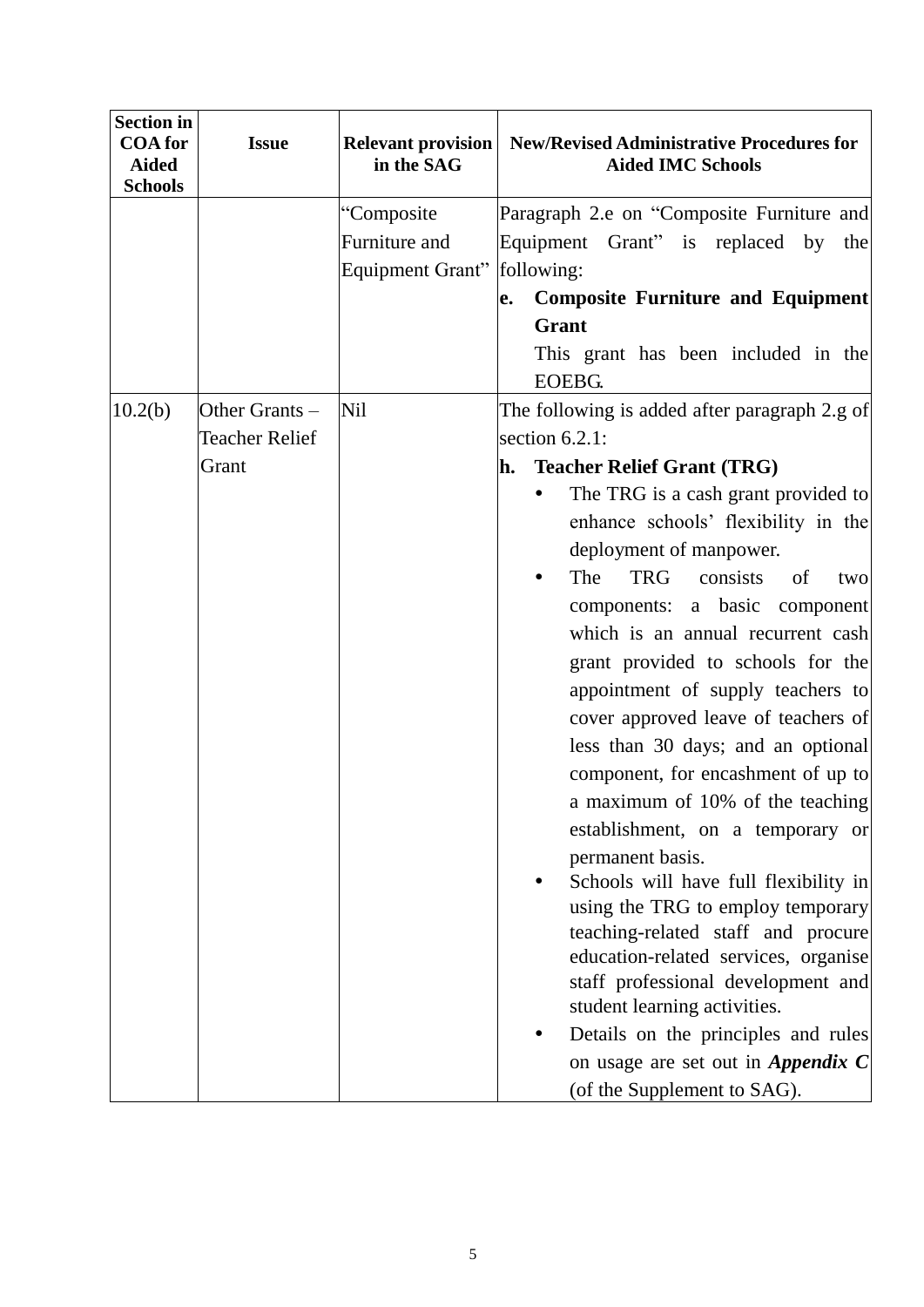| <b>Section in</b><br><b>COA</b> for<br><b>Aided</b><br><b>Schools</b> | <b>Issue</b>          | <b>Relevant provision</b><br>in the SAG | <b>New/Revised Administrative Procedures for</b><br><b>Aided IMC Schools</b> |
|-----------------------------------------------------------------------|-----------------------|-----------------------------------------|------------------------------------------------------------------------------|
| 11                                                                    | Non-Recurrent         | Section 6.4 on                          | All relevant sections and provisions in the                                  |
|                                                                       | and Capital           | "Procurement of                         | SAG still stand.                                                             |
|                                                                       | Grants                | stores and                              |                                                                              |
|                                                                       |                       | services", section                      |                                                                              |
|                                                                       |                       | 8.5 on                                  |                                                                              |
|                                                                       |                       | "Maintenance of                         |                                                                              |
|                                                                       |                       | school premises"                        |                                                                              |
|                                                                       |                       | and section 8.6 on                      |                                                                              |
|                                                                       |                       | "Alterations to                         |                                                                              |
|                                                                       |                       | school premises"                        |                                                                              |
| 12.1                                                                  | Government to         | Section 8.3.1 on                        | All relevant sections and provisions in the                                  |
|                                                                       | carry the risk of     | "Security"                              | SAG still stand.                                                             |
|                                                                       | damage or loss        | measures in                             |                                                                              |
|                                                                       |                       | schools" and                            |                                                                              |
|                                                                       |                       | section 8.7 on                          |                                                                              |
|                                                                       |                       | "Damage/loss to                         |                                                                              |
|                                                                       |                       | School Premises"                        |                                                                              |
| 13.1                                                                  | General rules         | Section 7.2 on                          | All relevant sections and provisions in the                                  |
|                                                                       | and                   | "Appointment,                           | SAG still stand.                                                             |
|                                                                       | requirements on       | regrading,                              |                                                                              |
|                                                                       | appointment,          | promotion and                           |                                                                              |
|                                                                       | promotion,            | acting                                  |                                                                              |
|                                                                       | resignation,          | appointment" and                        |                                                                              |
|                                                                       | retirement,           | section 7.3 on                          |                                                                              |
|                                                                       | termination and       | "Staff selection"                       |                                                                              |
|                                                                       | dismissal of          |                                         |                                                                              |
|                                                                       | staff                 |                                         |                                                                              |
| 13.2(b)                                                               |                       | Verify eligibility Section 7.4.2 on     | All relevant sections and provisions in the                                  |
|                                                                       | for appointment       | "Verification of                        | SAG still stand.                                                             |
|                                                                       | and assessment        | qualifications and                      |                                                                              |
|                                                                       | of salaries of        | experience"                             |                                                                              |
|                                                                       | staff paid under      |                                         |                                                                              |
|                                                                       | <b>Salaries Grant</b> |                                         |                                                                              |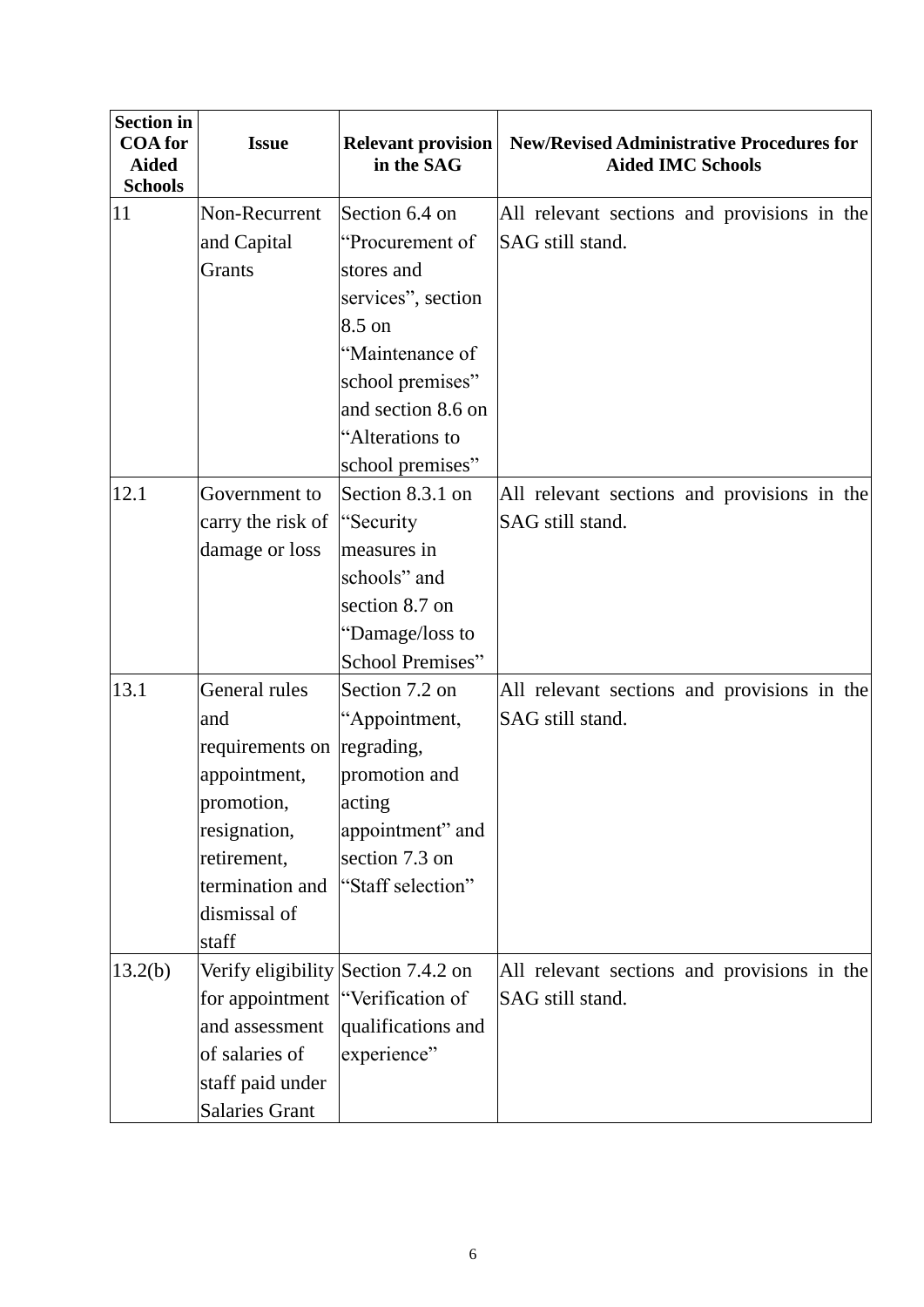| <b>Section in</b><br><b>COA</b> for<br><b>Aided</b><br><b>Schools</b> | <b>Issue</b>                                                    | <b>Relevant provision</b><br>in the SAG                                                                                 | <b>New/Revised Administrative Procedures for</b><br><b>Aided IMC Schools</b>                                                                                                                                                                                                                                                                                                                                                                                        |
|-----------------------------------------------------------------------|-----------------------------------------------------------------|-------------------------------------------------------------------------------------------------------------------------|---------------------------------------------------------------------------------------------------------------------------------------------------------------------------------------------------------------------------------------------------------------------------------------------------------------------------------------------------------------------------------------------------------------------------------------------------------------------|
| 13.2(j)                                                               | Medical and<br>$X$ -ray<br>examination<br>before<br>appointment | Section 7.4.1 on<br>"Physical<br>check-up"                                                                              | Section 7.4.1 is revised to read as follows:<br>The IMC should, in consideration of<br>1.<br>maintaining<br>healthy<br>school<br>a<br>environment and in the interest of the<br>students, decide whether to require each<br>staff member (other than supply staff<br>paid on daily rate) to undergo a medical<br>examination including a chest X-ray<br>examination by a registered medical<br>practitioner before appointment.                                     |
| 13.2(k)                                                               | Letter of<br>appointment or<br>contract of<br>service           | Section 7.4.4 on<br>"Employment<br>contract"                                                                            | All relevant sections and provisions in the<br>SAG still stand.                                                                                                                                                                                                                                                                                                                                                                                                     |
| 13.3(e)                                                               | Direct<br>appointment of<br>staff to                            | Section 7.2.4 on<br>"Promotion and<br>acting<br>promotion ranks appointment" and<br>section 7.3 on<br>"Staff selection" | All relevant sections and provisions in the<br>SAG are applicable with a new section added<br>as follows:<br>7.2.5 Direct appointment of staff<br>to<br>promotion ranks<br>For direct appointment of staff to<br>promotion ranks, the IMC should<br>follow detailed procedures as set out in<br>"Guiding Principles and Procedures for<br>Appointment<br>Direct<br>of<br><b>Staff</b><br>to<br>Promotion Ranks" in <i>Appendix D</i> (of<br>the Supplement to SAG). |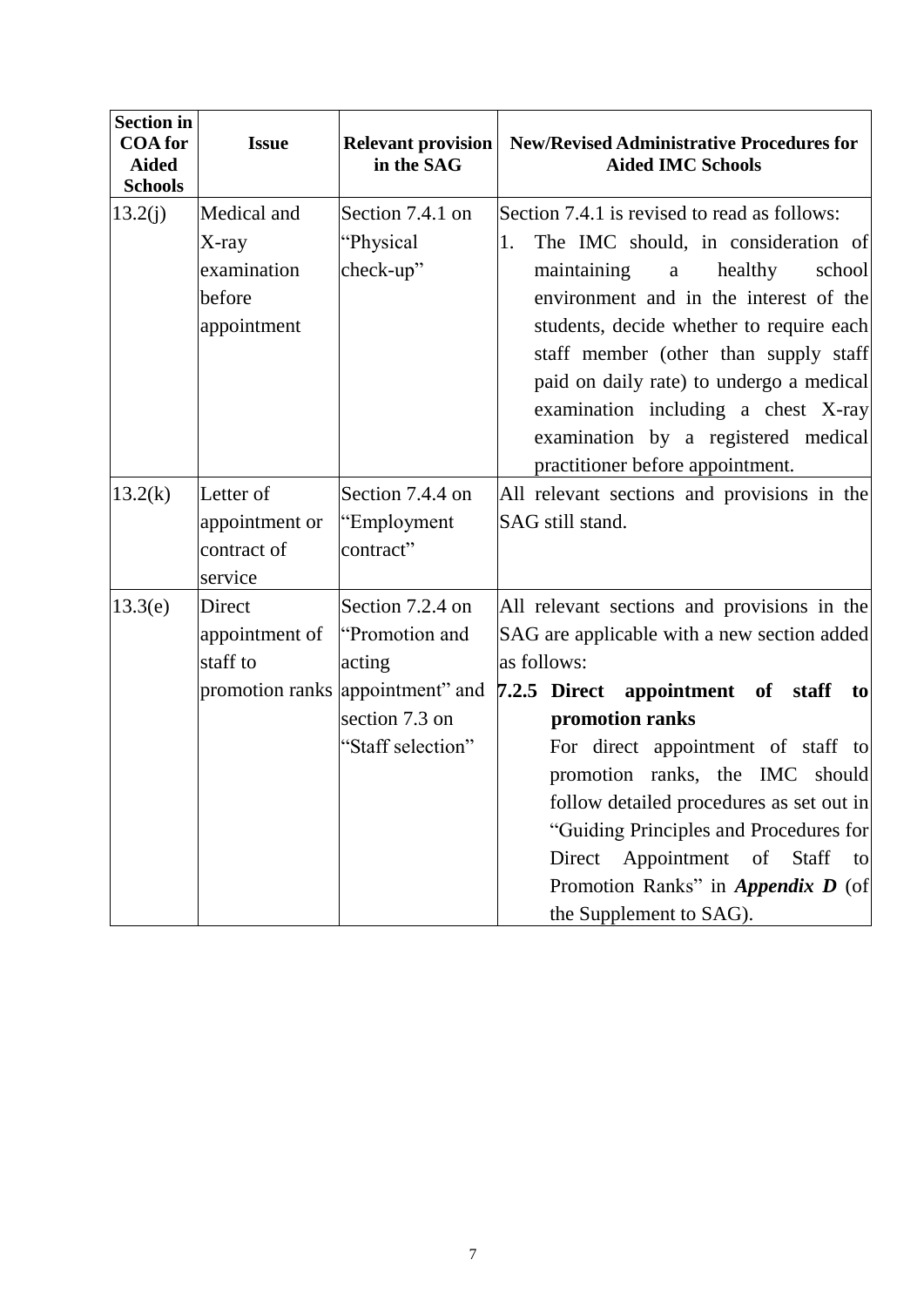| <b>Section in</b><br><b>COA</b> for<br><b>Aided</b><br><b>Schools</b> | <b>Issue</b>   | <b>Relevant provision</b><br>in the SAG | <b>New/Revised Administrative Procedures for</b><br><b>Aided IMC Schools</b> |
|-----------------------------------------------------------------------|----------------|-----------------------------------------|------------------------------------------------------------------------------|
| 13.6(b)                                                               | Deployment of  | <b>Nil</b>                              | A new section is added as follows:                                           |
|                                                                       | redundant      |                                         | 7.11 Deployment of redundant teacher                                         |
|                                                                       | teacher        |                                         | When such circumstance arises that                                           |
|                                                                       |                |                                         | there is / are over-ranked principal /                                       |
|                                                                       |                |                                         | redundant teacher(s) in the school and                                       |
|                                                                       |                |                                         | that they have to be deployed to other                                       |
|                                                                       |                |                                         | schools operated under the<br>same                                           |
|                                                                       |                |                                         | sponsoring body so as to avoid or                                            |
|                                                                       |                |                                         | alleviate over-establishment of staff as                                     |
|                                                                       |                |                                         | provided under section 40AG of the EO,                                       |
|                                                                       |                |                                         | the IMC should ensure<br>that<br>the                                         |
|                                                                       |                |                                         | deployment is conducted<br>in<br>an                                          |
|                                                                       |                |                                         | objective, fair and transparent manner.                                      |
|                                                                       |                |                                         | The IMC should also ensure that the                                          |
|                                                                       |                |                                         | school has put in place a set of                                             |
|                                                                       |                |                                         | fair<br>objective,<br>and<br>transparent                                     |
|                                                                       |                |                                         | "school-based criteria" in identifying the                                   |
|                                                                       |                |                                         | of teachers<br>become<br>sequence<br>to                                      |
|                                                                       |                |                                         | before<br>redundant<br>handling<br>their                                     |
|                                                                       |                |                                         | deployment. Schools should refer to                                          |
|                                                                       |                |                                         | the procedures as set out in "Principles                                     |
|                                                                       |                |                                         | for Identifying,<br>Deployment and                                           |
|                                                                       |                |                                         | Arrangement of Redundant Teachers" in                                        |
|                                                                       |                |                                         | Appendix E (of the Supplement to                                             |
|                                                                       |                |                                         | SAG) in handling such cases.                                                 |
| 13.7                                                                  | Change of rank | <b>Nil</b>                              | A new section is added as follows:                                           |
|                                                                       | within grade   |                                         | 7.12 Change of rank within grade                                             |
|                                                                       |                |                                         | Change of rank within grade refers to<br>1.                                  |
|                                                                       |                |                                         | such situation where a staff member                                          |
|                                                                       |                |                                         | (including principal of a school) steps                                      |
|                                                                       |                |                                         | down from a higher rank to a lower rank                                      |
|                                                                       |                |                                         | within his serving grade e.g. graduate or                                    |
|                                                                       |                |                                         | non-graduate grade.                                                          |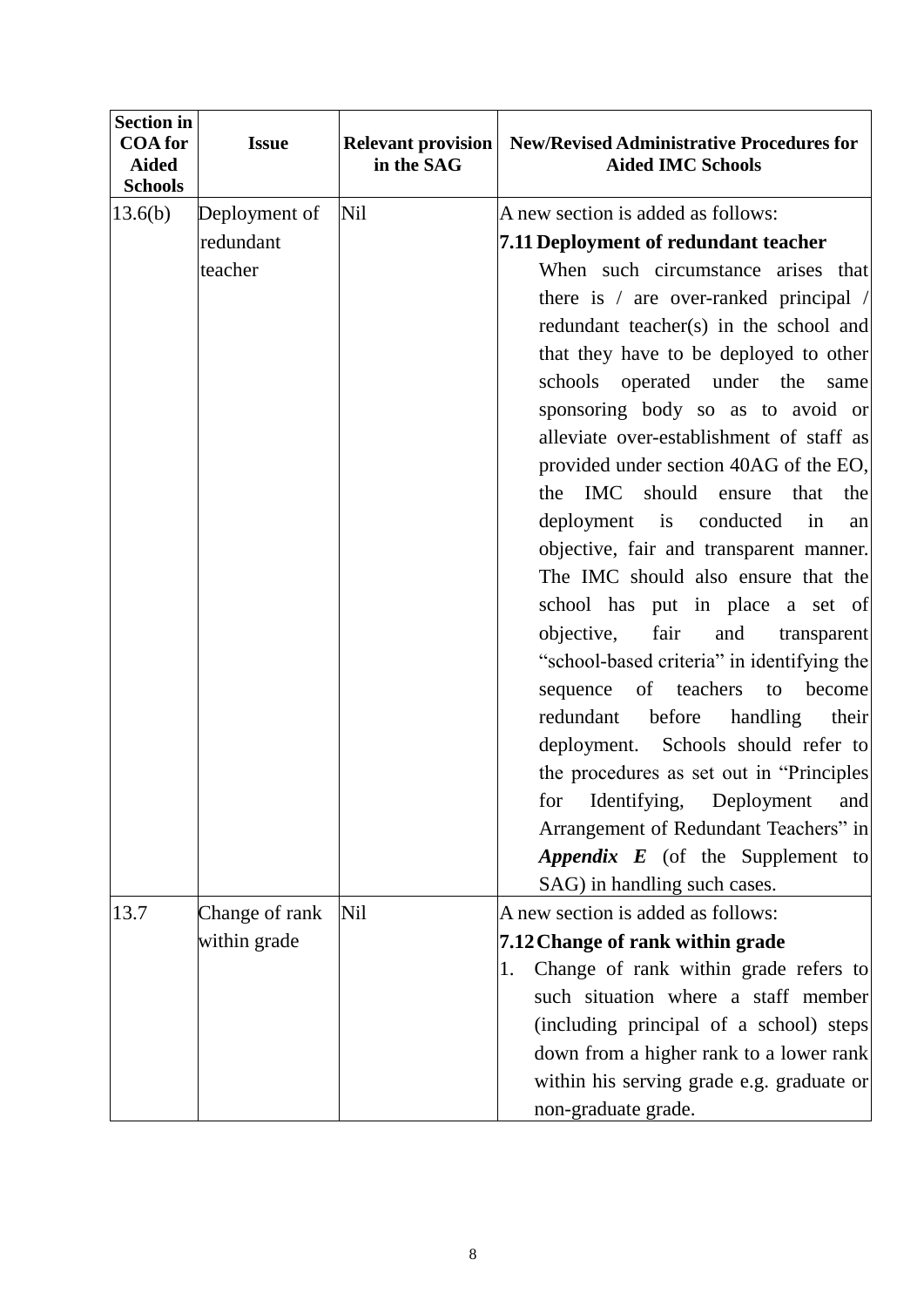| <b>Section in</b><br><b>COA</b> for<br><b>Aided</b><br><b>Schools</b> | <b>Issue</b> | <b>Relevant provision</b><br>in the SAG | <b>New/Revised Administrative Procedures for</b><br><b>Aided IMC Schools</b>                                                                                                                                                                                                                                                                                                                                                                                                                                                                                                                                                                                                                                                                                                                                                                                                                                                                |
|-----------------------------------------------------------------------|--------------|-----------------------------------------|---------------------------------------------------------------------------------------------------------------------------------------------------------------------------------------------------------------------------------------------------------------------------------------------------------------------------------------------------------------------------------------------------------------------------------------------------------------------------------------------------------------------------------------------------------------------------------------------------------------------------------------------------------------------------------------------------------------------------------------------------------------------------------------------------------------------------------------------------------------------------------------------------------------------------------------------|
|                                                                       |              |                                         | Such stepping down from a higher rank<br>2.<br>to a lower rank may arise in the<br>following circumstances:<br>There is a reduction of classes<br>a.<br>which<br>affects<br>the<br>headship<br>entitlement and/or the number and<br>rank of promotion posts of a school;<br>The staff member requests to step<br>b.<br>higher<br>down<br>from<br>rank<br>a<br>voluntarily; or<br>The IMC requests a staff member to<br>c.<br>step down to a lower rank.<br>For stepping down of staff in the case of<br>3.<br>the third scenario above, the IMC must<br>ensure that such case is handled<br>conscientiously with the consent of the<br>IMC<br>majority<br>of<br>the<br>members<br>following the "Guiding Principles in<br>Handling<br>Change<br>of<br>Rank/Stepped-down Cases" as set out in<br>Appendix F (of the Supplement to<br>SAG) and that all relevant legislations<br>ordinances<br>fully<br>and<br>have<br>been<br>complied with. |
| 13.9(b)                                                               | No-pay leave | Section 7.5.3 on<br>"Leave matters"     | All relevant sections and provisions in the<br>SAG are applicable with the following<br>revision:<br><b>Appendix 9 of Chapter 7</b><br>In the table on "Approving authority for<br>granting of leave", replace "No-pay sick<br>leave, maternity leave and tuberculosis<br>leave" under "Type of leave" of teaching<br>staff by "All no-pay leave".                                                                                                                                                                                                                                                                                                                                                                                                                                                                                                                                                                                          |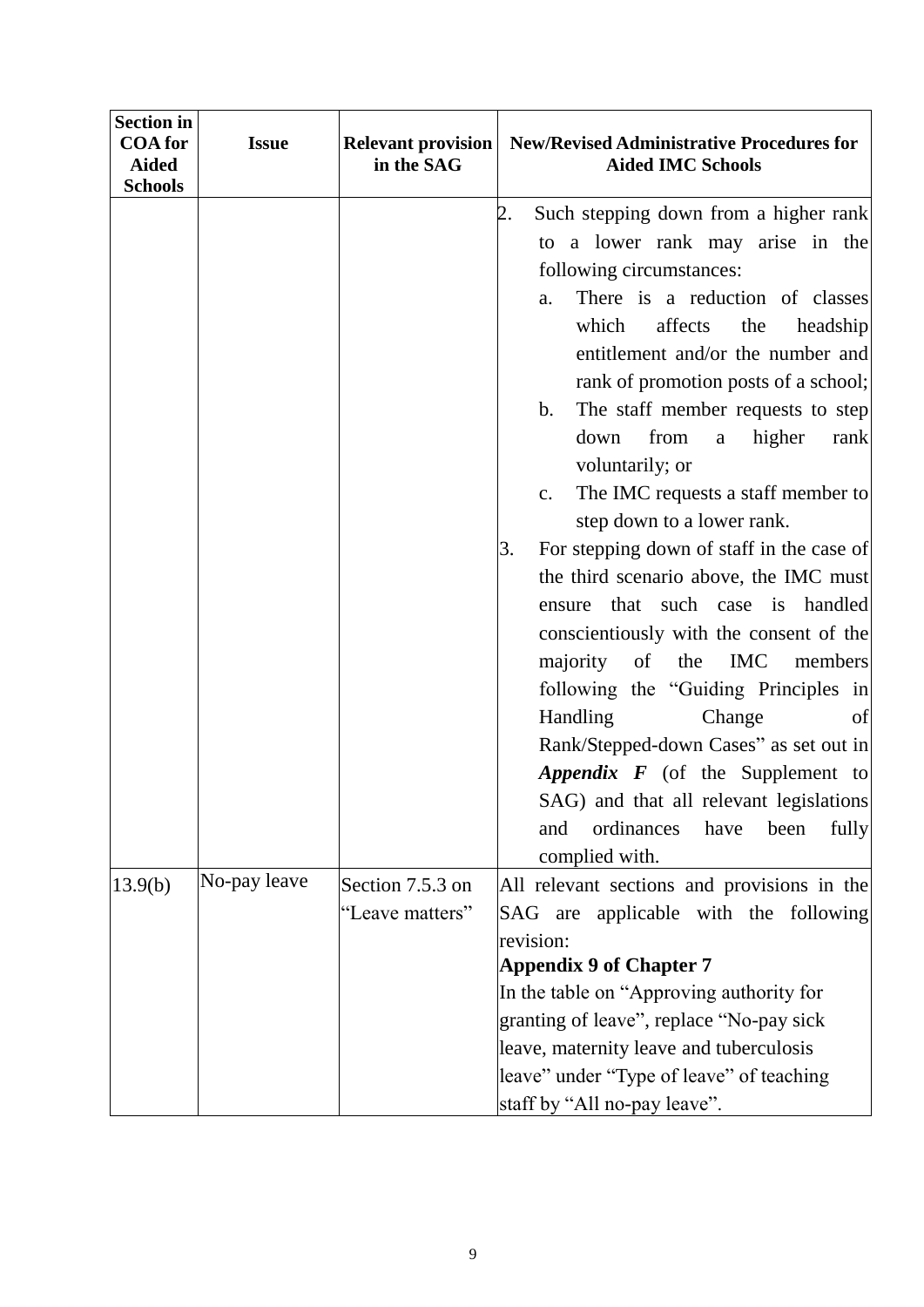| <b>Section in</b><br><b>COA</b> for<br><b>Aided</b><br><b>Schools</b> | <b>Issue</b>  | <b>Relevant provision</b><br>in the SAG | <b>New/Revised Administrative Procedures for</b><br><b>Aided IMC Schools</b> |
|-----------------------------------------------------------------------|---------------|-----------------------------------------|------------------------------------------------------------------------------|
| 13.11(a)                                                              | Employment of | Section 7.2.1 on                        | Paragraph 6 of section 7.2.1 is revised to read                              |
|                                                                       | short-term    | "Appointment of                         | as follows:                                                                  |
|                                                                       | supply staff  | teaching staff"                         | <b>Appointment of supply teacher</b><br>6.                                   |
|                                                                       |               |                                         | With the introduction of the TRG,<br>a.                                      |
|                                                                       |               |                                         | IMC schools are provided with an                                             |
|                                                                       |               |                                         | annual recurrent cash grant for the                                          |
|                                                                       |               |                                         | employment of fixed daily-rated                                              |
|                                                                       |               |                                         | supply teachers to substitute for                                            |
|                                                                       |               |                                         | teachers on approved leave lasting                                           |
|                                                                       |               |                                         | for less than 30 days. Application                                           |
|                                                                       |               |                                         | for reimbursement of payment for                                             |
|                                                                       |               |                                         | employment of supply teacher is no<br>longer required.                       |
|                                                                       |               |                                         | Under the arrangement of the TRG,<br>b.                                      |
|                                                                       |               |                                         | employment of supply teacher is no                                           |
|                                                                       |               |                                         | longer confined to teacher<br>on                                             |
|                                                                       |               |                                         | approved leave for three consecutive                                         |
|                                                                       |               |                                         | calendar<br>days<br>more.<br><b>or</b>                                       |
|                                                                       |               |                                         | Nevertheless, in most cases, the                                             |
|                                                                       |               |                                         | "three consecutive calendar days"                                            |
|                                                                       |               |                                         | criterion may still be taken as a point                                      |
|                                                                       |               |                                         | of reference if the IMC would like to                                        |
|                                                                       |               |                                         | maintain a prudent use of the TRG.                                           |
|                                                                       |               |                                         | The IMC should ensure that fair and<br>$\mathbf{c}$ .                        |
|                                                                       |               |                                         | reasonable criteria for approving the                                        |
|                                                                       |               |                                         | employment of daily-rated supply                                             |
|                                                                       |               |                                         | teachers to substitute for teachers on                                       |
|                                                                       |               |                                         | approved leave have been put in                                              |
|                                                                       |               |                                         | place in the school and that such                                            |
|                                                                       |               |                                         | criteria<br>made<br>are<br>open<br>and                                       |
|                                                                       |               |                                         | consistently applied in handling                                             |
|                                                                       |               |                                         | arrangement of supply teachers for                                           |
|                                                                       |               |                                         | teachers on leave.                                                           |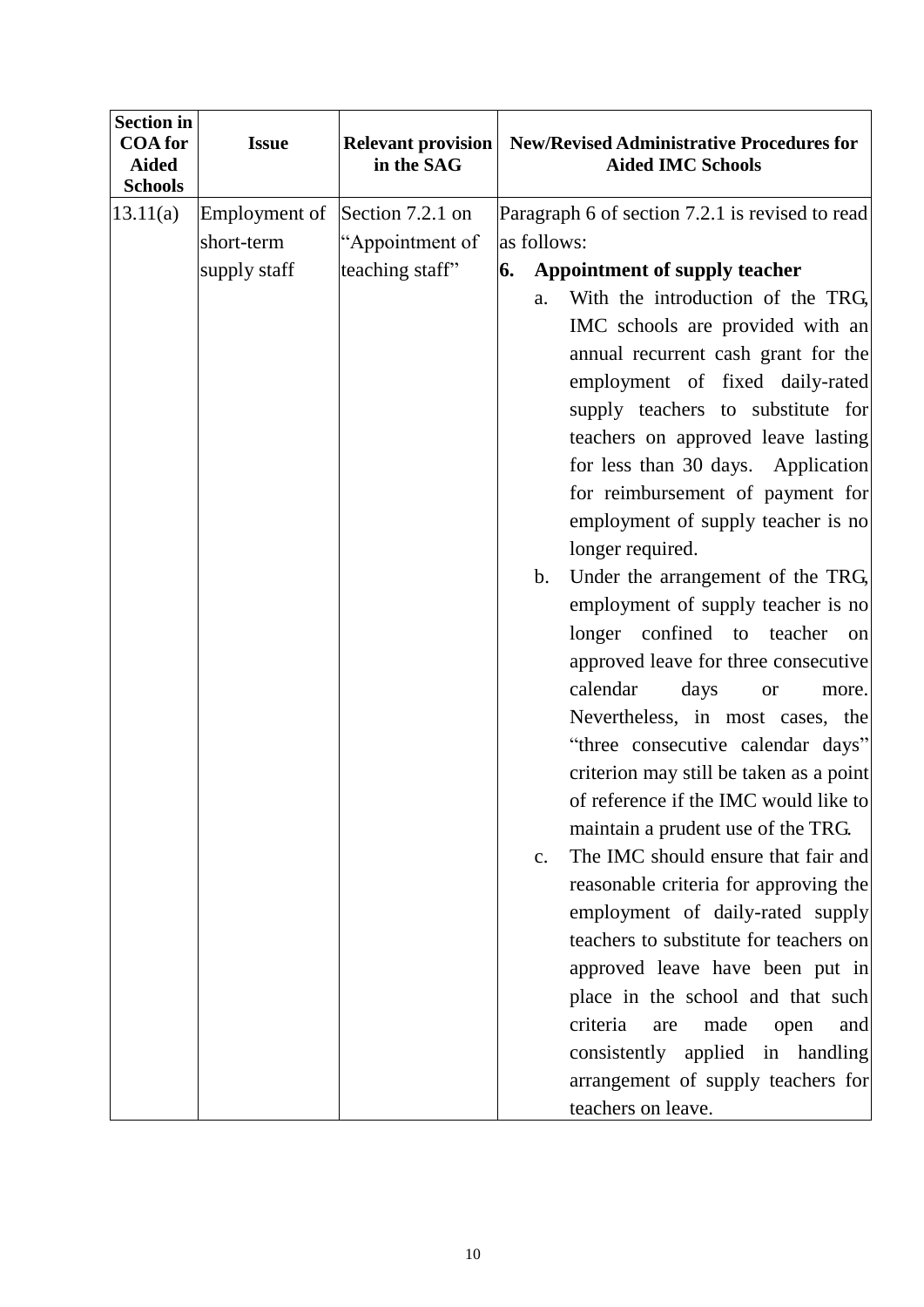| <b>Section in</b><br><b>COA</b> for<br><b>Aided</b><br><b>Schools</b> | <b>Issue</b>                                      | <b>Relevant provision</b><br>in the SAG        | <b>New/Revised Administrative Procedures for</b><br><b>Aided IMC Schools</b>                                                                                                                                                                                                                                                                                                                                                                                                                                                                                                                                                                                                                                                                                                                            |
|-----------------------------------------------------------------------|---------------------------------------------------|------------------------------------------------|---------------------------------------------------------------------------------------------------------------------------------------------------------------------------------------------------------------------------------------------------------------------------------------------------------------------------------------------------------------------------------------------------------------------------------------------------------------------------------------------------------------------------------------------------------------------------------------------------------------------------------------------------------------------------------------------------------------------------------------------------------------------------------------------------------|
|                                                                       |                                                   |                                                | For the employment of supply<br>d.<br>teachers paid on fixed daily rate<br>basis, school should observe the<br>principles set out in the "Guide to<br>salary assessment" and relevant<br>circulars announcing the daily rates<br>of pay for supply staff issued from<br>time to time.                                                                                                                                                                                                                                                                                                                                                                                                                                                                                                                   |
| 13.12                                                                 | Provident Fund<br>and Mandatory<br>Provident Fund | Section 7.5.4 on<br>"Provident Fund<br>Scheme" | All relevant provisions in the SAG are<br>applicable with the following revision:<br>Paragraph 1.a of section 7.5.4 is revised to<br>read as follows:<br>All teaching staff are required to join the<br>a.<br>Provident Fund Scheme and contribute<br>to either the Grant Schools Provident<br>Subsidized<br>Fund<br>Schools<br>the<br><b>or</b><br>Provident Fund, except for those aged<br>over 55 on first appointment to aided<br>schools, those employed on temporary<br>basis,<br>those<br>employed<br>on<br>gratuity-bearing contract terms or those<br>paid by grants other than the Salaries<br>An extract from the Provident<br>Grant.<br>Fund Rules stating the benefits that a<br>teacher-contributor may receive from the<br>Fund is in <i>Appendix</i> $G$ (of the<br>Supplement to SAG). |
| 14.1 &<br>14.2                                                        | Financial<br>management                           | Section 6.6 on<br>"Internal control"           | All relevant sections and provisions in the<br>SAG are applicable with the following<br>revisions:                                                                                                                                                                                                                                                                                                                                                                                                                                                                                                                                                                                                                                                                                                      |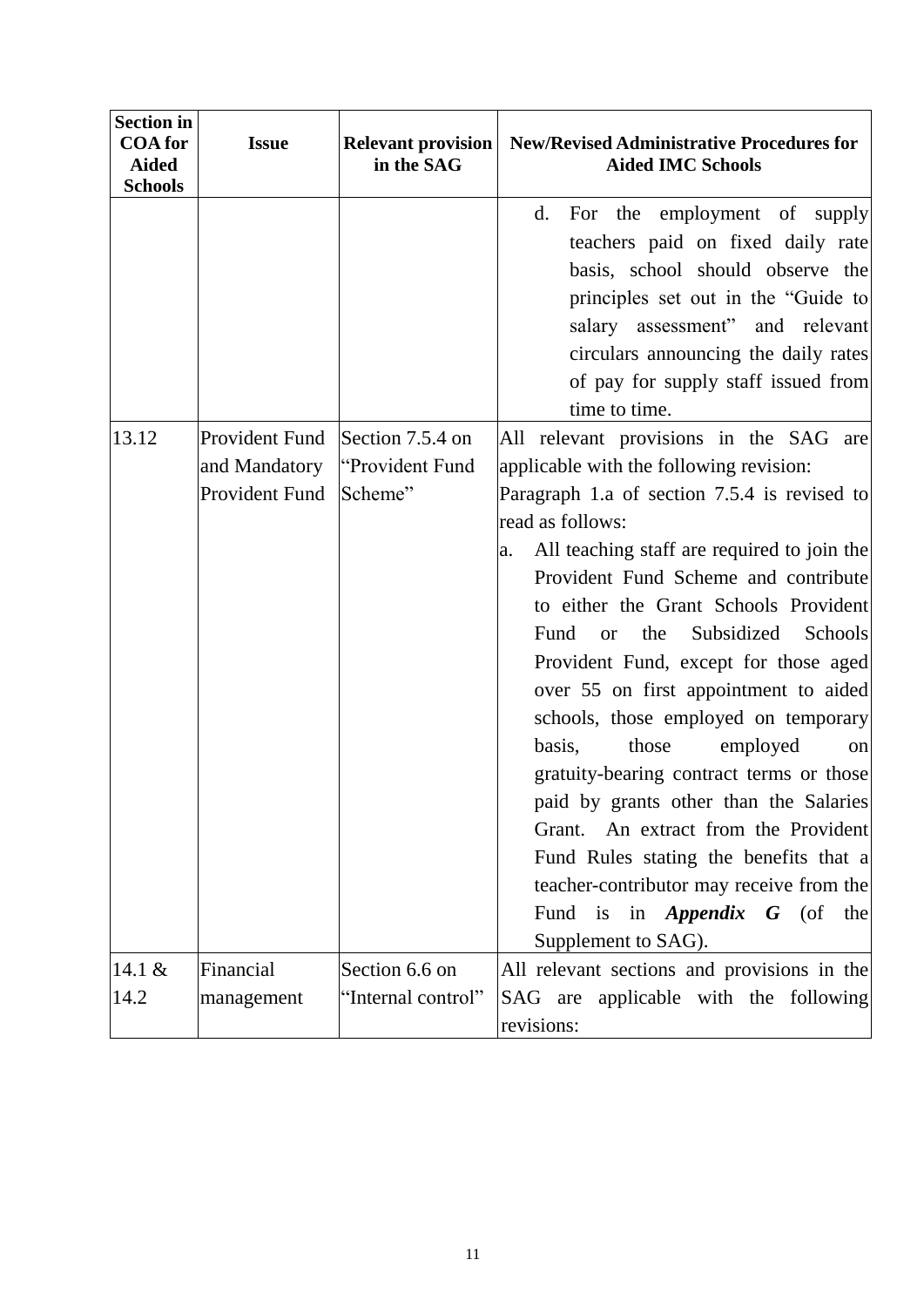| <b>Section in</b><br><b>COA</b> for<br><b>Aided</b><br><b>Schools</b> | <b>Issue</b> | <b>Relevant provision</b><br>in the SAG | <b>New/Revised Administrative Procedures for</b><br><b>Aided IMC Schools</b>                                                                                                                                                                                                                                                                                                                                                                                                                                                                                                                                                                                                                                                                                                                                                                                                                                                                                                                                                                                                                                                                                                                                           |
|-----------------------------------------------------------------------|--------------|-----------------------------------------|------------------------------------------------------------------------------------------------------------------------------------------------------------------------------------------------------------------------------------------------------------------------------------------------------------------------------------------------------------------------------------------------------------------------------------------------------------------------------------------------------------------------------------------------------------------------------------------------------------------------------------------------------------------------------------------------------------------------------------------------------------------------------------------------------------------------------------------------------------------------------------------------------------------------------------------------------------------------------------------------------------------------------------------------------------------------------------------------------------------------------------------------------------------------------------------------------------------------|
|                                                                       | Handling of  | Section 6.6.3 on                        | Paragraph 5 of section 6.6.3 is revised to read                                                                                                                                                                                                                                                                                                                                                                                                                                                                                                                                                                                                                                                                                                                                                                                                                                                                                                                                                                                                                                                                                                                                                                        |
|                                                                       | income and   | "Handling of                            | as follows:                                                                                                                                                                                                                                                                                                                                                                                                                                                                                                                                                                                                                                                                                                                                                                                                                                                                                                                                                                                                                                                                                                                                                                                                            |
|                                                                       | expenditure  | school income"                          | 5.<br>In accordance with Regulation 63 of the<br>Education Regulations, a school without<br>IMC shall issue official receipts with<br>counterfoils or duplicate copies for every<br>sum of money received. Aided IMC<br>schools should refer to Section $6.2$ (iv) of<br>the "Guide to Financial Management for<br>Aided Schools Operated by Incorporated<br>Management<br>Committees".<br>The<br>receipts should be in prescribed form,<br>serially numbered, issued in sequence,<br>dated and stamped with the school chop.<br>They should also bear the name of the<br>payee and the amount collected.<br>The<br>Supervisor as well as the Principal must<br>ensure that the internal control system of<br>the school is sound and effective to<br>prevent fraud/misappropriation of funds<br>and in particular all collections are<br>promptly banked in and all collections<br>are properly accounted for. In view of<br>administrative difficulties which may be<br>encountered by some aided schools,<br>school may refer to the relaxed<br>requirements for the issue of official<br>receipts for the types of collection stated<br>at Appendix 12 (of Section 6 of the<br>SAG). However, separate receipts to |
|                                                                       |              |                                         | students should be issued upon request.                                                                                                                                                                                                                                                                                                                                                                                                                                                                                                                                                                                                                                                                                                                                                                                                                                                                                                                                                                                                                                                                                                                                                                                |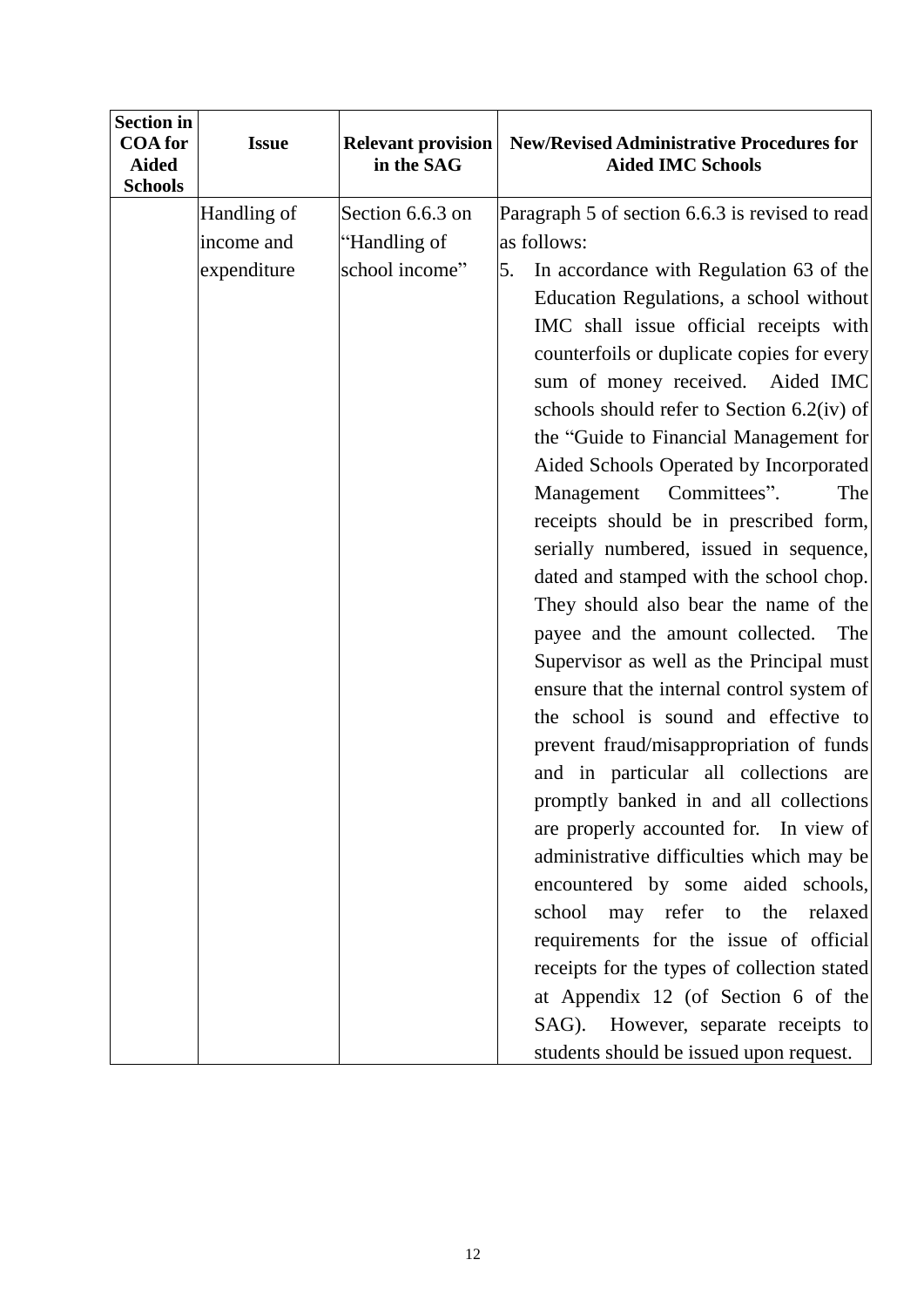| <b>Section in</b><br><b>COA</b> for<br><b>Aided</b><br><b>Schools</b> | <b>Issue</b>                                           | <b>Relevant provision</b><br>in the SAG                                 | <b>New/Revised Administrative Procedures for</b><br><b>Aided IMC Schools</b>                                                                                                                                                                                                                                                                                                                                                                                                                                                                                                                                                                                                                                                                                                                                                                                                                                                   |
|-----------------------------------------------------------------------|--------------------------------------------------------|-------------------------------------------------------------------------|--------------------------------------------------------------------------------------------------------------------------------------------------------------------------------------------------------------------------------------------------------------------------------------------------------------------------------------------------------------------------------------------------------------------------------------------------------------------------------------------------------------------------------------------------------------------------------------------------------------------------------------------------------------------------------------------------------------------------------------------------------------------------------------------------------------------------------------------------------------------------------------------------------------------------------|
|                                                                       | Bank/cheque<br>accounts                                | Section 6.6.6 on<br>"Operating bank<br>accounts and<br>signing cheques" | Paragraph 2 of section 6.6.6 is revised to read<br>as follows:<br>2. For IMC schools, bank accounts (include<br>Fixed/Time Deposits and cheques) should<br>be operated by joint signatories of IMC<br>managers but the School Supervisor being<br>signatory is not mandatory. Aided IMC<br>schools should refer to Section 5.2.4 of<br>the "Guide to Financial Management for<br>Aided Schools Operated by Incorporated<br>Management Committees".                                                                                                                                                                                                                                                                                                                                                                                                                                                                             |
| 14.3(d)                                                               | Fines, charges<br>and fees for<br>specific<br>purposes | Section 6.2.2 on<br>"Other sources of<br>school income"                 | All relevant sections and provisions in the<br>SAG are applicable with the following<br>revision:<br>Paragraph 1 of section 6.2.2 is revised to read<br>as follows:<br>1. For IMC schools, collection of fines,<br>charges and fees for specific purposes<br>exceeding the ceilings under the blanket<br>approval given by the Permanent Secretary<br>listed in Appendix 3 (of Section 6 of the<br>SAG) should have prior approval from<br>IMC. Other sources of school income and<br>the conditions/requirements for generating<br>such income are summarised below:<br>Point c under Paragraph 1 is revised to read<br>as follows:<br>c. Collections for specific purposes<br>IMC schools, prior<br>IMC's<br>$\bullet$ For<br>approval is required if the collection<br>is for educational purposes and has<br>express<br>consent<br>of<br>secured<br>the<br>majority of parents.<br>• Detailed procedures at Appendix 4 (of |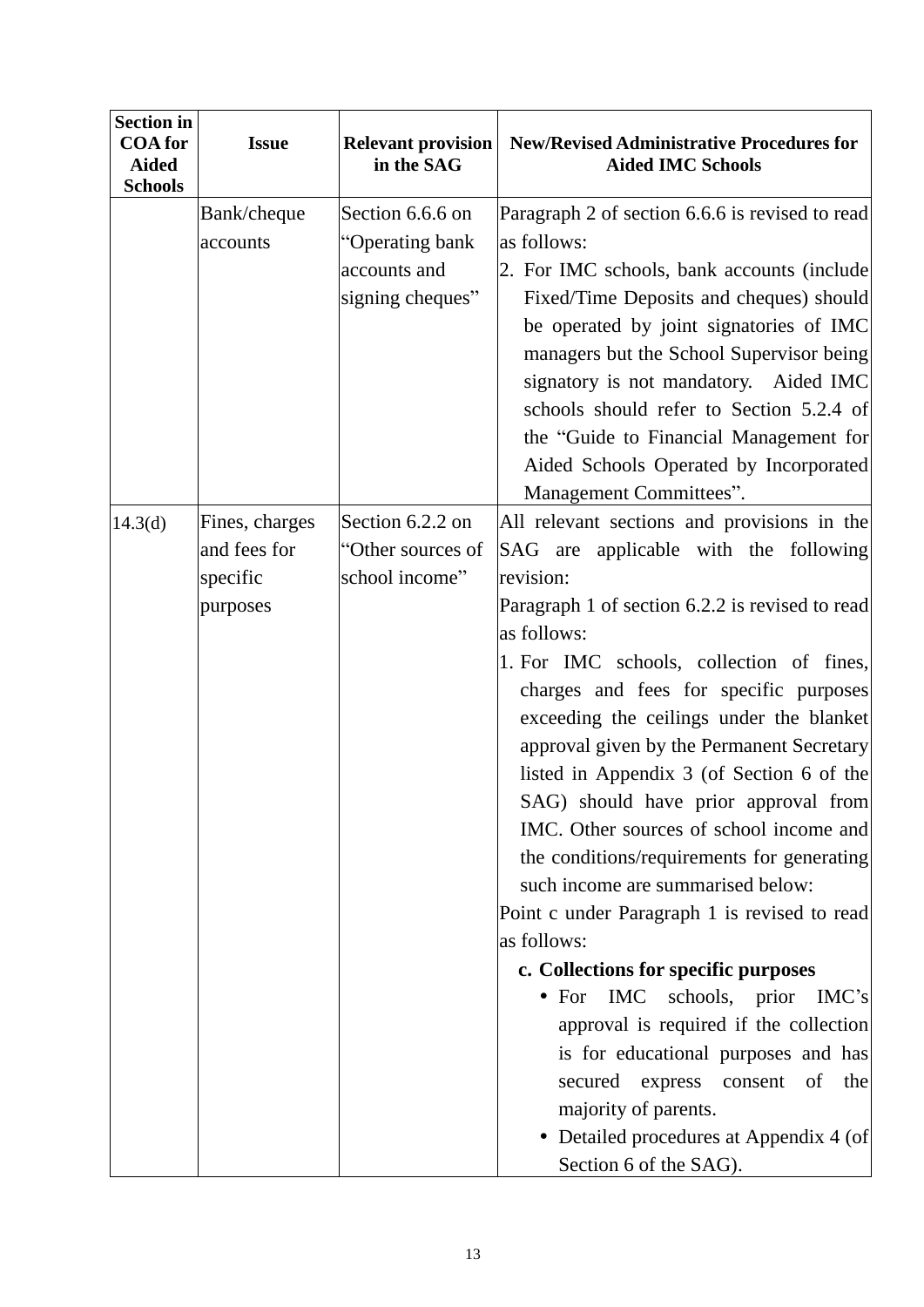| <b>Section in</b>                                |                              |                                         |                                                                              |
|--------------------------------------------------|------------------------------|-----------------------------------------|------------------------------------------------------------------------------|
| <b>COA</b> for<br><b>Aided</b><br><b>Schools</b> | <b>Issue</b>                 | <b>Relevant provision</b><br>in the SAG | <b>New/Revised Administrative Procedures for</b><br><b>Aided IMC Schools</b> |
|                                                  |                              | Appendix 4 of                           | Paragraph 3 of Appendix 4 is revised to read                                 |
|                                                  |                              | Chapter 6 on                            | as follows:                                                                  |
|                                                  |                              | "Approved                               | Important points to note:<br>3.                                              |
|                                                  |                              | collections for                         | For IMC schools, prior IMC's<br>a.                                           |
|                                                  |                              | specific purposes"                      | approval is required if the collection                                       |
|                                                  |                              |                                         | is for educational purposes and has                                          |
|                                                  |                              |                                         | secured express consent of the                                               |
|                                                  |                              |                                         | majority of parents.                                                         |
|                                                  |                              |                                         | If the majority of parents object to<br>b.                                   |
|                                                  |                              |                                         | plan(s)<br>the<br>in<br>course<br>the<br>of                                  |
|                                                  |                              |                                         | consultation, the<br>school<br>should                                        |
|                                                  |                              |                                         | withdraw the proposal. The IMC                                               |
|                                                  |                              |                                         | should examine parents' concern,                                             |
|                                                  |                              |                                         | re-assess the needs of the school and                                        |
|                                                  |                              |                                         | review the plan before putting                                               |
|                                                  |                              |                                         | forward new proposals for parents'                                           |
|                                                  |                              |                                         | consultation again.                                                          |
|                                                  |                              |                                         | The IMC<br>may devise<br>further<br>$\mathbf{c}$ .                           |
|                                                  |                              |                                         | procedures governing the collection                                          |
|                                                  |                              |                                         | to safeguard against abuses and to                                           |
|                                                  |                              |                                         | foster parents' support and trust.                                           |
|                                                  | Trading                      | Section 6.3 on                          | All relevant sections and provisions in the                                  |
|                                                  | operations                   | "Trading                                | SAG still stand.                                                             |
|                                                  |                              | Operations"                             |                                                                              |
| 14.5(b)                                          | Accounting and               | Section 6.5 on                          | All relevant sections and provisions in the                                  |
|                                                  | auditing                     | "Accounting and                         | SAG still stand.                                                             |
| 14.6                                             |                              | financial control"                      |                                                                              |
|                                                  | Compliance                   | Section 6.4 on<br>"Procurement of       | All relevant sections and provisions in the<br>SAG still stand.              |
|                                                  | with public                  |                                         |                                                                              |
|                                                  | accounting<br>procedures for | stores and<br>services"                 |                                                                              |
|                                                  | procurement of               |                                         |                                                                              |
|                                                  | stores and                   |                                         |                                                                              |
|                                                  | equipment                    |                                         |                                                                              |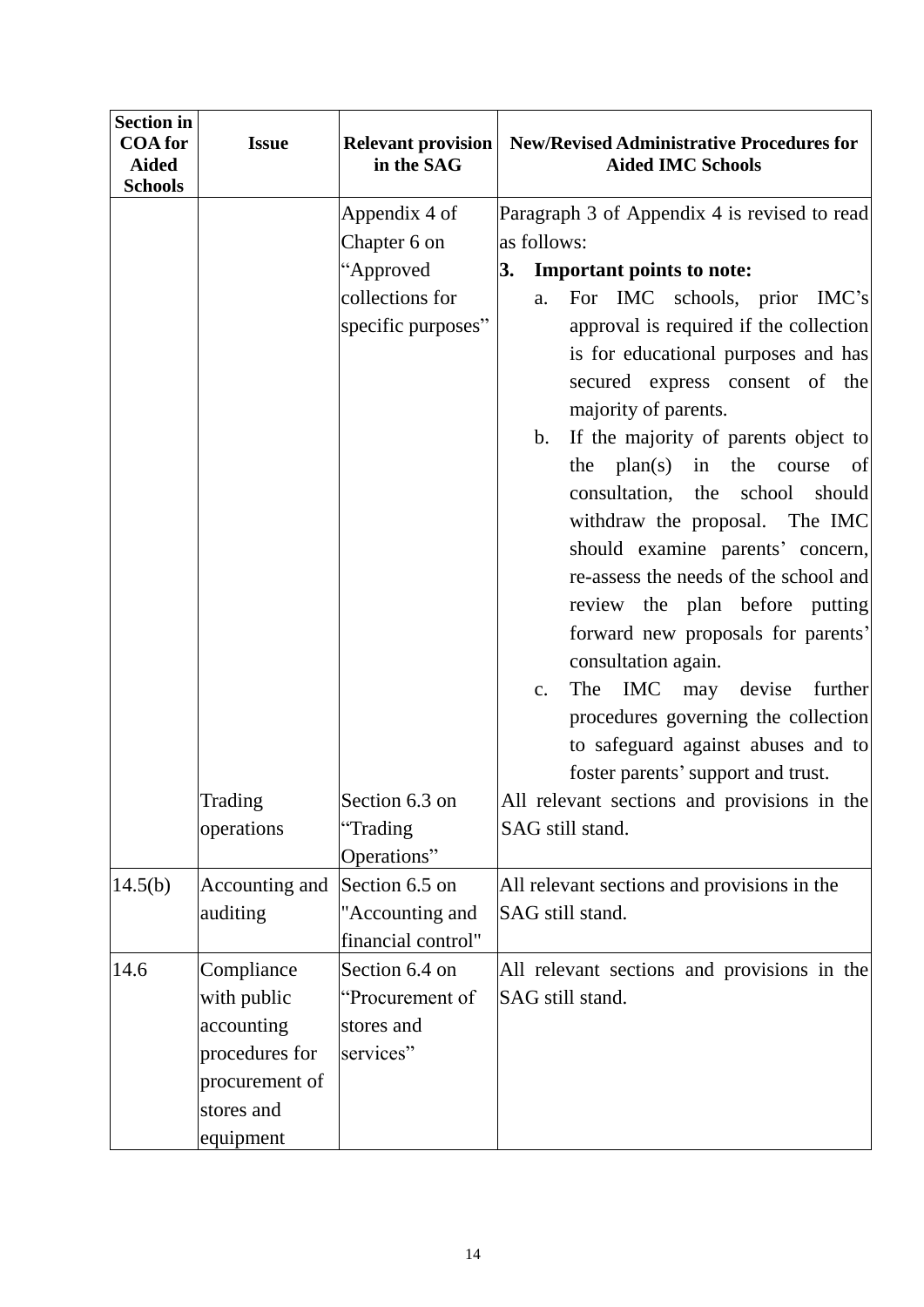| <b>Section in</b><br><b>COA</b> for<br><b>Aided</b><br><b>Schools</b> | <b>Issue</b>           | <b>Relevant provision</b><br>in the SAG | <b>New/Revised Administrative Procedures for</b><br><b>Aided IMC Schools</b>                                                                                                                                                                                                                                                                                                                                                                                                                                                                                                                                                                                                                                                                                                                                                                           |
|-----------------------------------------------------------------------|------------------------|-----------------------------------------|--------------------------------------------------------------------------------------------------------------------------------------------------------------------------------------------------------------------------------------------------------------------------------------------------------------------------------------------------------------------------------------------------------------------------------------------------------------------------------------------------------------------------------------------------------------------------------------------------------------------------------------------------------------------------------------------------------------------------------------------------------------------------------------------------------------------------------------------------------|
| 15                                                                    | <b>Student matters</b> | Chapter 3 on<br>"Student Matters"       | All relevant sections and provisions in the<br>SAG are applicable with the following<br>revision:<br>Paragraphs 5 and 6 of section 3.8.7 are<br>re-numbered as 6 and 7 respectively and a<br>new paragraph is added as follows:<br>The Principal may approve fee remission<br>5.<br>of boarding fees in respect of students in<br>need, and shall maintain a register of<br>remission.<br>The<br>students'<br>such<br>eligibility certificates issued by the<br>Student Financial Assistance Agency<br>may be used as reference to assess their<br>eligibility for the fee remission. The<br>permitted level of fee remission of<br>boarding fees is 10% of the total fee<br>income which means the maximum fee<br>payable times the approved enrolment.<br>However, approval may be sought to<br>vary the level of fee remission in special<br>cases. |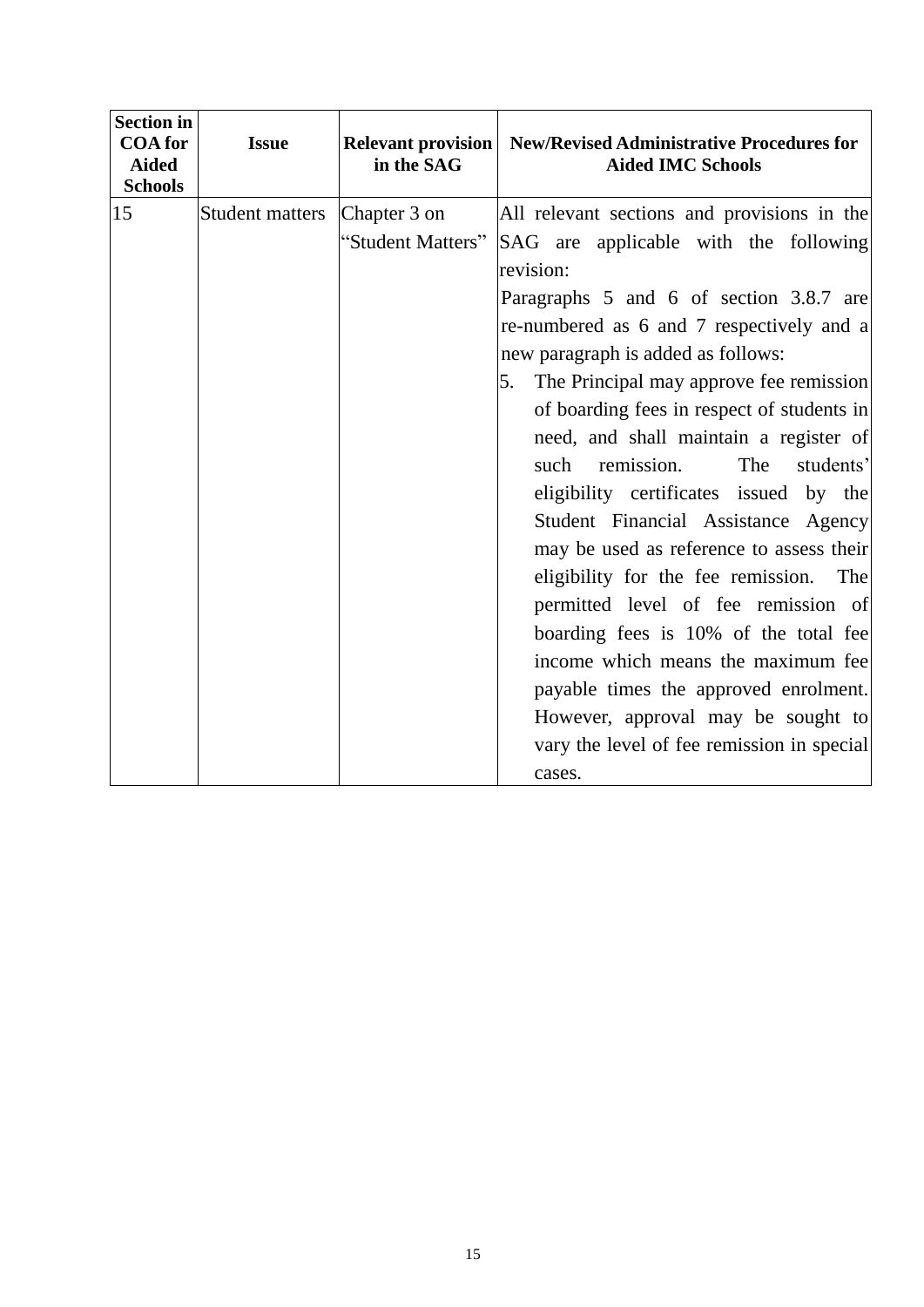| <b>Section in</b><br><b>COA</b> for<br><b>Aided</b> | <b>Issue</b>              | <b>Relevant provision</b><br>in the SAG | <b>New/Revised Administrative Procedures for</b><br><b>Aided IMC Schools</b> |
|-----------------------------------------------------|---------------------------|-----------------------------------------|------------------------------------------------------------------------------|
| <b>Schools</b>                                      |                           |                                         |                                                                              |
| 15.3                                                | School days and Education |                                         | All relevant sections and provisions in the                                  |
|                                                     | school holidays           | Regulations:                            | SAG are applicable with the following                                        |
|                                                     |                           | $R79 - R82$ under                       | revision:                                                                    |
|                                                     |                           | paragraph 6 of                          | A new paragraph is added to section 2.3.3 as                                 |
|                                                     |                           | section 1.5,                            | follows:                                                                     |
|                                                     |                           | section 2.3.3 on                        | 4. School days and school holidays                                           |
|                                                     |                           | "Flexible use of                        | The IMC should ensure that in<br>a.                                          |
|                                                     |                           | learning time" and                      | drawing up the school calendar and                                           |
|                                                     |                           | Appendix of                             | the school holiday list, the interests of                                    |
|                                                     |                           | Chapter 2 on                            | teachers<br>other<br>students,<br>and                                        |
|                                                     |                           | "School days and                        | stakeholders are duly considered as                                          |
|                                                     |                           | suggested lesson                        | well as the quality of learning and the                                      |
|                                                     |                           | time allocation for                     | maximisation of learning time, which                                         |
|                                                     |                           | primary,                                | are equally important.                                                       |
|                                                     |                           | secondary and                           | The IMC should ensure that the<br>b.                                         |
|                                                     |                           | senior secondary                        | school holiday list includes<br>the                                          |
|                                                     |                           | levels"                                 | general holidays gazetted by the                                             |
|                                                     |                           |                                         | Government of the Hong Kong                                                  |
|                                                     |                           |                                         | Special Administrative Region and<br>other<br>requirements<br>and            |
|                                                     |                           |                                         | recommendations regarding planning                                           |
|                                                     |                           |                                         | of school days and other school                                              |
|                                                     |                           |                                         | holidays<br>announced<br>by<br>as<br>the                                     |
|                                                     |                           |                                         | Permanent Secretary through circular.                                        |
|                                                     |                           |                                         | The school should refer to the<br>$\mathbf{c}$ .                             |
|                                                     |                           |                                         | following details in calculating                                             |
|                                                     |                           |                                         | school holidays:                                                             |
|                                                     |                           |                                         | The number of school holidays,                                               |
|                                                     |                           |                                         | which<br>should include public                                               |
|                                                     |                           |                                         | holidays, shall be 90 days a year,                                           |
|                                                     |                           |                                         | with three additional discretionary                                          |
|                                                     |                           |                                         | holidays.                                                                    |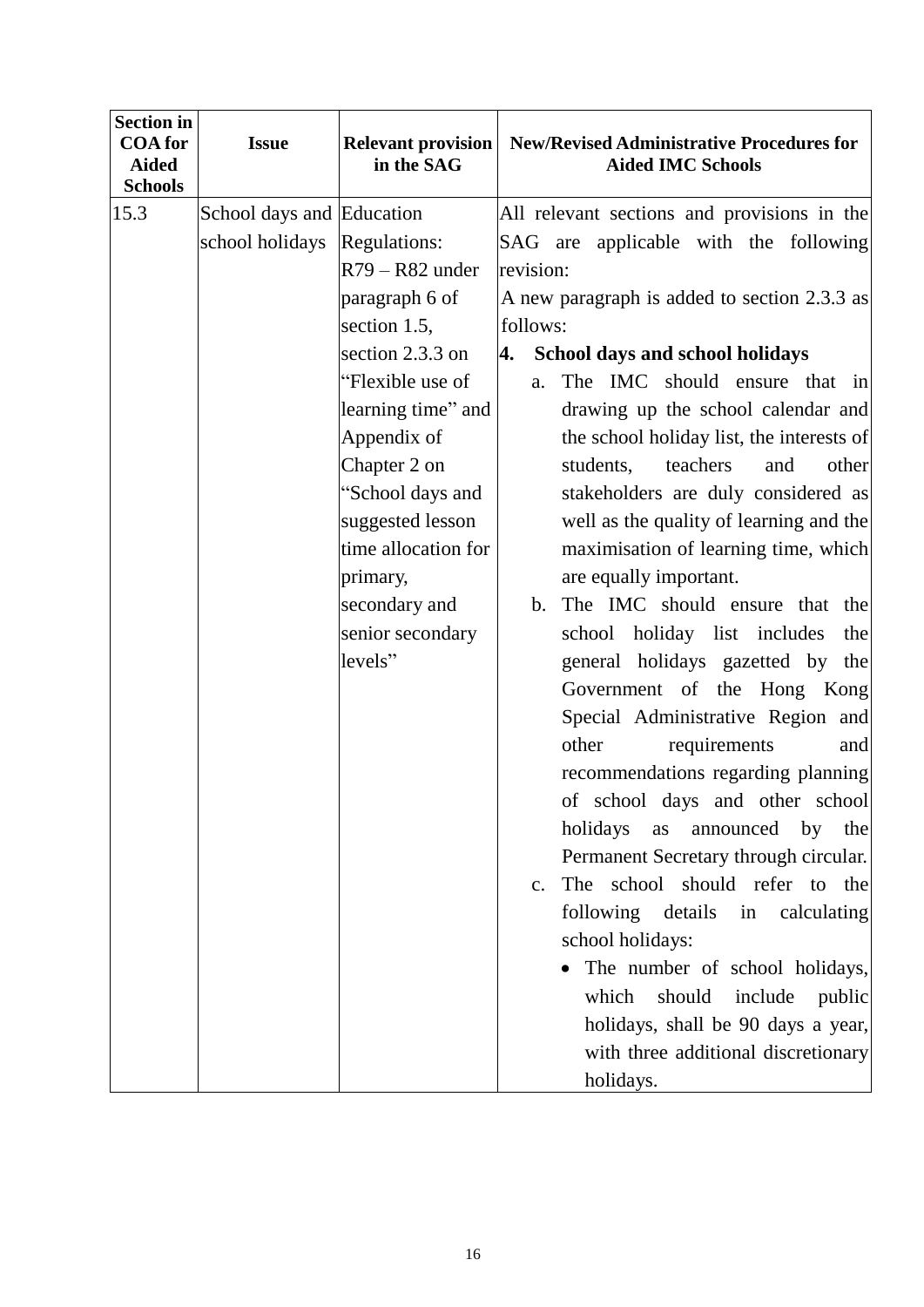| <b>Section in</b><br><b>COA</b> for<br><b>Aided</b><br><b>Schools</b> | <b>Issue</b>                                                           | <b>Relevant provision</b><br>in the SAG               | <b>New/Revised Administrative Procedures for</b><br><b>Aided IMC Schools</b>                                                                                                                                                                                                                                                                                                                                                                                                                                                                                                                                                                     |
|-----------------------------------------------------------------------|------------------------------------------------------------------------|-------------------------------------------------------|--------------------------------------------------------------------------------------------------------------------------------------------------------------------------------------------------------------------------------------------------------------------------------------------------------------------------------------------------------------------------------------------------------------------------------------------------------------------------------------------------------------------------------------------------------------------------------------------------------------------------------------------------|
|                                                                       |                                                                        |                                                       | There should be no less than 190<br>school days for whole-day schools<br>and 209 days for bi-sessional<br>primary schools.<br>The<br>dates<br>and<br>occasions<br>of<br>discretionary holidays, as well as<br>the duration and the intended dates<br>of school-based staff development<br>days should be stated clearly in the<br>school calendar.<br>If school cannot<br>dates for staff<br>fix the exact<br>development days at the beginning<br>of the school year, the information<br>the<br>number<br>of<br>such<br>on<br>development days and whether or<br>not students need to attend school<br>should also be given in the<br>calendar. |
| 16.2                                                                  | Use of fund on<br>maintenance<br>works                                 | Section 8.5 on<br>"Maintenance of<br>school premises" | All relevant sections and provisions in the<br>SAG still stand.                                                                                                                                                                                                                                                                                                                                                                                                                                                                                                                                                                                  |
| 16.3                                                                  | Change of room Section 8.6.2 on<br>use                                 | "Change of room<br>use"                               | All relevant sections and provisions in the<br>SAG still stand.                                                                                                                                                                                                                                                                                                                                                                                                                                                                                                                                                                                  |
| 16.4                                                                  | Use of school<br>premises for<br>public and<br>educational<br>purposes | Section 8.2 on<br>"Use of school<br>premises"         | All relevant sections and provisions in the<br>SAG still stand.                                                                                                                                                                                                                                                                                                                                                                                                                                                                                                                                                                                  |

*(updated on 1 September 2010)*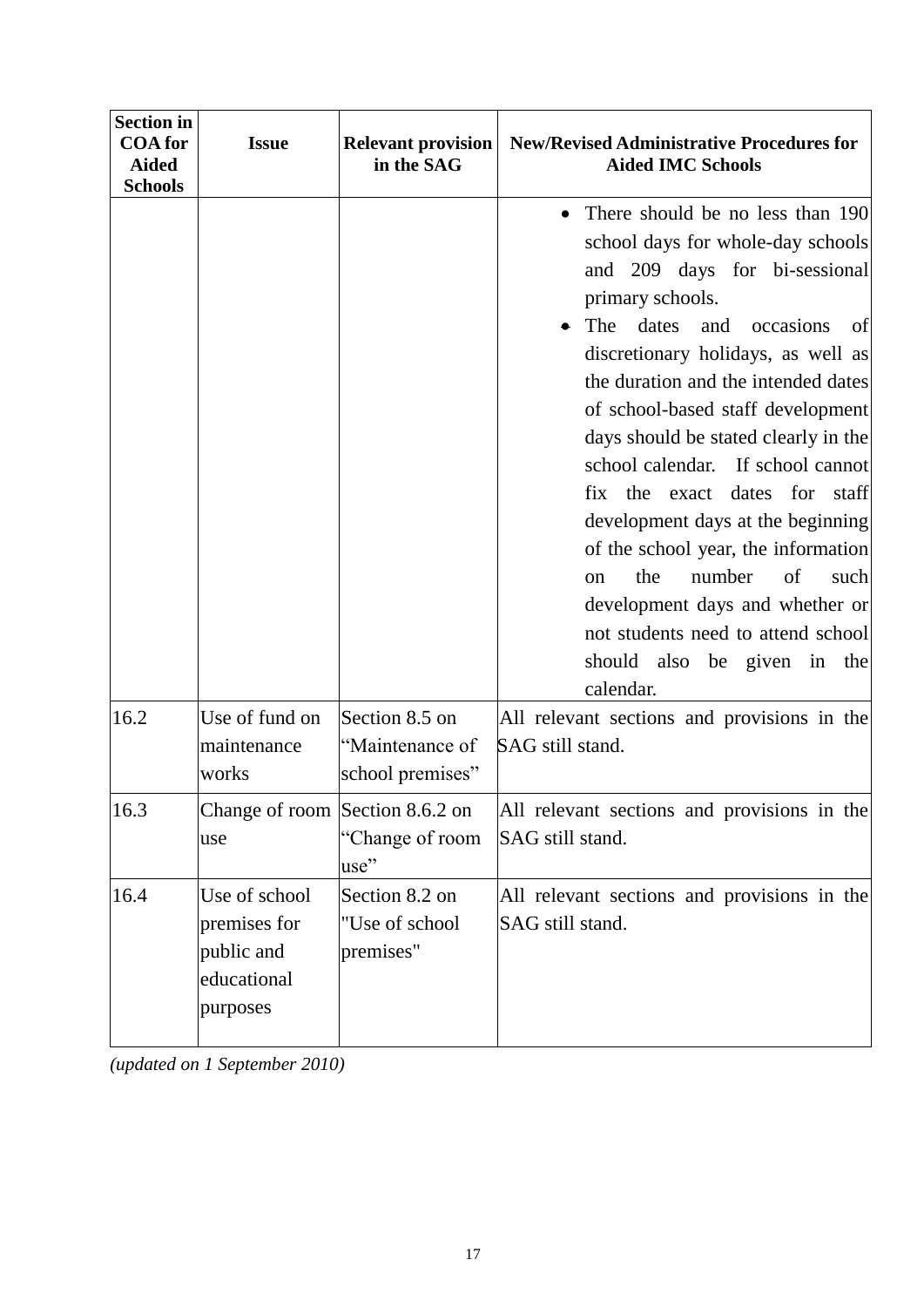# <span id="page-19-0"></span>**Guiding Principles and Procedures for Handling Cases of Withholding Salary Increment of Staff**

#### **General Principles**

- 1. The IMC should fully understand that increment should be provided only when the staff member performs satisfactorily; and the provision of increment should not be presumed. Withholding increment can be used as a tool for effective performance management.
- 2. The IMC should remind its staff that salary increment is not granted automatically but awarded with regard to the staff's actual performance. In this connection, the IMC should ensure that proper performance management system has been put in place for the staff and that stringent standards are applied to the monitoring and assessment of performance. Where a staff member is not performing satisfactorily, he should be advised of the failings, and helped to improve his performance through guidance and close supervision by his senior.
- 3. The IMC should also ensure that the expected standards of performance and a system of clear, objective and reasonable criteria for measuring substandard performance leading to withholding of salary increment of staff are worked out and clearly communicated to their staff beforehand. In any case, the act of withholding salary increment should not come as a surprise to the staff concerned. An appeal mechanism should be put in place for handling appeal from staff concerned.
- 4. The decision to withhold salary increment of a staff member should be supported and approved in advance by the majority of the IMC members at a meeting with all decision and documents properly recorded.

#### **Points to Note in Handling Cases of Withholding Increment**

- 5. In handling cases of withholding salary increment of staff, the IMC should consider the following necessary steps:
	- (a) A performance appraisal system has been put in place in the school;
	- (b) Clear, objective and reasonable criteria for measuring sub-standard performance leading to withholding increment of staff member has been worked out;
	- (c) Warning is given to the staff member concerned that his performance is not up to the required standard for award of increment and that the IMC has the intention to withhold his salary increment;
	- (d) A grace period is given for the staff member concerned to make improvement during which the supervisor of the staff member concerned should make every effort to provide support and guidance to help the staff member to make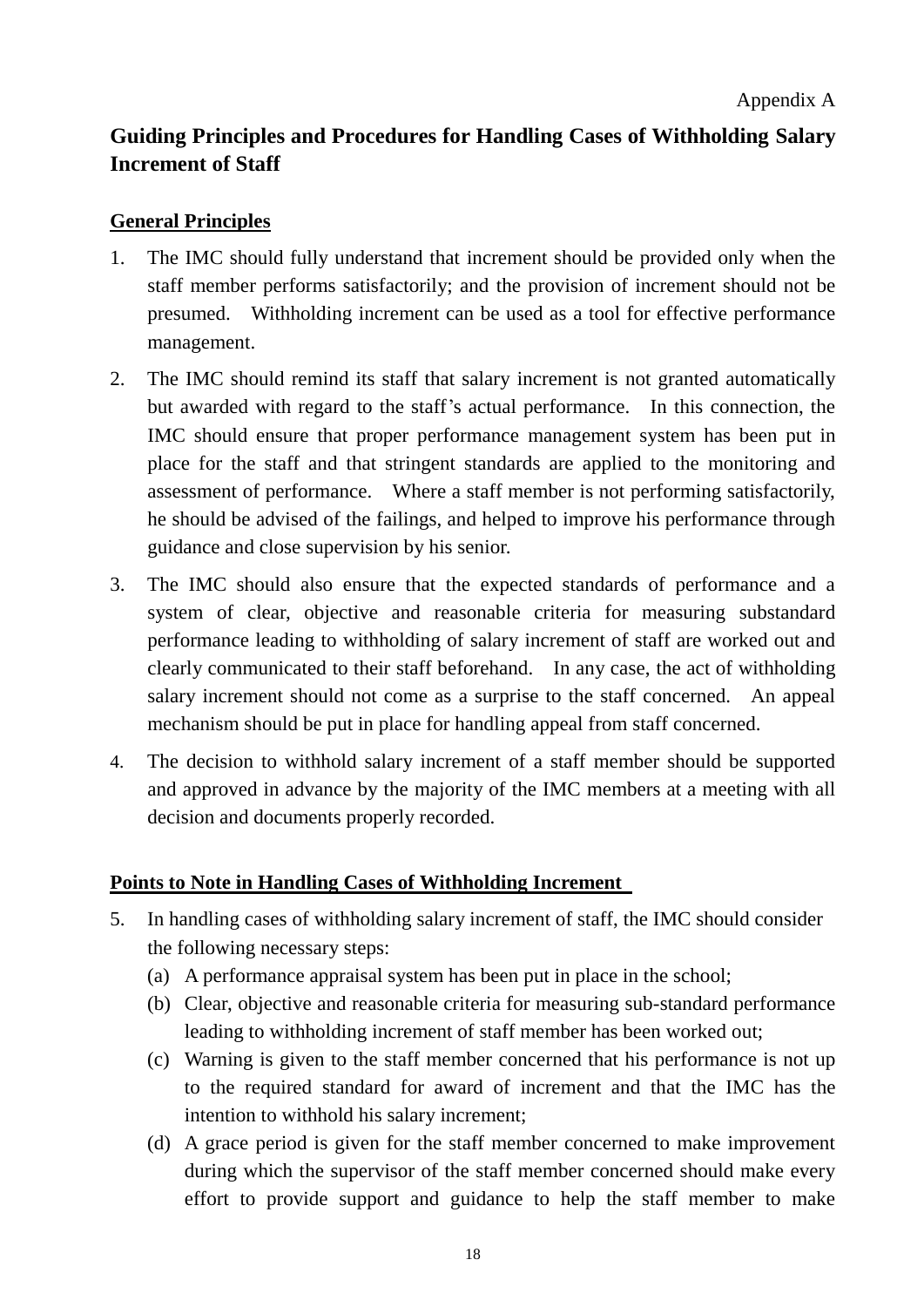improvement;

- (e) Re-assess the staff member's performance upon expiry of the grace period;
- (f) The IMC decides whether the staff member still deserves withholding of increment at a meeting:
	- (i) If no, withdraw the intention and give the staff member the salary increment due to him on the incremental date.
	- (ii) If yes, notify him in writing **well in advance** before the next incremental date that his next salary increment will be withheld giving details as follows:
		- reasons and grounds for the decision;
		- effective date of withholding increment (this should be the incremental date of the staff concerned);
		- length of the period of withholding (should be in completed months with end date); and
		- conditions for early withdrawal or continuation of the withholding period, if any; and
- (g) Inform the Funds Section of the EDB via REO of the case in writing immediately giving the following details for the purpose of salary administration:
	- Name, ID number and rank of the staff concerned;
	- Period of withholding salary increment (starting and ending dates);
	- Salary particulars during the period of withholding salary increment;
	- Salary particulars after the period of withholding salary increment; and
	- Date of next increment (i.e. the original date on which the staff member concerned is eligible to receive the salary increment).
- 6. Schools should note that salary increment granted (which is not an advance of salary) cannot be recovered. Hence, all decision/actions on withholding increment must be completed before the incremental date. In case there is delay of action, the IMC has to bear the responsibility of absorbing the irrevocable increment, yet the money involved should not be charged to government funds and school's own funds.
- 7. The IMC should note that the period of withholding salary increment of staff should not be more than six months which is deemed to be a sufficient grace period for the substandard performer to strive for immediate improvement. Unless with strong justification that the staff member should warrant an extension of the period of withholding, he should receive his increment with effect from the end date of the withholding period as specified in the letter to the EDB. In all cases, the original incremental date of the staff member concerned (i.e. the date on which he is eligible to receive the next salary increment) should remain unchanged.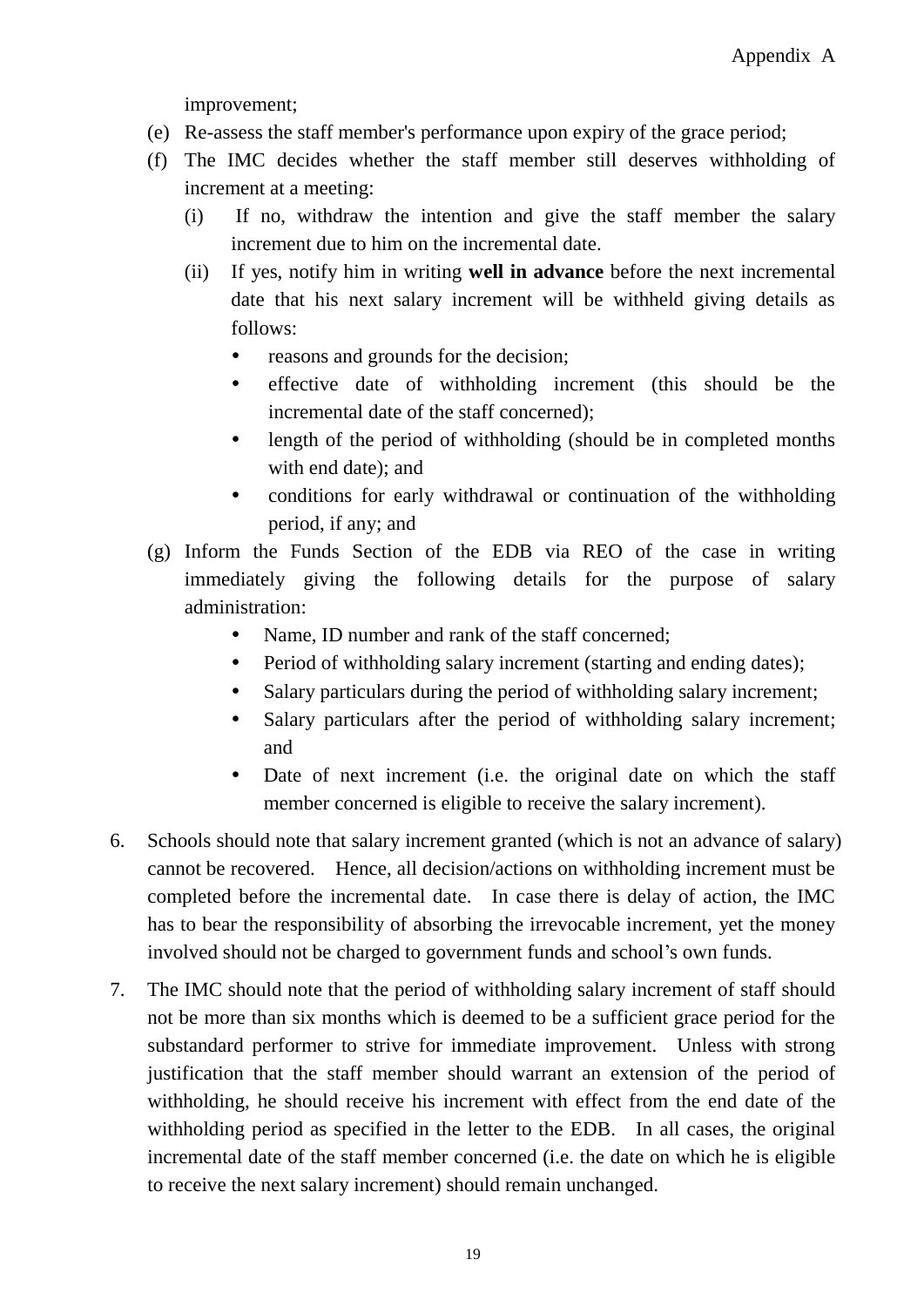8. If at the end of the withholding period, the staff member concerned still shows no improvement in his performance and that the IMC decides to extend the period of withholding his salary increment, subject to such conditions as prescribed in the letter to the staff concerned mentioned in (f) (ii) above, the IMC should inform the staff and the Funds Section immediately following procedures as in (f) (ii) and (g) above.

[Note: The above arrangements are applicable to staff appointed on/after the date of the Code of Aid for Aided Schools becoming effective. For staff appointed before this date, the IMC should follow the procedures stipulated in the Code of Aid for Primary/ Secondary/ Special Schools.]<sup>1</sup>

*(Updated on 2 February 2015)*

 $\overline{a}$ 

<sup>&</sup>lt;sup>1</sup> The Code of Aid for Aided Schools will become effective for implementation by the aided IMC schools commencing the beginning of the school year subsequent to the incorporation of the IMCs.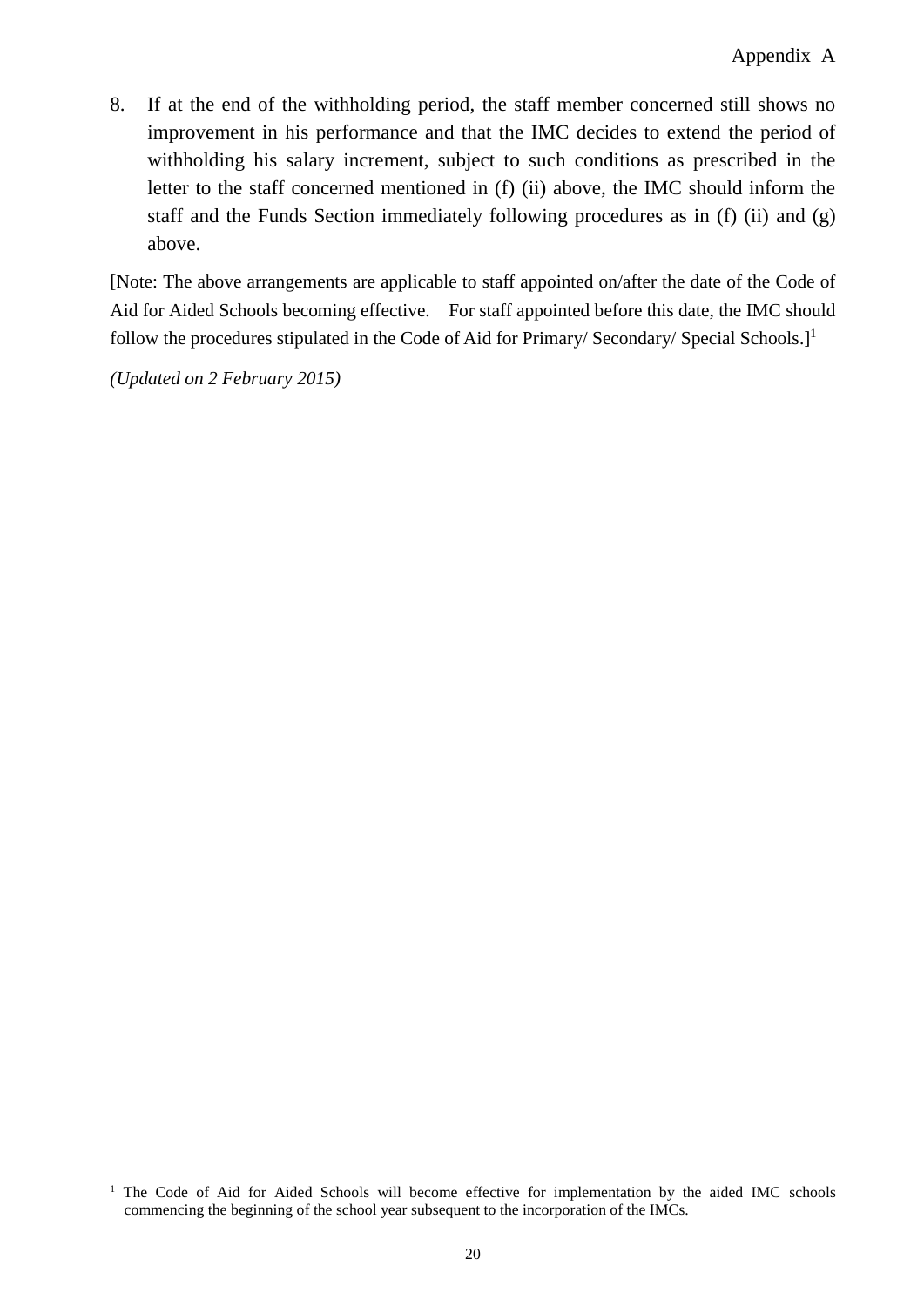## <span id="page-22-0"></span>**Expanded Operating Expenses Block Grant (EOEBG)**

#### **Purpose**

1. The EOEBG aims at providing IMC schools with more financial autonomy in the deployment of funds for educational purposes.

#### **Features**

- 2. The EOEBG is provided to aided schools in the school year following their establishment of the IMCs. More non-salary recurrent grants that are formerly outside the Operating Expenses Block Grant (OEBG) are included in the EOEBG. The full list of constituent grants under the EOEBG is set out in the EOEBG User Guide. The EOEBG includes virtually all non-salary recurrent grants to aided schools, except those which are ad-hoc in nature, those which are currently under review, and those which are paid for very specific purpose on a reimbursement basis. The demarcation between the General Domain and Special Domain adopted in the OEBG is removed in the EOEBG, with the exception of some specified grants e.g. Capacity Enhancement Grant (CEG). The EOEBG is provided as one block grant and schools are free to deploy the funding flexibly.
- 3. Similar to the OEBG, schools may use the surplus under the EOEBG on items chargeable to other Education Bureau (EDB) subsidies outside the EOEBG. In addition, schools may use the surplus to top up non-recurrent expenses for projects approved/funded by the EDB. However, schools should not take out a large amount of surplus under the EOEBG to top-up a single project, which might affect the opportunity for students to enjoy other educational resources they are entitled to. Subject to certain limits, schools may also use the surplus to top up recurrent expenses arising from other government-funded projects, furniture and equipment and other facilities or educational services acquired through private donations or other fund-raising schemes.
- 4. The computation and annual adjustment of provision of the EOEBG are simplified and based mostly on the number of approved classes, except for some school specific grants. School specific grants are grants that are of special nature and only applicable to selected schools with special circumstances. They will continue to be determined separately in accordance with the prevailing criteria applicable to each of these grants.

#### **Ambit**

5. The EOEBG covers ambits of all its constituent grants. It can be used for purposes related to teaching and learning, operation and development of the schools. For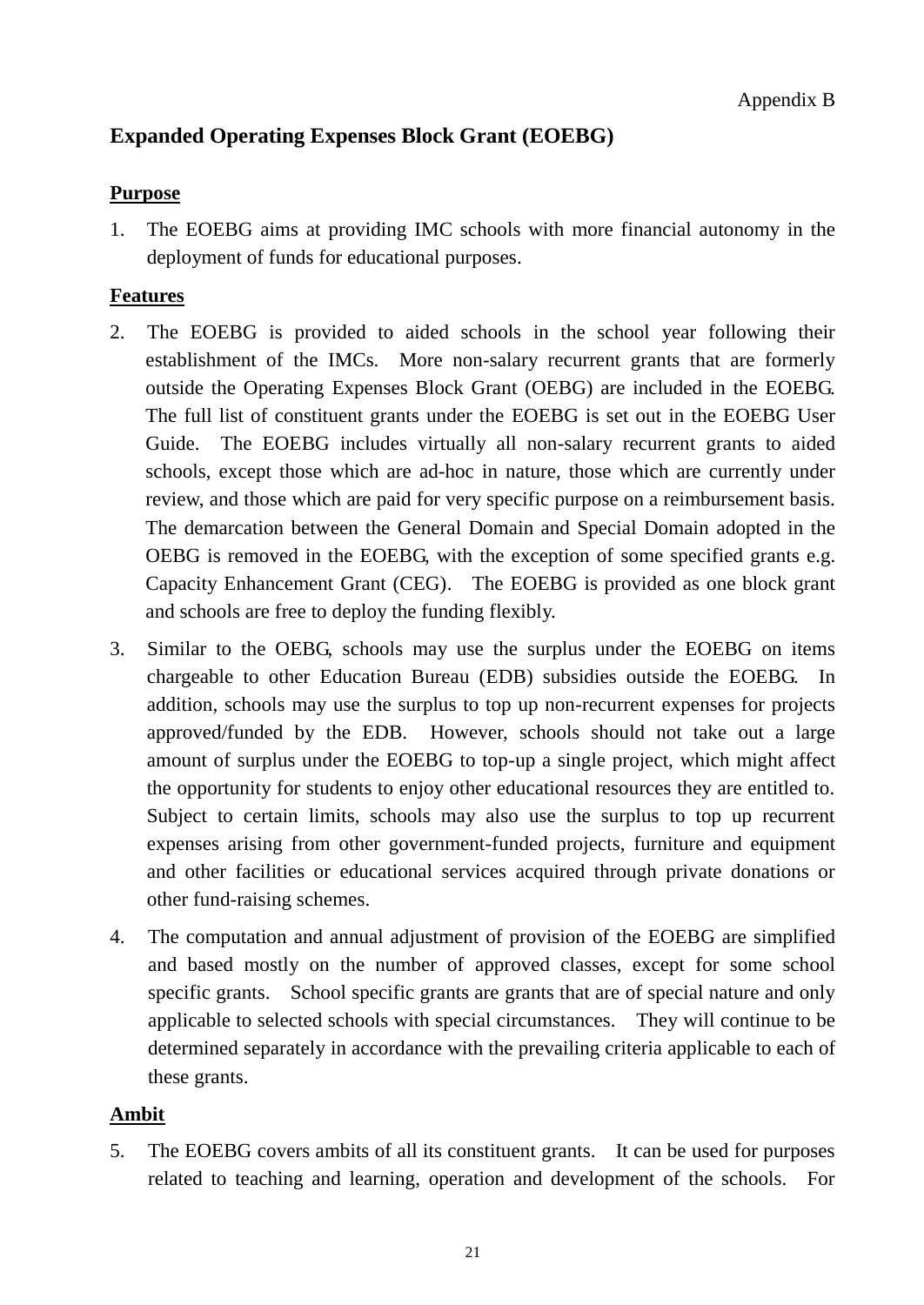example, schools may use the EOEBG to cover expenditure incurred from operating cost such as telephone and electricity charges of the schools, procurement of consumables and teaching aid, conduct of educational programmes for their students, hiring of staff outside permanent staff establishment, procurement of stores, furniture and equipment, cleansing, security and other necessary services. It can also be deployed to finance professional development for their staff and other educational purposes endorsed by the IMCs. For employment of staff, all expenditure related to salaries, leave entitlement and statutory benefits such as Mandatory Provident Fund (MPF), Long Service Payment and Severance Payment can also be covered by the EOEBG. *(updated on 1 September 2016)*

#### **Principles and Rules on Usages**

- 6. In exercising the flexibility in the use of resources, schools are required to consider carefully the interests of both students and staff. The annual provision of government subvention should be sufficient for schools to cover all operating expenditure. Schools should have sound financial planning and good budgeting in utilising government funding in order to meet the needs of current students as well as school development and various policy priorities. Schools are reminded to establish effective financial management processes in order to deploy their resources in a cost-effective and timely manner and to ensure that expenditures incurred are reasonable and necessary for educational purposes. While schools may retain up to 12 months' provision under the EOEBG, they are not expected to keep too much surplus without specific purposes. Starting from the 2012/13 school year, schools may use the surplus of the EOEBG for the payment of statutory holidays/annual leave arising from the following types of specific no-pay leave<sup>2</sup> for their staff remunerated under Salaries Grant: *(updated on 1 September 2016)*
	- (a) no-pay sick/maternity/special tuberculosis leave (referred to as no-pay sick leave);
	- (b) no-pay study leave for attending education-related courses;
	- (c) no-pay leave granted due to poor health condition with medical documentary proof; and
	- (d) no-pay leave granted for alleviating the redundancy problem of an individual school/schools under the same Sponsor (prior confirmation from the School Development Officer concerned is required).

For no-pay leave other than the above listed, schools should take own responsibility to fulfill all statutory requirements including meeting any possible expenditure out of non-government funds.

*(updated on 1 April 2013)*

 $\overline{a}$ 

7. Schools must not use the provision to procure services or materials merely to drill

<sup>&</sup>lt;sup>2</sup> Prevailing procedures should be followed in approving no-pay leave to staff in schools. Schools should retain all supporting documents for payment arising from the above specific no-pay leave for record and inspection, if required. *(updated on 1 April 2013)*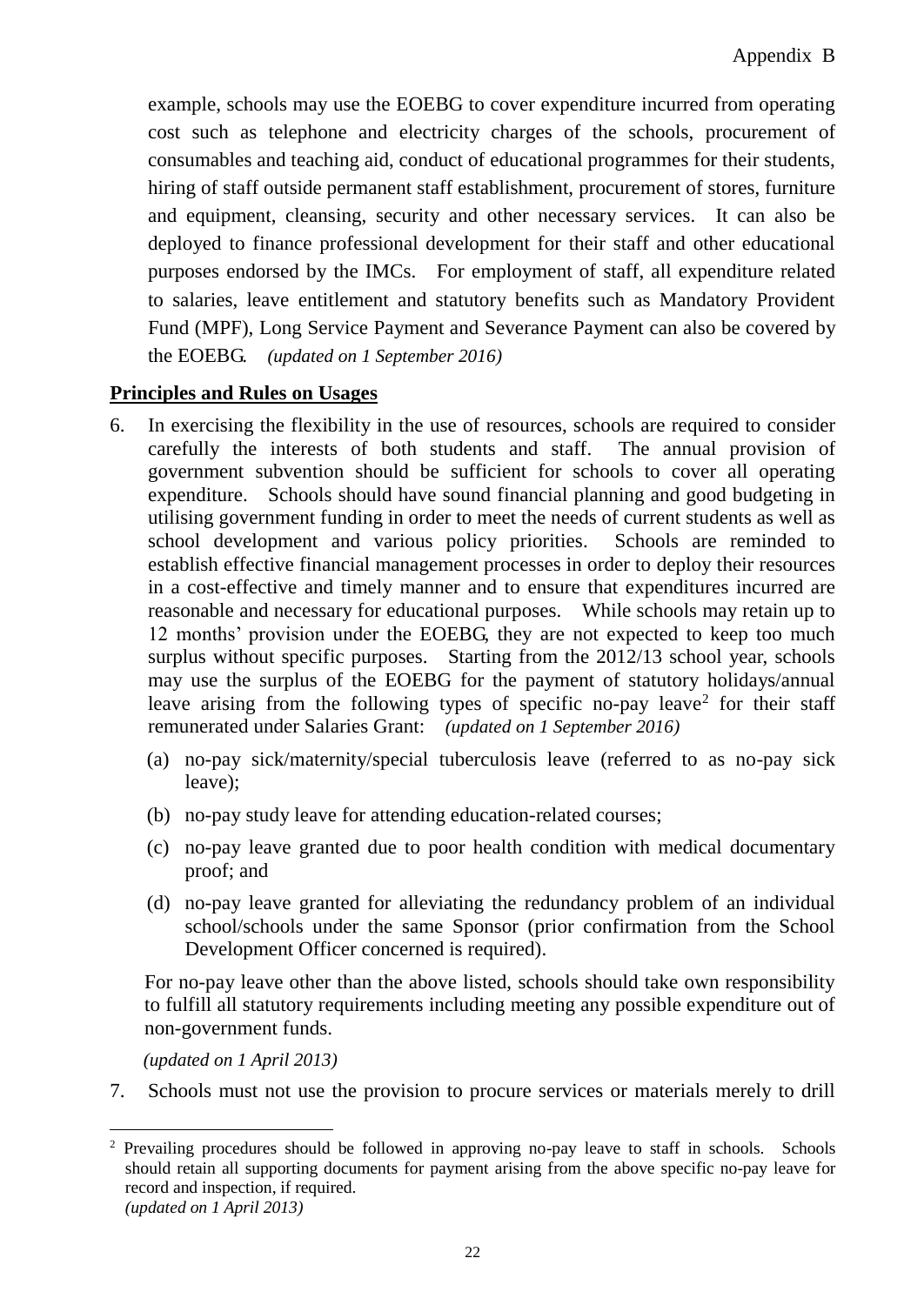students for assessments. Expenditures on celebration, entertainment, flower baskets, fruit baskets, wreaths and all other similar items for ceremonial activities or tributes to other schools should be kept to the absolute minimum. When procuring furniture and equipment items, schools should observe the principles of prudence and propriety in the management of resources and have proper checks and balances to safeguard the use of funds in view of their future development. In addition, schools must ensure that any recurrent consequences arising from exercising funding flexibility will be absorbed within the EOEBG or met by schools' own funds.

*(updated on 1 September 2011)*

- 8. In utilising the funding flexibility of the EOEBG, schools are requested to take notice of the following:
	- (a) Schools should ensure that the total spending should be kept within the amount of provision and avoid deficits as far as possible. Any deficits arising should be borne by the school's own funds.
	- (b) Subsidy will continue to be provided for Provident Fund/MPF contributions in respect of janitors, clerical and other supporting staff employed within the provision allocated for Administration Grant/Revised Administration Grant<sup>3</sup>.
	- (c) Surplus under the EOEBG can be used to top up no more than:
		- (i) 50% of recurrent cost arising from government-funded projects e.g. maintenance fee for computers bought with the Quality Education Fund; and
		- (ii) 25% of recurrent cost arising from furniture and equipment and other facilities or educational service acquired through private donations or other fund-raising schemes e.g. expenses on toner for printers from private donations.

In this connection, schools are required to establish proper procedures, objective criteria and clear approving authority for transferring the surplus out of the EOEBG.

9. If schools deploy the school specific grants such as CEG or Administration Grant/Revised Administration Grant or provision of baseline reference under the EOEBG to employ staff, they should set aside part of these grants/provision of baseline reference for the payment of Severance Payment/Long Service Payment<sup>4</sup> as outstanding commitment. In case the funds are insufficient to settle the payment,

 $\overline{a}$ 3 Including Administration Grant for Additional Clerical Assistant for aided secondary schools. *(updated on 1 September 2016)*

<sup>4</sup> Separate subsidies are provided to aided primary, aided secondary and special schools to pay the Long Service Payment for non-teaching staff employed under Administration Grant/Revised Administration Grant. Aided primary and special schools may also claim reimbursement of the Severance Payment for these staff following the prevailing procedures. As for aided secondary schools, the Severance Payment of the non-teaching staff should be paid through Administration Grant, which is not reimbursable.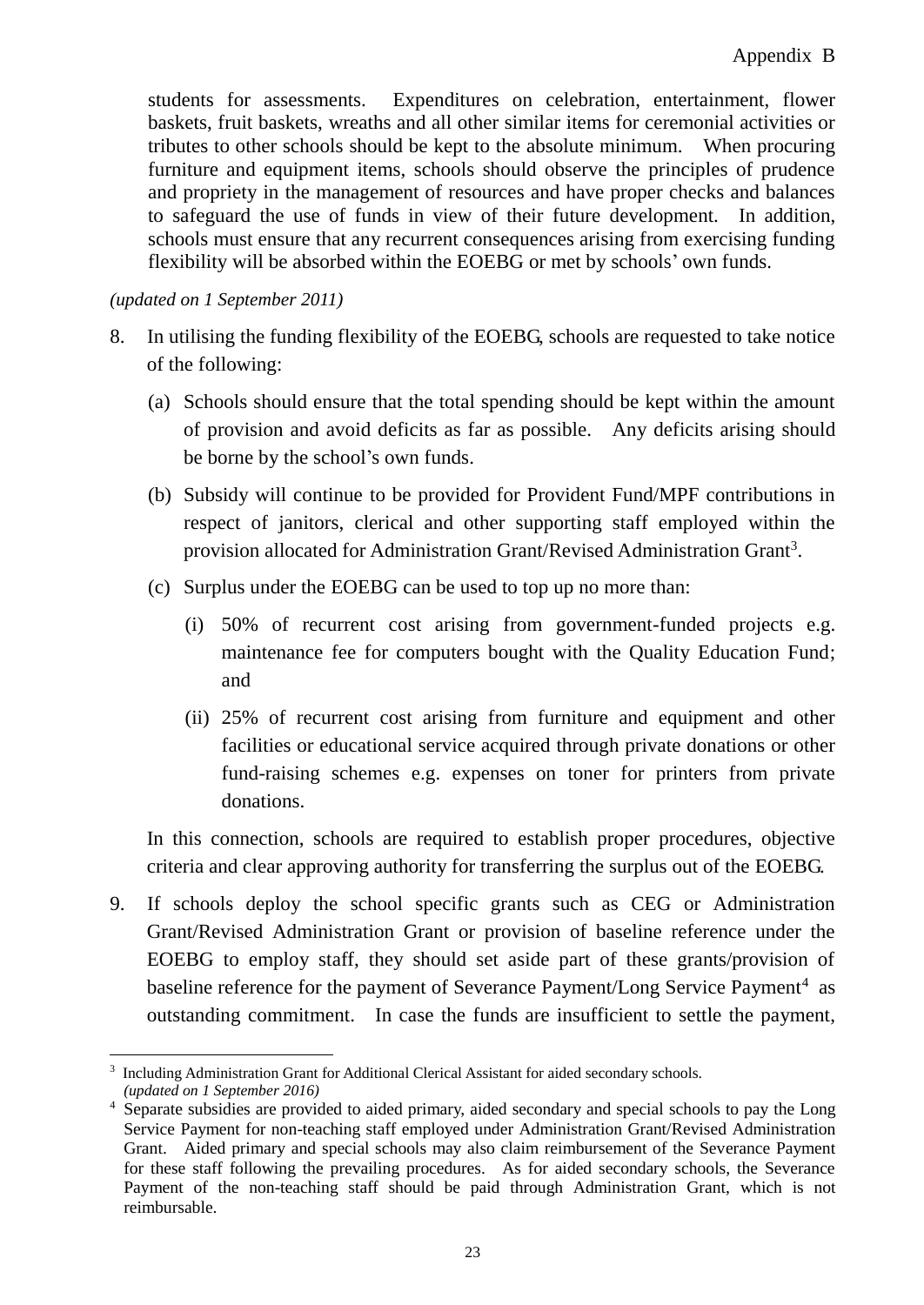schools may deploy surplus under the EOEBG to cover the deficit. Schools should keep a separate ledger for the Severance Payment/Long Service Payment and work out the amount payable to each staff concerned on their cessation of service.

- 10. Schools are reminded that non-education related expenditures as listed below are not allowed to be charged to the EOEBG:
	- (a) entertainment expenses such as lunch/dinner for staff not related to discharge of duties<sup>5</sup>;
	- (b) fringe benefits/welfare for staff, including housing benefits, provision of food or food allowance, medical expenses, travelling expenses<sup>6</sup>, etc.;
	- (c) loans to staff or third parties;
	- (d) administrative and management expenses, including salaries of staff, of the headquarters or other service units of the school sponsoring body;
	- (e) donations; and
	- (f) any other items announced via circular/circular memorandum issued by the EDB from time to time.

In the event that expenditure is found improperly charged to the EOEBG, the EDB shall request the school concerned to explain the anomalies. In the absence of acceptable explanation, the school should make good such expenditure by charging it to its own funds.

*(updated on 1 September 2016)*

#### **Option for Developing Schools**

 $\overline{a}$ 

11. For aided schools that are newly operated or in the midst of their development stage

*(updated on 1 September 2016)*

<sup>&</sup>lt;sup>5</sup> As a guiding principle, entertainment expenses such as lunch/dinner for staff should not be charged to the EOEBG or any school funds account. However, under school-based management, the IMC may approve expenses on entertainment according to the needs and policy priorities of the school on condition that the expenditures incurred are reasonable and necessary for educational purposes and met in a cost-effective manner. In this connection, the expenses in respect of breakfasts/lunches/dinners incurred by school staff in relation to their discharge of duties in major school functions such as School Anniversary Dinner, Parent Teacher Association Annual Dinner, etc. can be charged to the EOEBG. Schools are required to avoid lavishness and to make conscientious decision in providing such expenses. The limits of such expenses per occasion and per head are \$150 for breakfast, \$350 for lunch and \$450 for dinner with service charge and tips included. The IMC is required to provide full justifications if the expenses exceed these limits.

<sup>6</sup> The IMC may approve travelling expenses for teachers escorting students in study tours in relation to their discharge of duties on condition that the expenses incurred are reasonable, necessary for educational purposes and met in a cost-effective manner. The expenses can be charged to the EOEBG. Schools should critically assess the necessity of providing related expenses and allocate appropriate resources according to their needs and policy priorities. They are reminded to follow established processes in approving such expenses.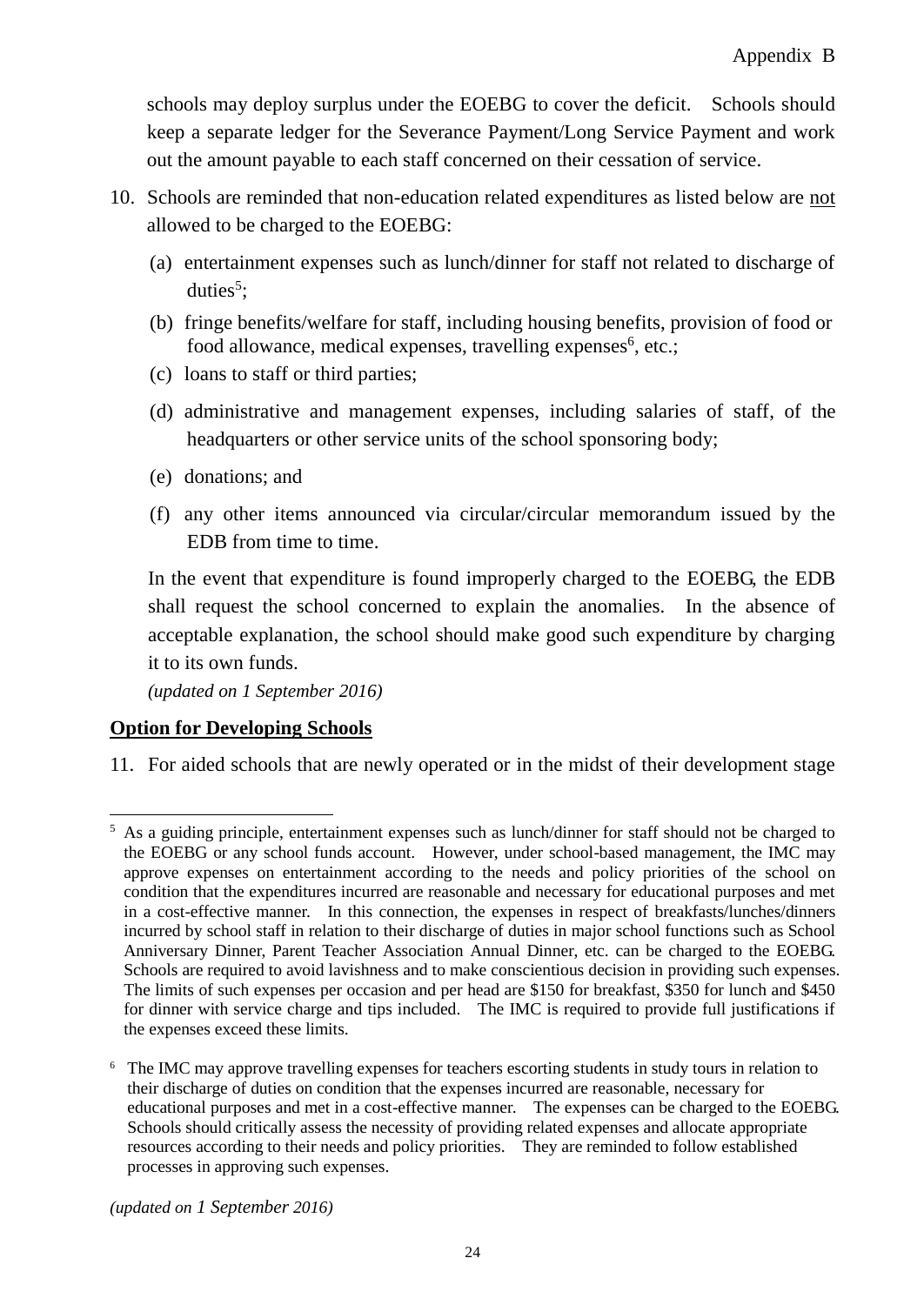and have yet to attain the full range of levels of classes, they may opt for the method for the new schools or continue to adopt the method for the existing schools when they establish their IMCs. The option is irrevocable.

#### **Accounting Arrangements**

12. Schools are required to keep a separate ledger to clearly record all the income and expenditure chargeable to the EOEBG. While the demarcation of the General Domain and Special Domain is removed, schools are advised to take into consideration that schools may be required to report on the expenditure specified for programmes under certain school specific grants, like the CEG. As such, schools are also advised to keep separate sub-ledger for all school specific grants so as to facilitate reporting requirements, where necessary.

#### **Surplus Retention**

13. Schools may retain a maximum amount of surplus of up to 12 months' provision of the EOEBG for the current year (excluding funds set aside as outstanding commitment for the payment of Severance Payment/Long Service Payment for staff as mentioned in paragraph 9 above). The Permanent Secretary may under exceptional circumstances agree that individual schools can retain surplus in excess of this level.

*(updated on 1 September 2010)*

#### **Accountability**

- 14. The implementation of the EOEBG gives schools greater autonomy in the deployment of resources and, in turn, the delivery of education to their students. The quid pro quo to such autonomy is that schools have to be more transparent and accountable to the community for their performance and the use of funds. Schools must establish an accountability framework under which there are sufficient checks and balances to guard against any untoward developments. Two of the key elements of a proper accountability framework are schools' internal self-regulation and external monitoring. Self-regulation takes place through annual planning, budgeting, regular financial reporting and review by the schools themselves. *(updated on 1 September 2016)*
- 15. For external monitoring, schools are required to disclose financial information properly in their Annual School Plan and the annual School Report, which are to be uploaded onto the website of the schools. In addition, the IMCs are also required to submit to the EDB their annual accounts including the information as required by the EDB, which will have been audited by a certified public accountant (practising) as defined in the Professional Accountants Ordinance (Cap. 50).
- 16. An IMC of a school is responsible for the proper management, administration and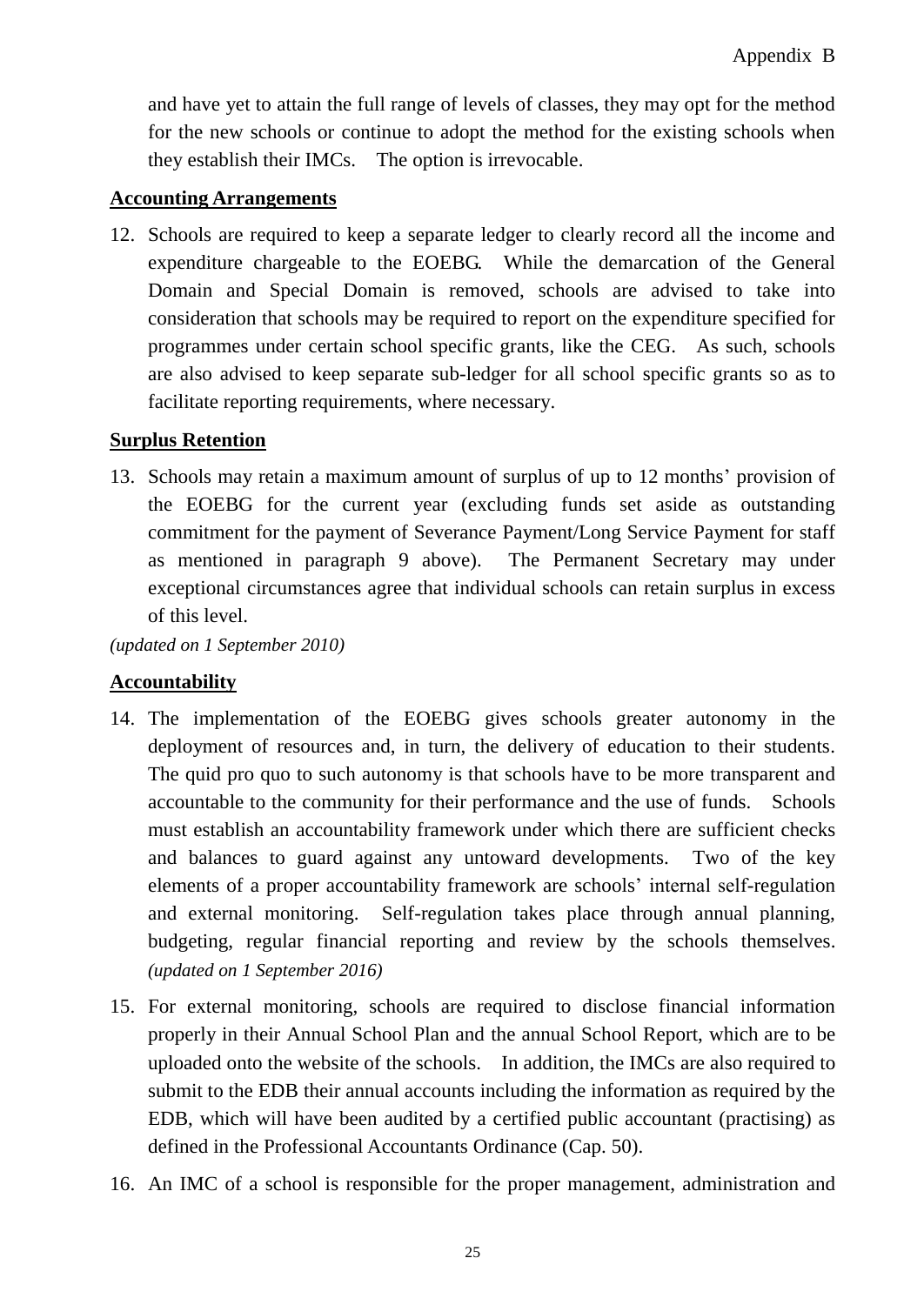operation of the school. It handles funds and assets received from the Government in the capacity of a trustee. Therefore, it is obliged to hold accountable for any improper use of public resources.

For further details, please refer to the reference materials on EOEBG uploaded onto the EDB website [\(http://www.edb.gov.hk](http://www.edb.gov.hk/)  $\rightarrow$  School Administration and Management  $\rightarrow$ Financial Management  $\rightarrow$  General Finance  $\rightarrow$  Reference Materials on E/OEBG and CFEG) and the relevant circular.

*(updated on 1 April 2013)*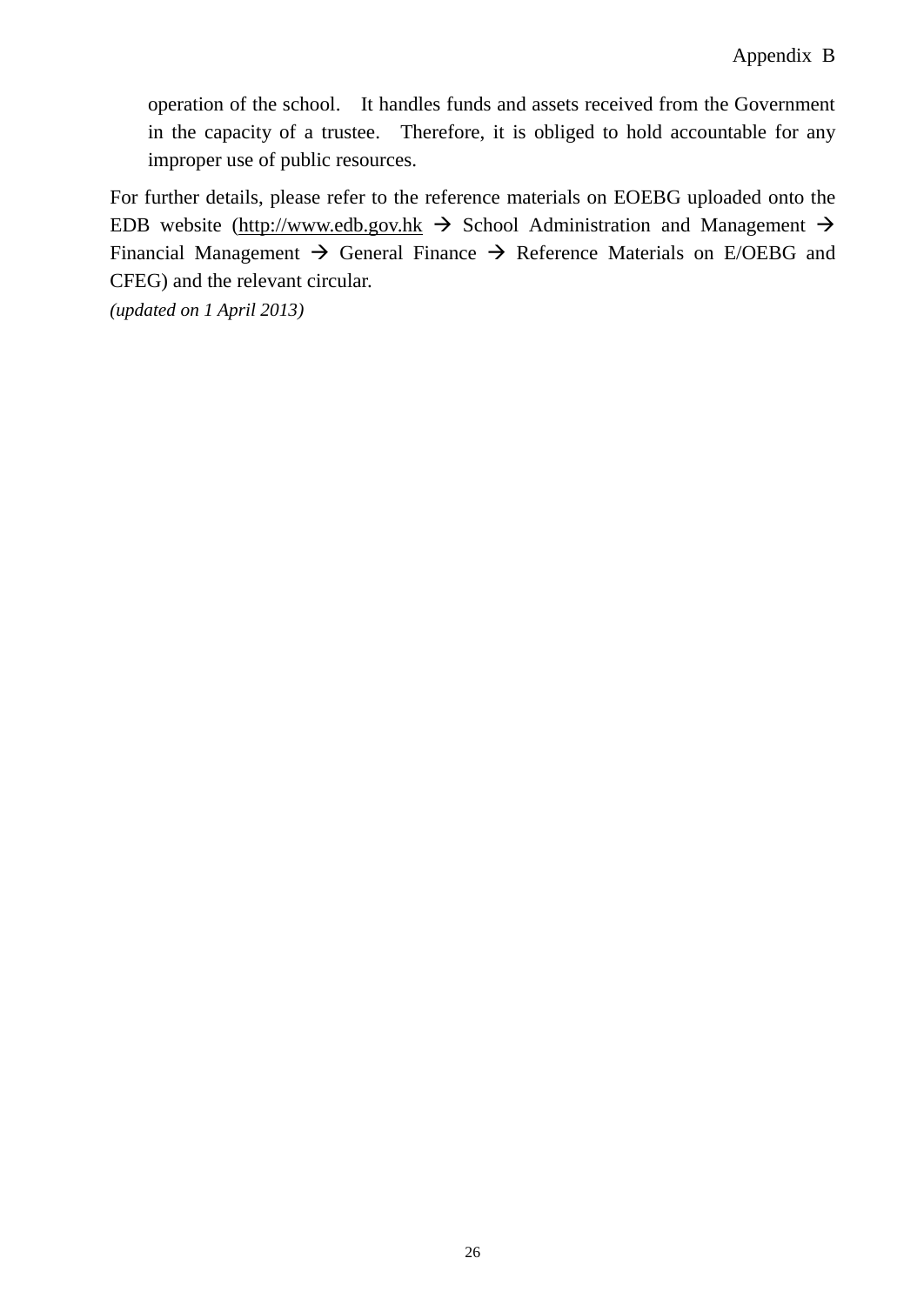## <span id="page-28-0"></span>**Teacher Relief Grant (TRG)**

#### **Purpose**

1. The TRG aims at simplifying the administrative procedure for appointing supply teachers to replace teachers on leave and providing flexibility for schools to opt to obtain a cash grant by freezing up to 10% of their teaching establishment in aided schools established with IMCs. Schools will have enhanced financial support and autonomy in planning their manpower deployment, organising staff professional development and student learning activities, and employing staff of various disciplines.

#### **Features**

- 2. An annual recurrent cash grant under the TRG is provided to each IMC school to cover approved leave of eligible teachers. With the TRG, schools are no longer required to apply for reimbursement of supply teachers for teachers on leave lasting for less than 30 days. Schools are allowed to claim reimbursement from the EDB for appointing supply teachers for regular teachers on maternity leave, sick leave and other approved leave lasting for 30 days or more. For leave of 30 to 89 days, daily-rated supply teachers can be reimbursed. For leave of 90 days or more, monthly term temporary replacements can be reimbursed.
- 3. With the consent of the IMC, majority of teachers and parents in advance, schools may opt to obtain a cash grant by freezing up to 10 % of their approved teaching establishment with enhanced rates of computation. In this connection, the existing arrangement of Substitute Teacher Grant (STG) is replaced by the TRG for IMC schools.

#### **Ambit**

4. Schools can use the TRG to appoint temporary supply teachers or teaching-related staff. They can also have full flexibility in using the TRG to procure education-related services or employ other staff like social workers, educational psychologists, professional tutors for career-oriented studies, etc. to meet their school-based needs and requirements of the various new initiatives, including the new academic structure for senior secondary education. If the TRG is used for employment of staff, expenditures like salaries, contribution to Mandatory Provident Fund, and any statutory benefits conferred by the Employment Ordinance should be met by the TRG.

#### **Principles and Rules on Usages**

5. Similar to the EOEBG, schools should ensure that the expenditure incurred is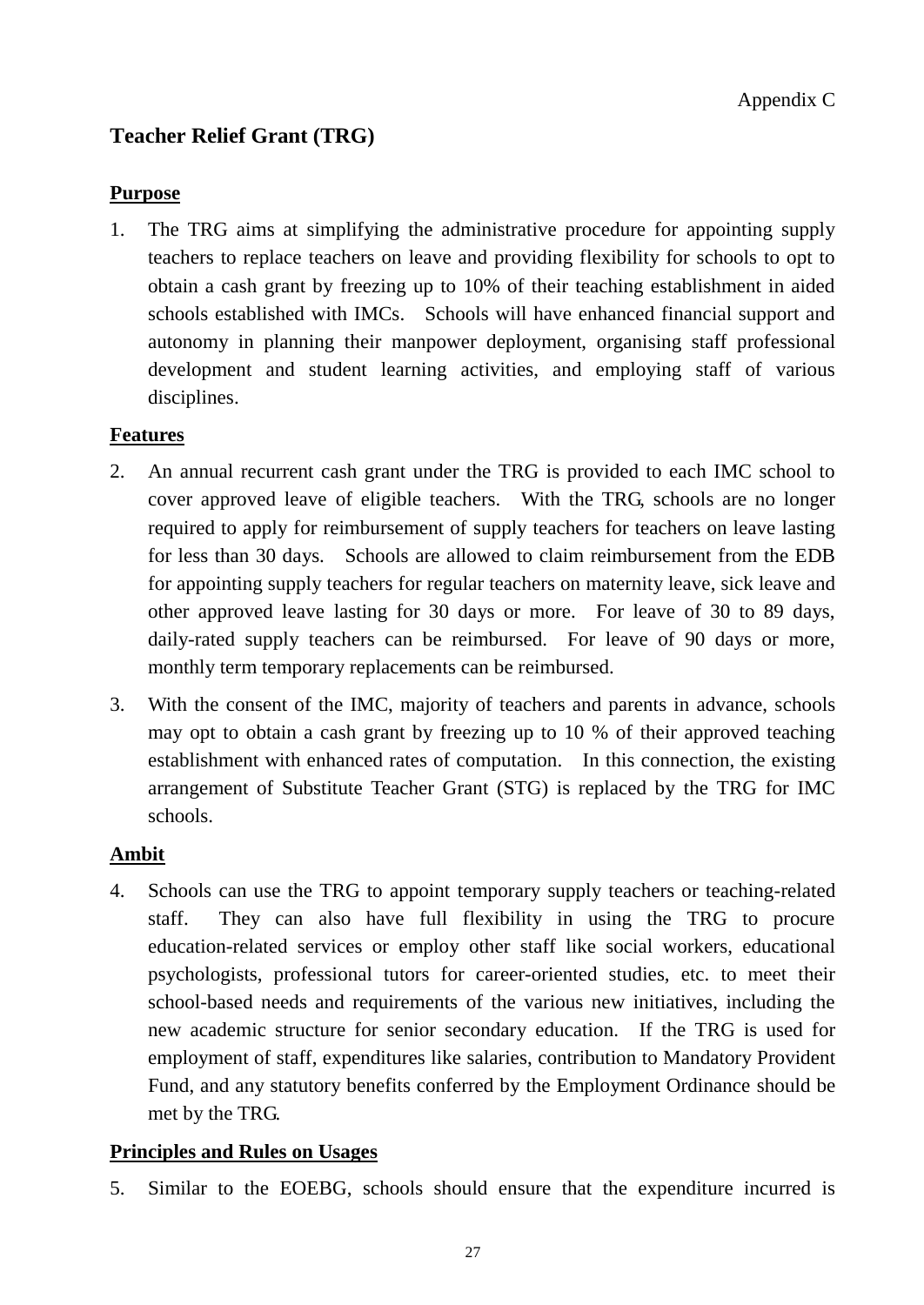reasonable and necessary for educational purposes and consider carefully the interests of students and staff. Schools should ensure that the total spending be kept within the amount of provision and avoid deficits as far as possible. Schools may use the surplus under the EOEBG to top up the TRG in case of deficit. If there is still unsettled deficit, it has to be borne by the school's own funds.

*(updated on 1 April 2013)*

#### **Accounting Arrangement**

- 6. The annual recurrent cash grant is provided on a quarterly basis in September, November, February and May. The optional cash grant is released to schools on a claim basis and payments are also on a quarterly basis.
- 7. For reimbursement of daily-rated supply teachers to replace regular teachers on maternity leave, sick leave and other approved leave lasting for 30 days to 89 days, schools should use the claim form (EDB Form No. 110) available at the EDB website [\(http://www.edb.gov.hk](http://www.edb.gov.hk/)  $\rightarrow$  School Administration and Management  $\rightarrow$ Financial Management  $\rightarrow$  General Finance  $\rightarrow$  TRG for Schools with an Incorporated Management Committee)**.** For appointment of temporary teachers for regular teachers taking leave of 90 days or more on monthly term, schools should submit appointment form available at the EDB website [\(http://www.edb.gov.hk](http://www.edb.gov.hk/)  $\rightarrow$ Teachers Related  $\rightarrow$  Appointment & Related Matters  $\rightarrow$  Appointment Matters).
- 8. Schools wishing to apply for the optional cash grant for freezing teaching posts should use the claim form available at the EDB website [\(http://www.edb.gov.hk](http://www.edb.gov.hk/)  $\rightarrow$ School Administration and Management  $\rightarrow$  Financial Management  $\rightarrow$  General Finance  $\rightarrow$  TRG for Schools with an Incorporated Management Committee).

*(updated on 1 April 2013)*

#### **Surplus Retention**

- 9. Schools will be allowed to accumulate surplus up to three times the annual provision of the TRG in the year in which the grant is provided.
- 10. Surplus of the TRG cannot be transferred out and cannot be used for purposes outside of the TRG. The TRG reserve must be kept separately for control and audit purpose. Transfer between the reserve accounts of the EOEBG and TRG as to bypass the permitted surplus level for each account is strictly prohibited.

#### **Accountability**

11. Schools receiving the TRG should include in their School Report the use of the TRG with reference to their own situation and school-based targets. Schools should keep a separate ledger account to record all income and expenditure chargeable to the TRG.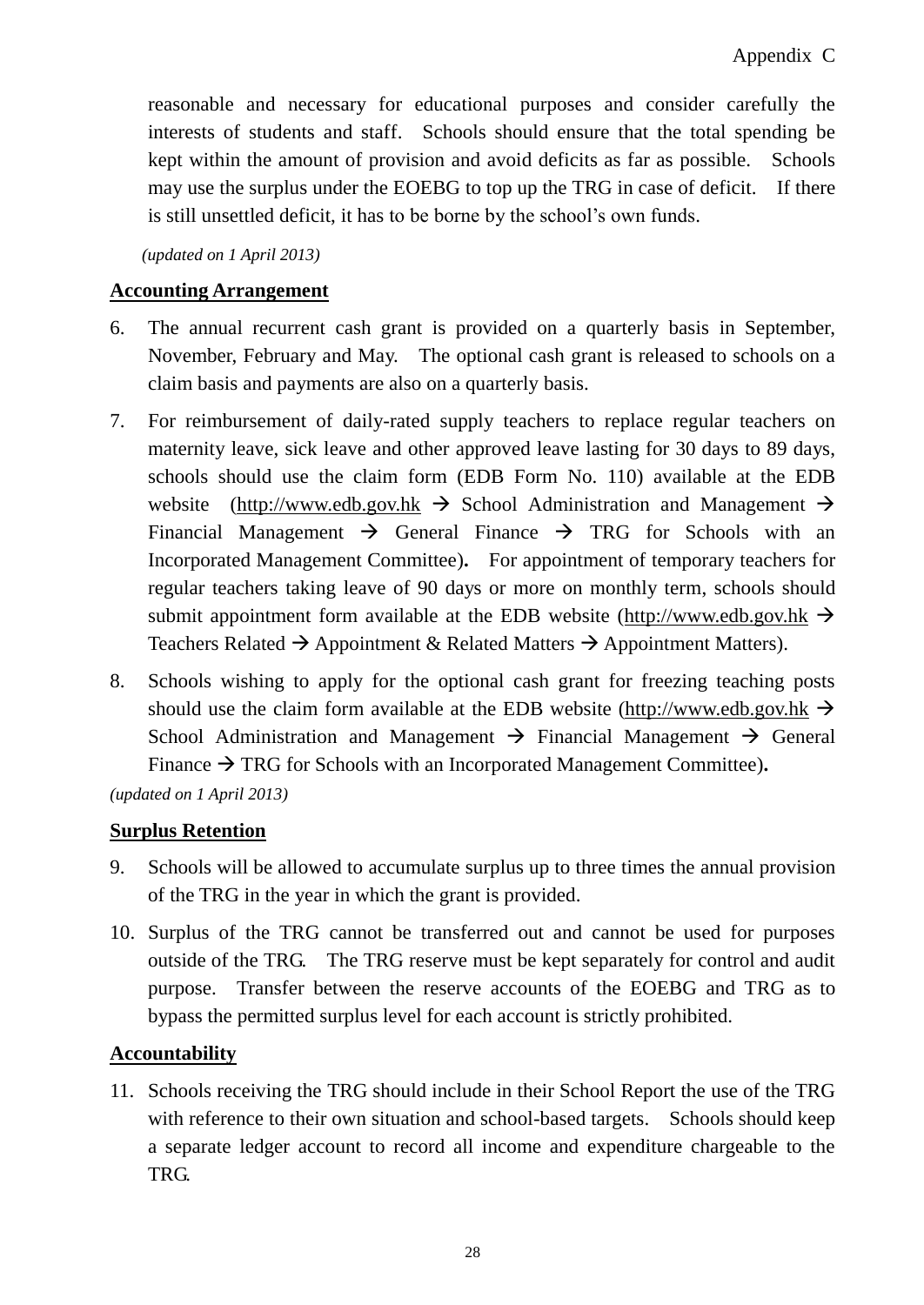- 12. The IMC of a school is obliged to hold accountable for any improper use of the public resources including the TRG.
- 13. IMC schools are reminded to follow the rules and regulations on procurement procedures as stipulated in EDBC No. 4/2013 if they utilise TRG for the procurement of education-related services.

#### *(updated on 30 April 2013)*

For further details, please refer to the reference materials on TRG uploaded onto the EDB website at [http://www.edb.gov.hk](http://www.edb.gov.hk/)  $\rightarrow$  School Administration and Management  $\rightarrow$ Financial Management  $\rightarrow$  General Finance  $\rightarrow$  TRG for Schools with an Incorporated Management Committee.

*(updated on 1 April 2013)*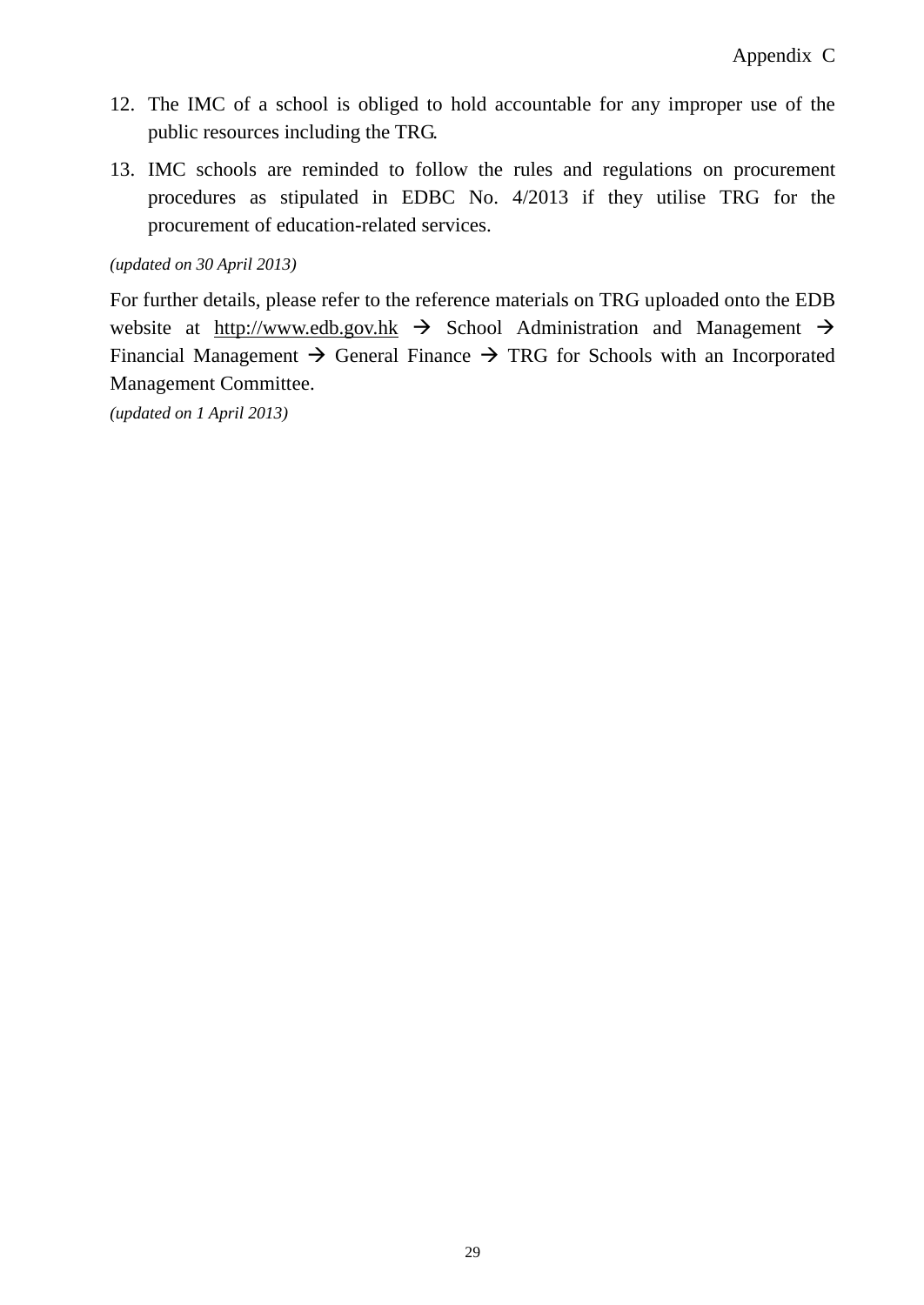# <span id="page-31-0"></span>**Guiding Principles and Procedures for Direct Appointment of Staff to Promotion Ranks**

*(updated on 1 September 2011)*

#### **General Principles**

- 1. In general, promotion posts should be reserved for existing staff.
- 2. Before any decision on direct appointment to promotion ranks is to be made, it is paramount that the Incorporated Management Committee should, in consultation with its staff, agree on whether a mechanism for such direct appointment would need to be put in place in the school, having regard to such needs and considerations as school development, human resources planning and management, staff management and the morale of the existing staff, etc. Some examples are:
	- (a) For new schools where, for operational reasons, experienced teachers are urgently required to help develop the school.
	- (b) For schools where there are succession problems and candidates suitable for internal promotion could not be timely identified.
	- (c) Staff of specific skill or qualification required for leading or undertaking a specific course or programme is unavailable.
- 3. The decision to put in place in the school a mechanism for direct appointment to promotion ranks should be made conscientiously and agreed by the IMC with sound justifications after consultation with staff.
- 4. Once a decision to put in place such a mechanism in the school is arrived, the rationale and the criteria where and when direct appointment to promotion ranks would be exercised in the school must be made known to all the staff. The IMC should make sure that all the staff members are aware of the existence of such an arrangement.

#### **Checklist**

- 5. Will direct appointment to promotion ranks be taken as a regular practice, or should it be approved by the IMC on an individual case basis, subject to consultation with the staff?
- 6. Have all the implementation criteria and procedures been cautiously deliberated and endorsed by the IMC, and agreed by the staff?
- 7. Have such criteria and procedures been clearly stated and made known to the staff (and upon appointment, in the cases of the new recruits)?
- 8. Have all existing staff members been fairly considered for the opportunity before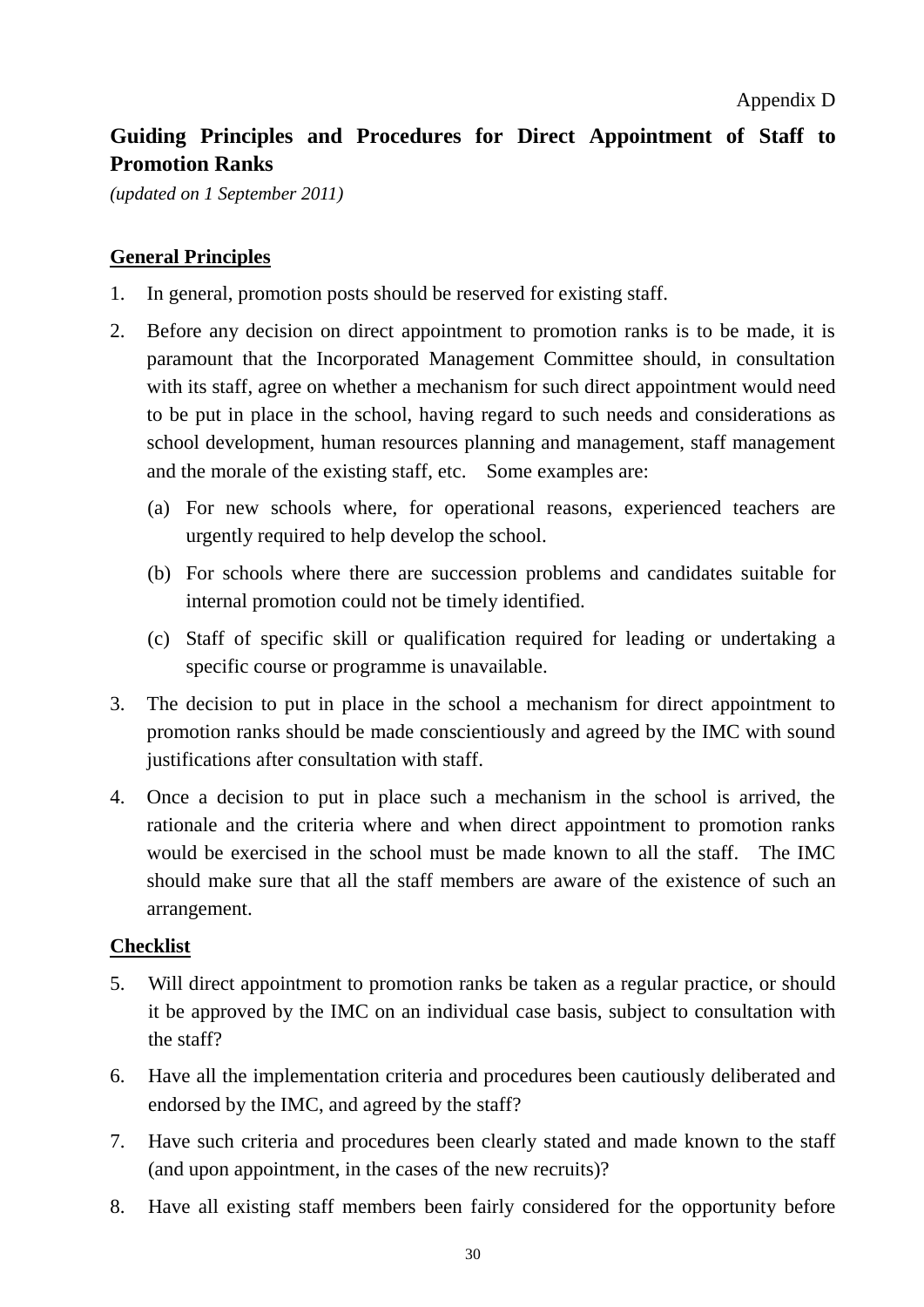open recruitment is to be launched?

- 9. Does the appointee fulfill all conditions and requirements for normal promotion to the rank as prescribed in the Code of Aid for Aided Schools?
- 10. Is the direct appointment processed in accordance with all employment related ordinances and regulations, and the terms as stipulated in the Code of Aid for Aided Schools?
- 11. A good practice of direct appointment should include the following features:
	- (a) The conditions for direct appointment to promotion ranks should be made known to the staff within the school.
	- (b) The process of direct appointment is conducted in an open, fair and transparent manner.
	- (c) The selection is undertaken by a selection committee comprising the principal, IMC manager(s) and/or other independent personnel or professional, and is closely monitored by the IMC.
	- (d) Morale of the existing staff has been taken care of.

#### **Suggested Workflow for Direct Appointment to Promotion Rank**

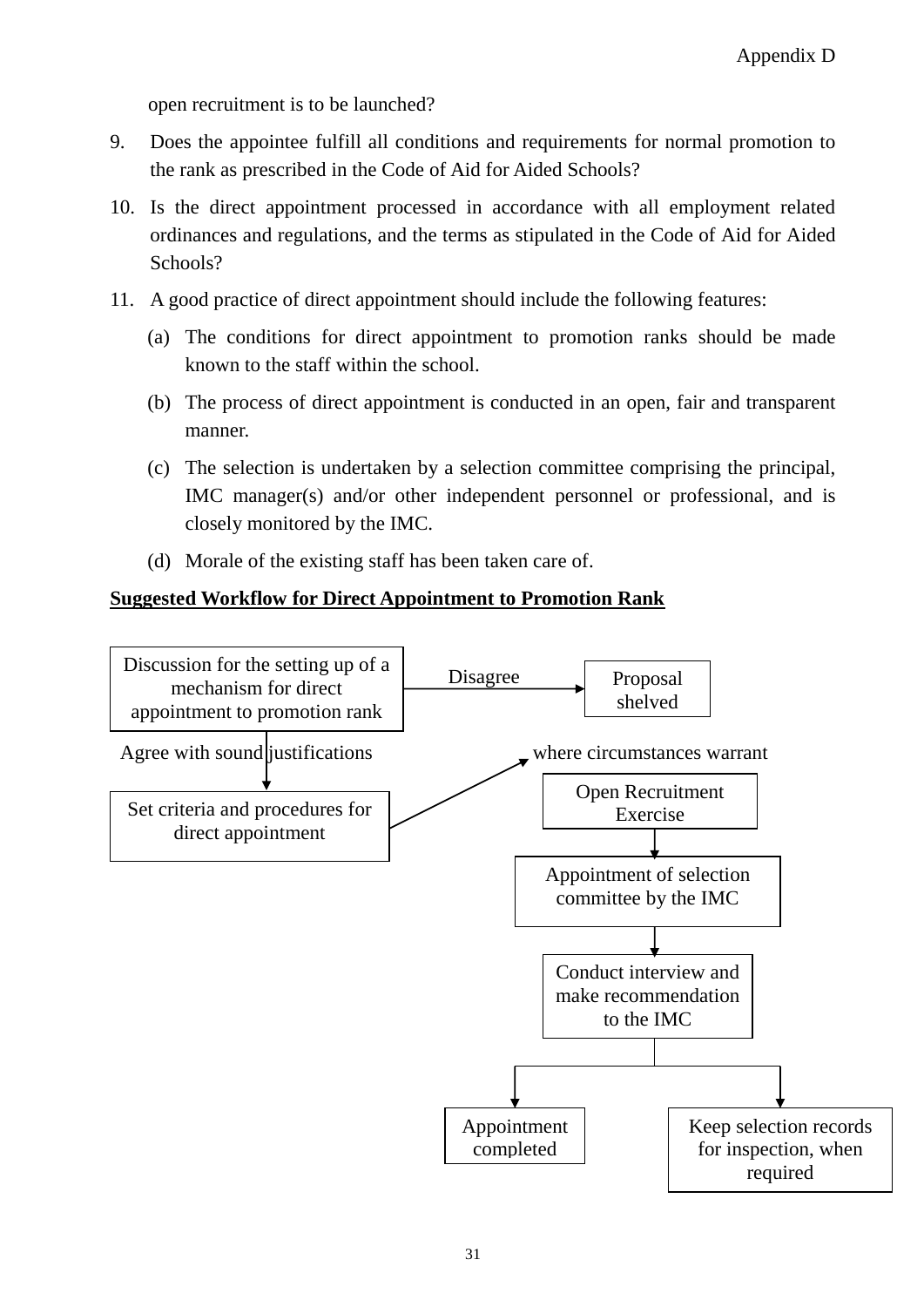## <span id="page-33-0"></span>**Principles for Identifying, Deployment and Arrangement of Redundant Teachers**

#### **General Principle**

1. Incorporated Management Committees (IMCs) should ensure that schools have made every effort to absorb the redundant teachers such as appointing the teachers to share jobs on a voluntary basis or by using other school funds. For schools operated under big sponsoring body (i.e. operating more than one school), arrangement should be made to deploy their redundant teachers to fill available vacancies in other schools under the same sponsoring body as far as possible.

#### **Identifying Redundant Teachers**

- 2. For schools having redundant teachers, the IMCs should, in consultation with teachers, work out a set of "school-based" criteria (e.g. school's operational needs, subject specialties of teachers and the developmental requirements of schools, etc) which are objective, fair and transparent so as to identify the sequence of teachers to become redundant.
- 3. The IMCs are also required to set up an appeal mechanism to serve as an effective channel for teachers to communicate with the school management on issue relating to redundancy. For schools operated under sponsoring bodies that operate more than one school, the IMCs should ensure that both the criteria and the appeal mechanism are applied consistently as far as possible in all the schools under the same sponsor.
- 4. The criteria and appeal mechanism should be in place, documented and announced to all teachers as early as possible. This will facilitate early identification of and notification to redundant teachers after the staff establishment for the school year concerned is approved.

#### **Deployment of Redundant Teacher by School Sponsoring Bodies**

- 5. Under the existing rule and practice, a school sponsoring body operating more than one school should arrange to deploy redundant teachers in a school under its sponsorship to fill available vacancies in other schools under its sponsorship as far as possible.
- 6. If the redundant teachers out-number the vacancies, the school sponsoring body should also put in place a set of criteria to deploy the redundant teachers to fill all the vacancies available among the schools under its sponsorship based on the needs of schools. The IMCs should ensure that schools would complete the deployment arrangements in accordance with the schedule set by the Education Bureau each year as announced through circular as far as possible so as to facilitate timely application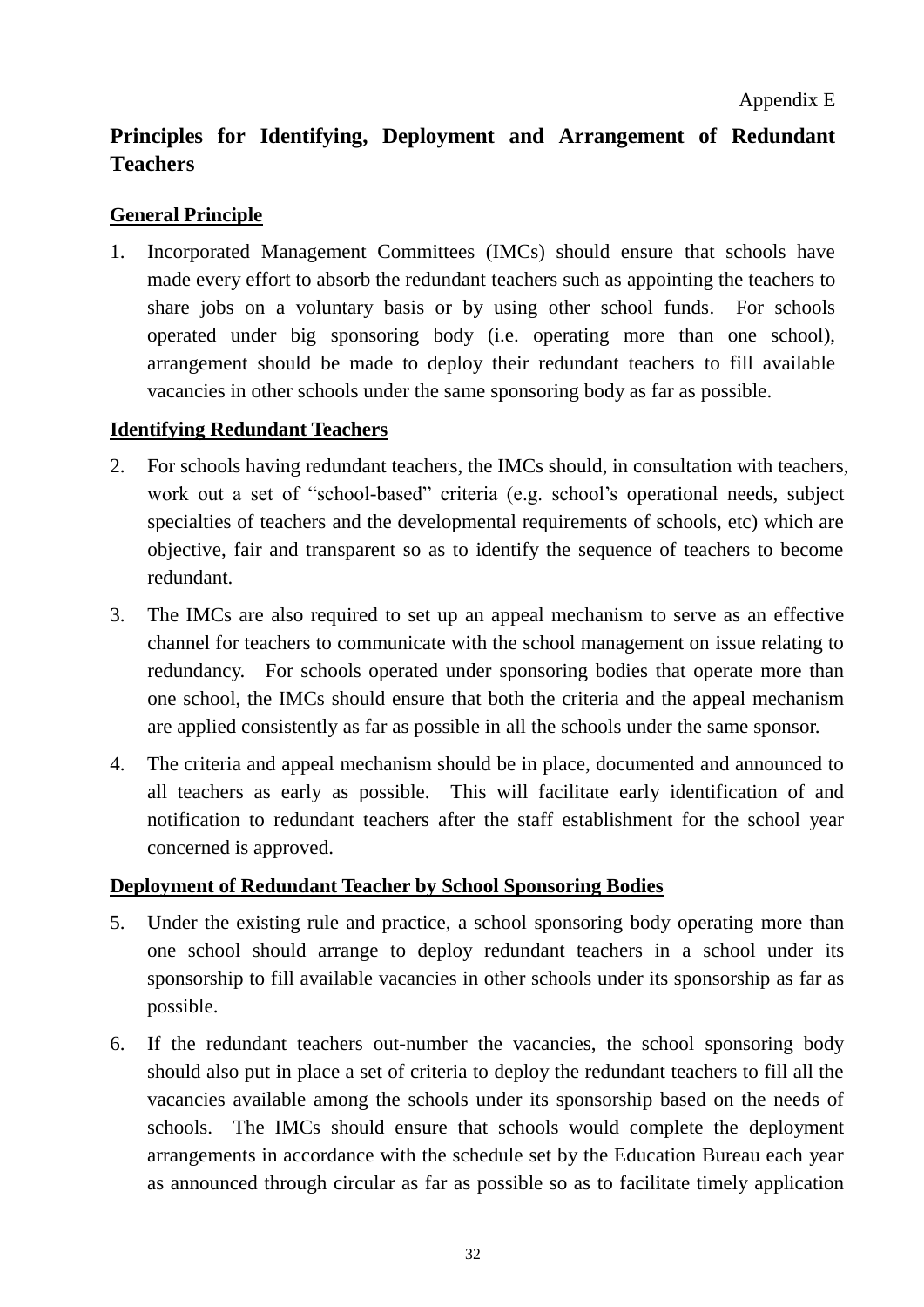for teaching posts to other schools by the remaining redundant teachers.

7. After the deployment, if vacancies subsequently arise in schools under its sponsorship, the school sponsoring body should deploy the redundant teachers under the same sponsorship and who have not yet secured teaching posts to fill such vacancies as far as possible.

#### **Appointment of Teachers on a Job-Sharing Basis**

8. Subject to the needs of schools and the wish of teachers concerned, schools may deploy more than one teacher to fill a teaching post within the approved staff establishment. Appointment of these part-time teachers to fill teaching posts at various ranks should be in accordance with the Code of Aid for Aided Schools and the Guides to Appointment for the respective ranks currently in force. Like regular full-time teachers, regular part-time teachers within the approved teaching establishment are subject to the provisions under the Code of Aid for Aided Schools, including (a) eligibility for joining the Grant/Subsidised Schools Provident Fund or relevant provident fund schemes as appropriate, (b) entitlement of various types of leave such as paid sick leave, and (c) their relevant part-time teaching experience being recognised on a pro-rata basis for incremental and promotion purposes.

#### **Over-Ranked Principals/Redundant Senior Teachers Required to Step-Down**

- 9. In the event that reduction of staff entitlement affects the number of senior teachers (i.e. teachers appointed at promotion ranks) and/or the headship entitlement of a school, a school sponsoring body operating more than one school should transfer the redundant senior teachers to fill available senior teacher vacancies in other schools under its sponsorship and consider to deploy Principals so that the substantive rank of the head of the school does not exceed the headship entitlement. However, for schools operated by one-school sponsors, or where there are no available senior teacher vacancies and/or vacancies of appropriate headship rank in schools under the same sponsor for deployment, the redundant senior teachers should step down to become the lower or basic rank teachers as appropriate and the over-ranked Principals should assume posts of an appropriate lower rank.
- 10. Schools should observe all other related arrangements in respect of stepping down of Principals/senior teachers to a lower rank as announced by the Permanent Secretary through circular from time to time.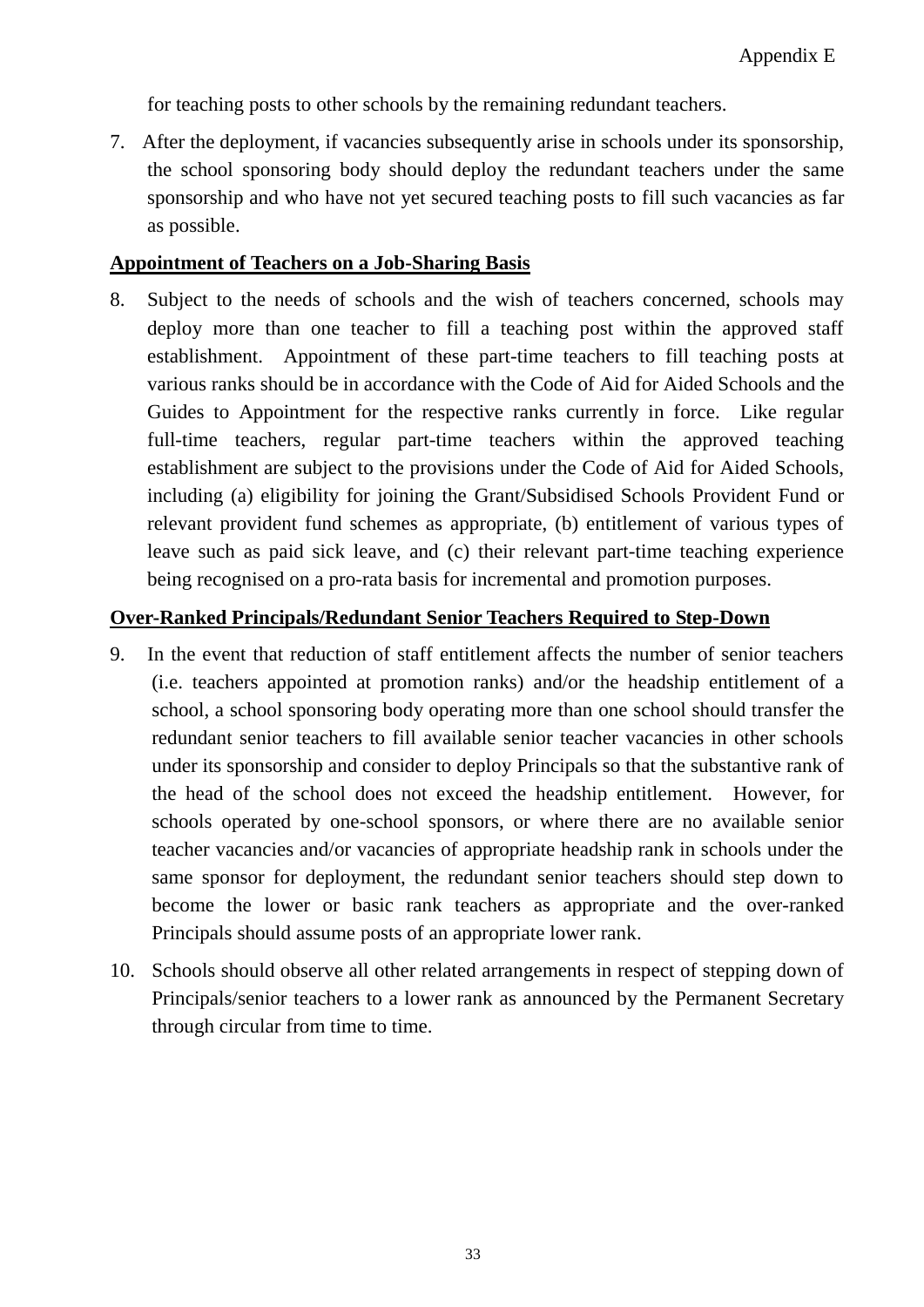## <span id="page-35-0"></span>**Guiding Principles in Handling Change of Rank/Stepped-down Cases**

#### **General Principles**

- 1. Apart from voluntary decision (i.e. a staff member who on his accord requests to discontinue taking up duties of a higher rank), there are broadly two circumstances leading to step down/change of rank:
	- (a) Redundancy

Reduction of classes that affects the headship entitlement and/or the number and rank of promotion posts;

(b) Unsatisfactory performance

The staff member concerned is either not performing satisfactorily in his current position or not meeting the expected and agreed standard that the current position requires.

- 2. In handling stepping-down cases arising from 1(a) above, the IMCs should follow the procedures stipulated in relevant circulars in force for secondary, special and primary schools as appropriate.
- 3. Prior to the setting-up of a formal mechanism for stepped-down or change of rank among staff for reasons other than 1(a) above, the IMC should consult its staff on the needs and advantages of establishing such a staff management system in the school, having regard to such considerations as school operation and development, fairness to appointment, human resources planning, staff management, and the morale of the existing staff, etc.
- 4. The IMC should also consider the subject in conjunction with the school's availability and sophistication of an objective appraisal system, continuous professional development mechanism and appeal system. The stepped-down or change of rank mechanism should be conscientiously made and agreed by the IMC with sound justifications and be supported by an overwhelming majority of the staff.
- 5. All staff have to be clearly informed of the rationale and criteria for stepped-down or change of rank which are made on the principles of fairness, objectivity and transparency.
- 6. The decision for stepped-down or change of rank of a staff member should be supported and approved by the majority of the IMC members at a meeting with all decision and documents properly recorded.

*(updated on 1 September 2011)*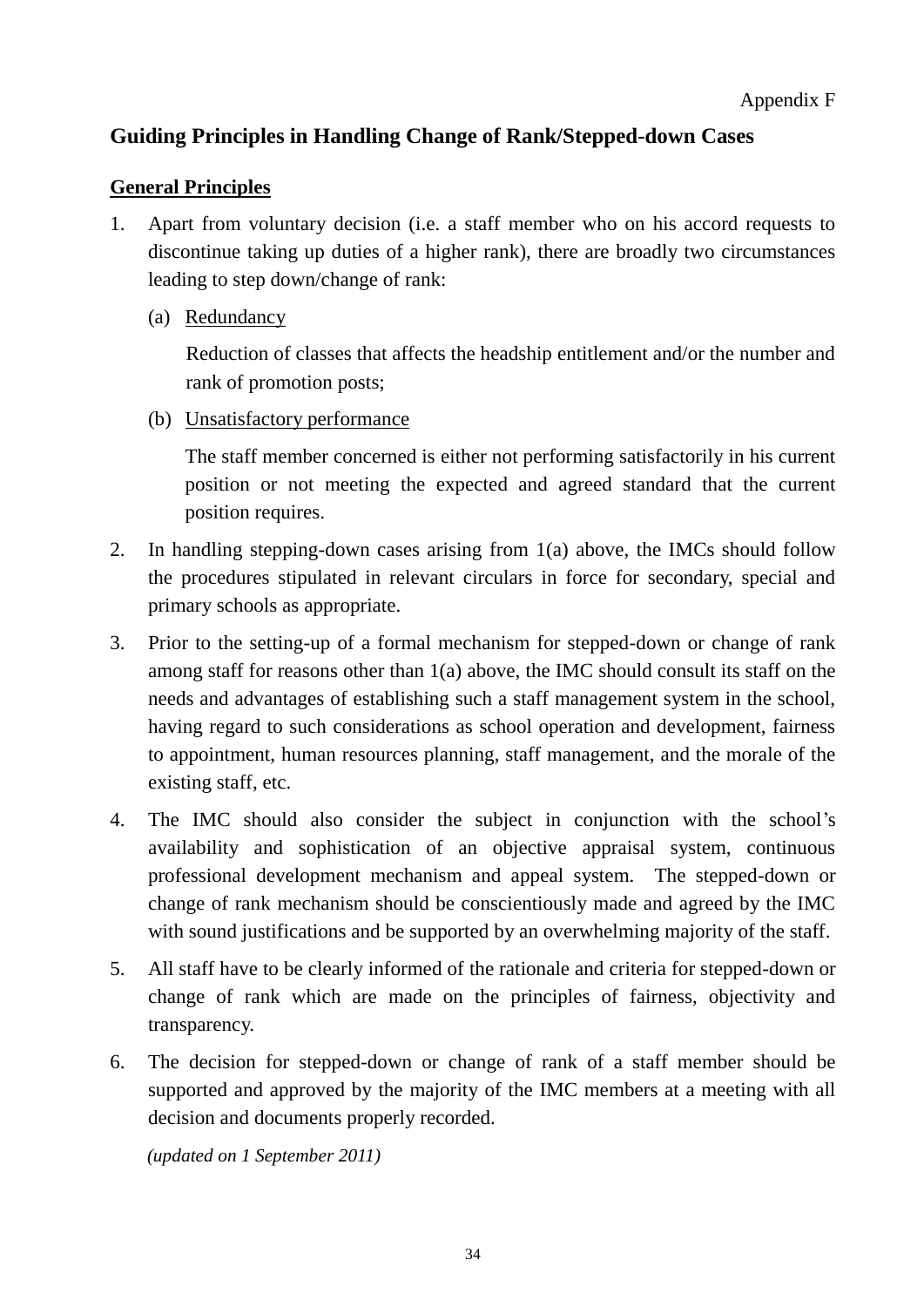#### **Checklist**

- 7. Have sufficient warning, grace period and adequate opportunity for appeal been given to the staff concerned before stepping-down?
- 8. Have all the implementation criteria and procedures been cautiously deliberated and agreed on in the IMC, and with the staff?
- 9. Have such criteria and procedures been clearly stated and made known to all existing staff, and been explicitly reiterated upon their promotion?
- 10. Is the stepped-down or change of rank processed in accordance with all employment related ordinances and regulations, and the terms as stipulated in the Code of Aid for Aided Schools?
- 11. Are the staff contented that fair and impartial stepped-down/change of rank procedures which are developed beforehand be put in place?

#### **Good Practice of Stepping-Down**

- 12. It is desirable to stipulate in the employment contract the disciplinary procedures, including demotion, to be followed.
- 13. The IMC should, in consultation with the staff, jointly draw up a set of steppeddown/change of rank criteria which are objective, fair and transparent.
- 14. The process of stepped-down/change of rank should be conducted in a fair and objective manner.
- 15. Stepped-down can only be justified by unsatisfactory performance of the staff concerned for the past and present years, and such evidence of performance must be assessed through a formal appraisal system.
- 16. An appeal system must be set up for the staff concerned to defend or redress their cases.
- 17. Clear stipulation is to be included in the Employment Contract/Letter of Appointment that the provision for future stepped-down/change of rank from a promoted post is possible, as and when situation so warrants.
- 18. Provision should be included in the Confirmation Letter for Promotion that stepped-down/change of rank is possible should one fail to perform satisfactorily, or up to the agreed expectation.
- 19. Written confirmation should be mutually signed by both the IMC and the staff concerned should stepped-down/change of rank take place, which will serve as an agreement for change of employment terms.
- 20. Other than change of remuneration as a result of change of rank, no adverse effect should be made against the fringe benefits of the staff concerned, for example the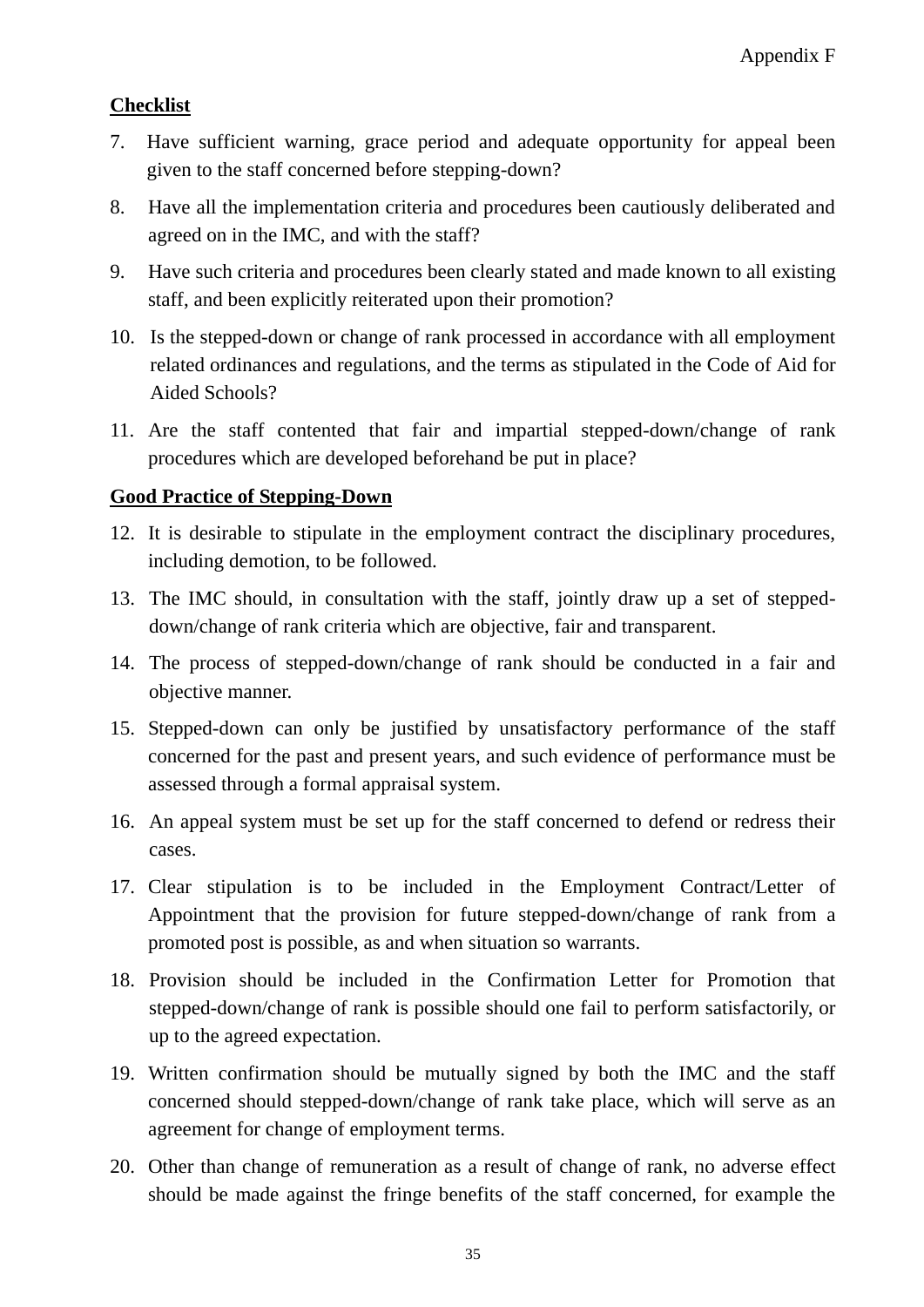number of service years counting for provident fund contribution.

- 21. The rank changed should normally be one rank lower than the staff's existing rank.
- 22. The change of rank should take effect on a date specified by the IMC and, as far as practicable, agreeable to the staff.

[Note: The above arrangements are applicable to staff appointed on/after the date of the Code of Aid for Aided Schools becoming effective. For staff appointed before this date, the IMC should follow the procedures stipulated in relevant documents in force.]<sup>7</sup>

*(updated on 2 February 2015)*

 $\overline{a}$ 

<sup>&</sup>lt;sup>7</sup> The Code of Aid for Aided Schools will become effective for implementation by the aided IMC schools commencing the beginning of the school year subsequent to the incorporation of the IMCs.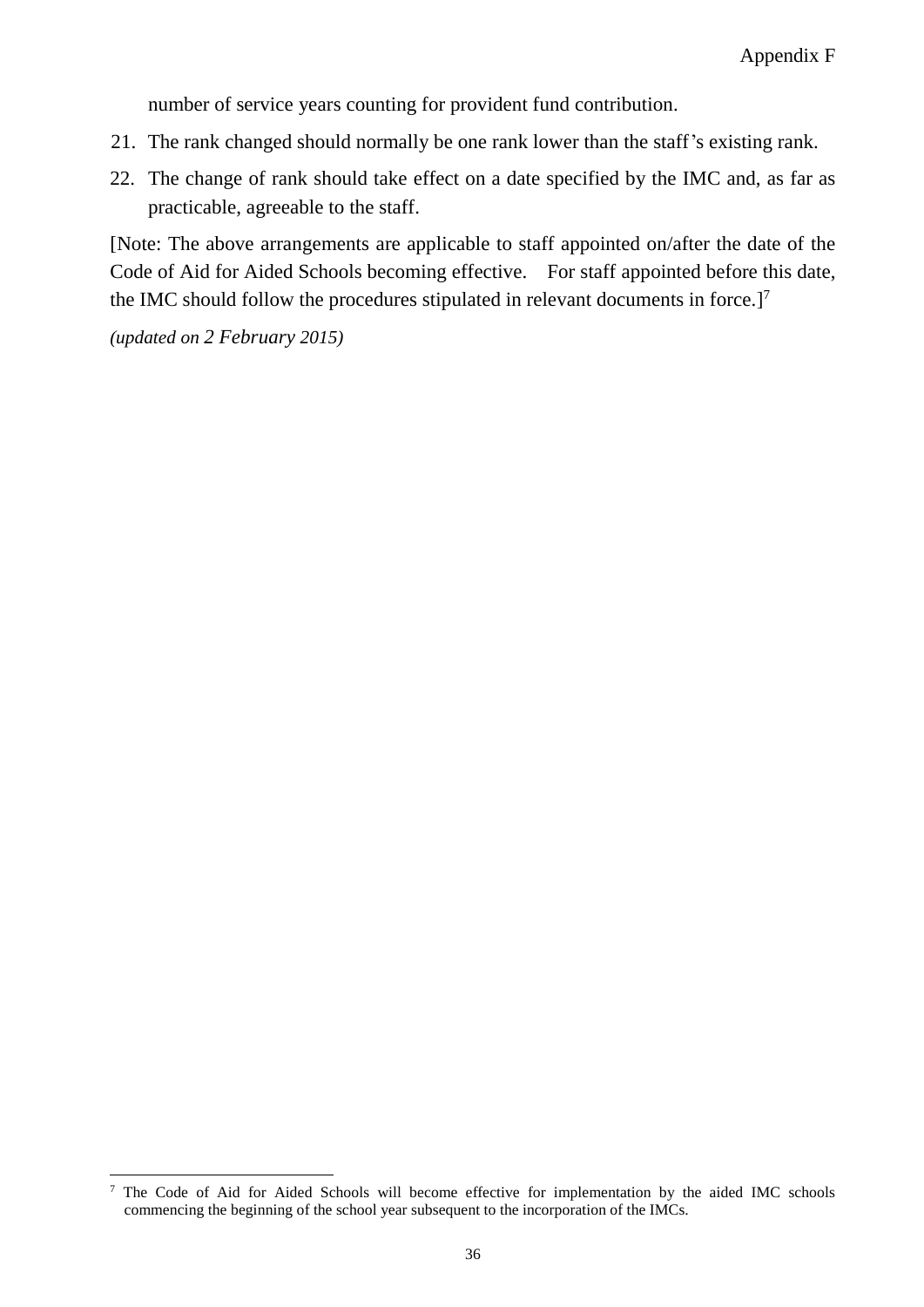#### **Workflow on Stepped-Down/Change of Rank**

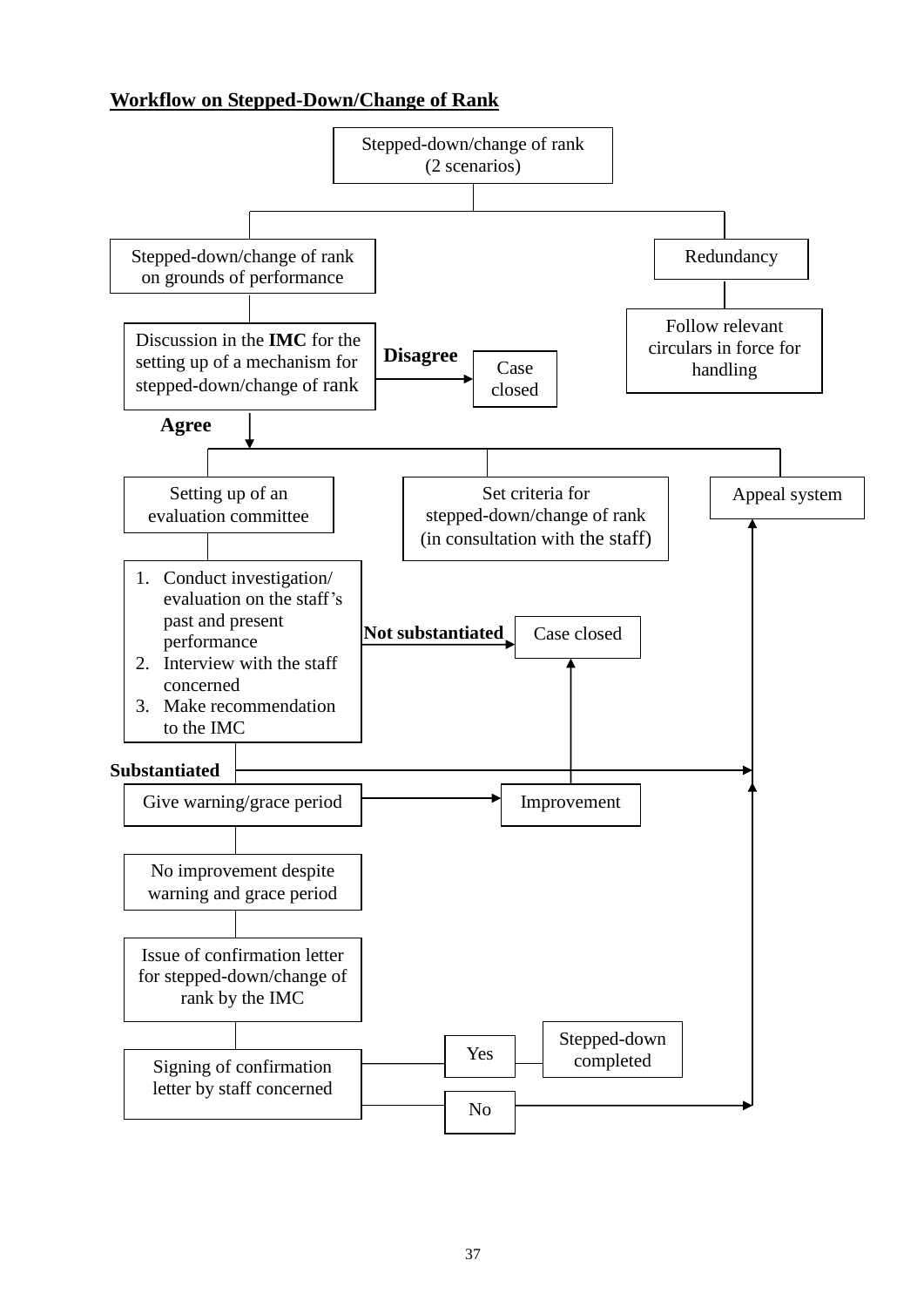### <span id="page-39-0"></span>**Grant/Subsidized Schools Provident Fund for Teachers**

Teachers joining the Grant/Subsidized Schools Provident Fund are subject to the Rules of the Funds which are statutory rules made under the Education Ordinance. The following are extracts of certain main features for easy reference only.

1. With effect from 1 September 1980, Government's subsidies towards the employers' contribution in respect of the Grant/Subsidized Schools Provident Fund shall be made in accordance with the following scale:

| Length of continuous<br>contributory service       | Employers' contribution<br>(percentage of employees' salary) |  |
|----------------------------------------------------|--------------------------------------------------------------|--|
| Less than ten years                                | 5%                                                           |  |
| Not less than 10 years)<br>but less than 15 years) | 10%                                                          |  |
| Not less than 15 years                             | 15%                                                          |  |

- 2. Employees' contribution shall remain at 5%.
- 3. Every teacher who is not over the age of 55 years upon his first appointment to a school on or after 24 June 1982 is required to contribute to the Fund. A part-time teacher employed on a regular basis may at his option contribute to the provident fund.
- 4. An annual dividend to each contributor of 5 per cent of his account is guaranteed and any shortfall in funds for the purpose of the guaranteed dividend is to be met by a loan (repayable without interest) made by the Government to the Funds. No supplementary dividend may be declared if there is an outstanding loan.
- 5. Benefits to contributors are increased on the following sliding scale according to length of continuous contributory service on withdrawal from the Funds in normal circumstances:

| Length of Continuous<br>Contributory service     | Contributor's own<br>contribution plus<br>dividends declared thereon | Government's donation plus<br>dividends declared thereon |
|--------------------------------------------------|----------------------------------------------------------------------|----------------------------------------------------------|
| Less than 5 years                                | 100%                                                                 | Nil                                                      |
| Not less than 5 years)<br>but less than 6 years) | 100%                                                                 | 50%                                                      |

Benefits on Withdrawal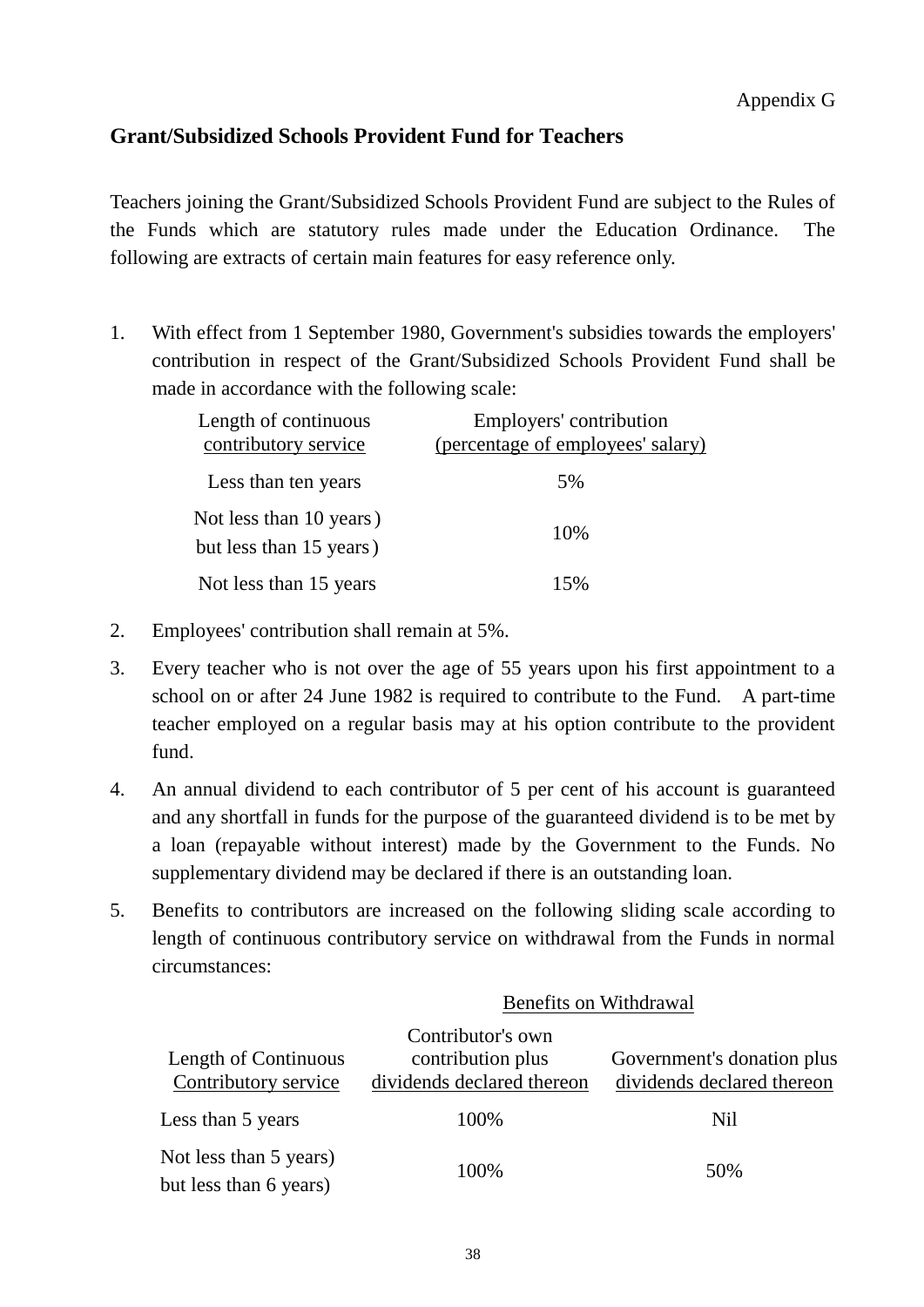# Appendix G

| Length of Continuous<br>Contributory service      | Contributor's own<br>contribution plus<br>dividends declared thereon | Government's donation plus<br>dividends declared thereon |
|---------------------------------------------------|----------------------------------------------------------------------|----------------------------------------------------------|
| Not less than 6 years)<br>but less than 7 years)  | 100%                                                                 | 60%                                                      |
| Not less than 7 years)<br>but less than 8 years)  | 100%                                                                 | 70%                                                      |
| Not less than 8 years)<br>but less than 9 years)  | 100%                                                                 | 80%                                                      |
| Not less than 9 years)<br>but less than 10 years) | 100%                                                                 | 90%                                                      |
| Not less than 10 years                            | 100%                                                                 | 100%                                                     |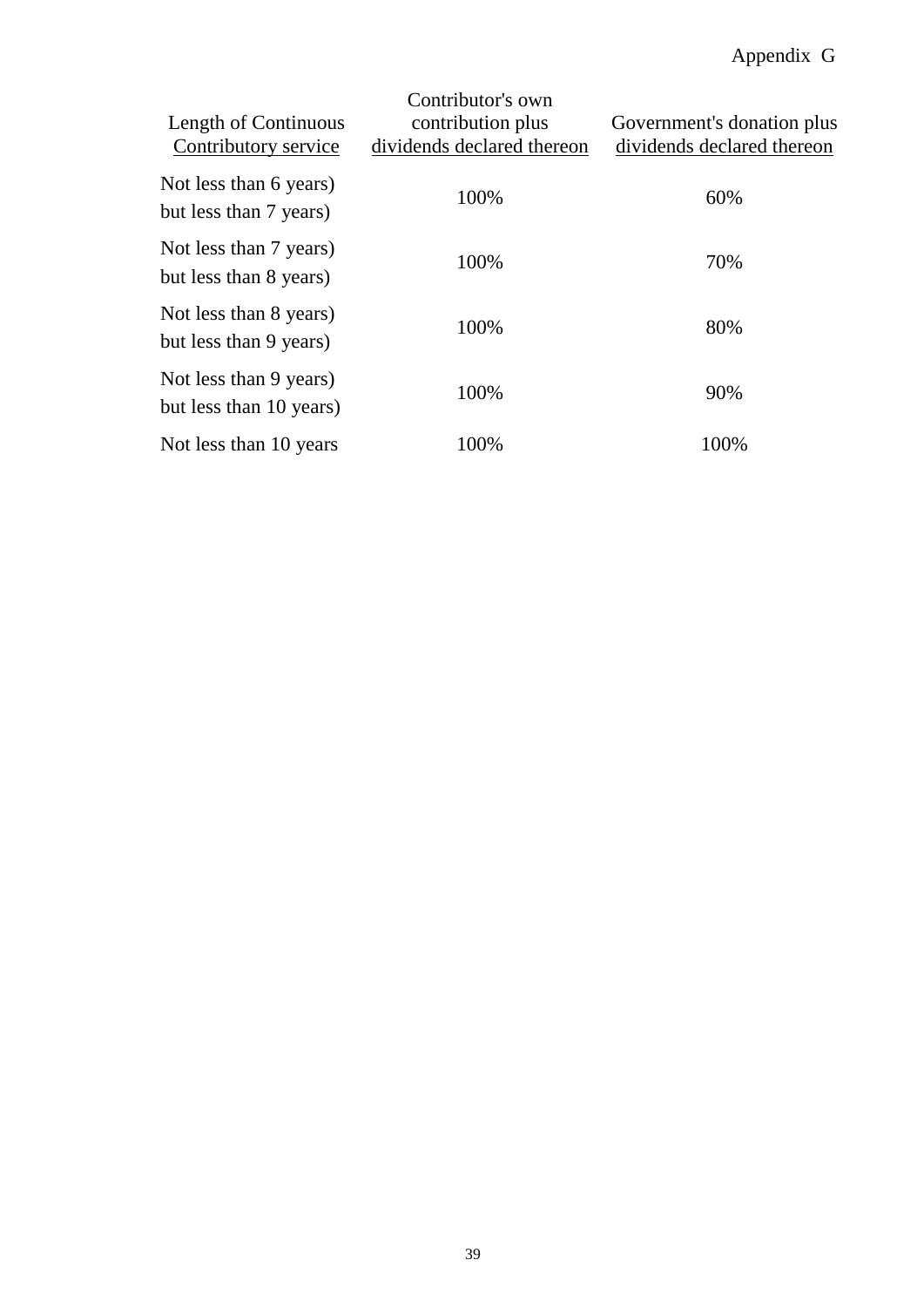#### <span id="page-41-0"></span>**Guidelines for Granting of Leave**

#### **General Principles**

- 1. Incorporated Management Committees (IMCs) may grant the following types of leave for teaching and non-teaching staff in accordance with the conditions provided by the Code of Aid for Aided Schools, the Employment Ordinance and the instructions the Permanent Secretary may from time to time issue:
	- (a) Leave for Teaching Staff
		- (i) sick leave (paid or no-pay);
		- (ii) maternity leave (paid or no-pay);
		- (iii) paternity leave  $(paid)^8$ ;
		- (iv) special tuberculosis leave (paid or no-pay);
		- (v) special leave for a maximum of 2 days per school year (paid);
		- (vi) study leave endorsed by the Permanent Secretary in advance (paid);
		- (vii) leave for juror or witness service (paid);
		- (viii) leave for a maximum of 14 days per school year for special events like representing the HKSAR in national/international conferences or events such as the Asian Games and the Olympic Games; or being invited to present paper or speak at national/international conferences<sup>9</sup> in connection with education; or participating in training and camping exercises of Civil Aid Service, Auxiliary Medical Service or Auxiliary Police Force (paid); and
		- $(ix)$  any other types of no-pay leave<sup>10</sup>.
	- (b) Leave for Non-teaching Staff

#### Laboratory Technicians and Specialist Staff<sup>11</sup>

(i) annual leave (paid);

 $\overline{a}$ <sup>8</sup> Please refer to EDBC No. 16/2015 for details.

<sup>9</sup> Conferences organised at provincial/municipal level or below would not be regarded as national conferences, and prior approval from the Permanent Secretary is required for teachers taking such leave.

 $10$  In granting no-pay leave to staff, IMC schools should consider each application rigorously with due regard to: (i) the staff concerned is to tackle an affair which cannot be avoided and cannot be handled by a substitute, and (ii) students' learning should not be unduly affected.

<sup>&</sup>lt;sup>11</sup> Specialist staff include educational psychologists of ordinary and special schools and the following categories of staff of special schools: school social workers, speech therapists, physiotherapists, occupational therapists, occupational therapist assistants, nurses, wardens, assistant wardens, houseparents-in-charge, houseparents, programme workers, boarding service masters/mistresses I, boarding service masters/mistresses II and brailling staff.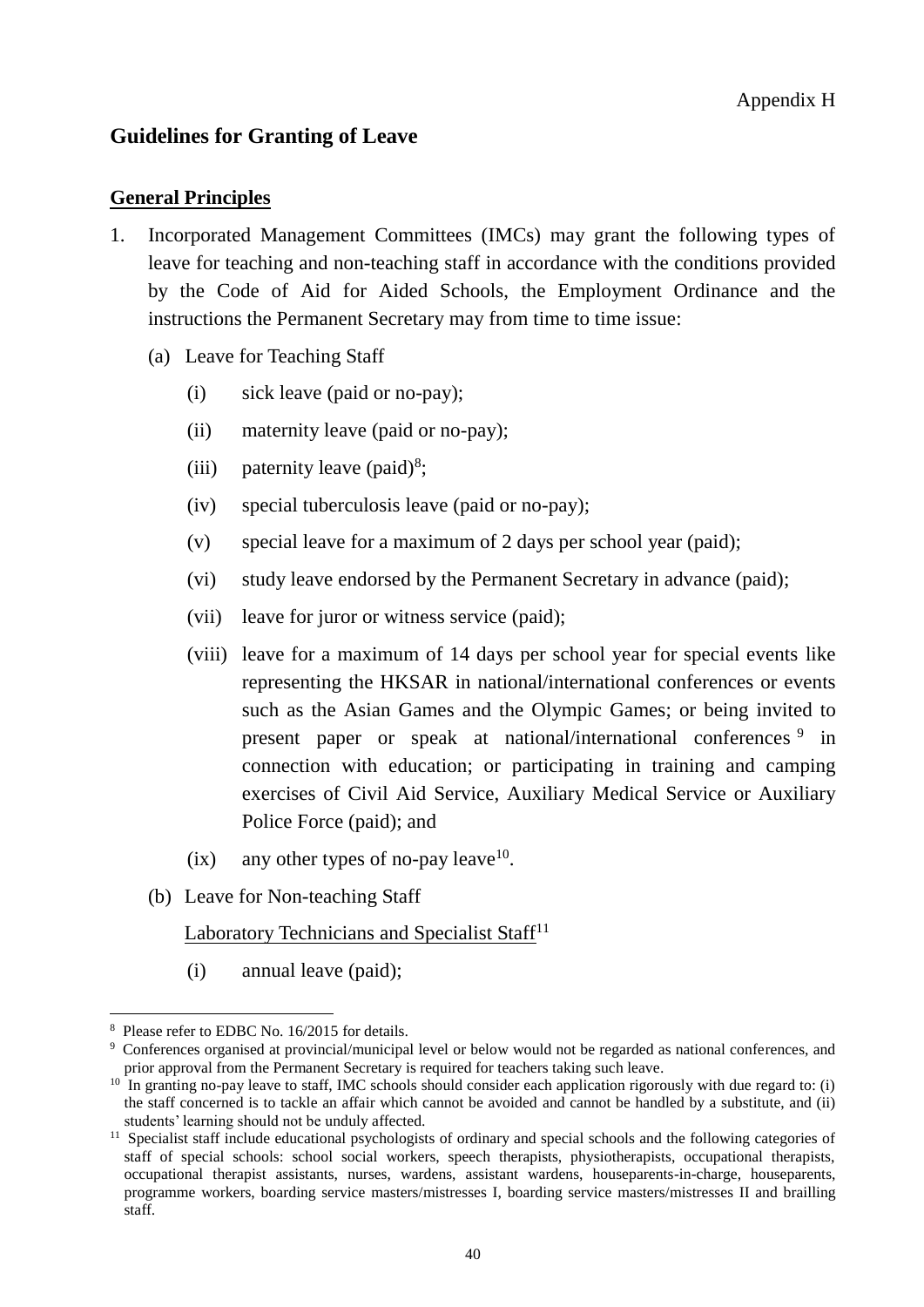- (ii) sick leave, special tuberculosis leave and maternity leave (paid or no-pay);
- (iii) paternity leave (paid)<sup>8</sup>;
- (iv) study leave endorsed by the Permanent Secretary in advance;
- (v) leave for juror or witness service (paid); and
- (vi) any other types of no-pay leave  $10$ .

#### Other Non-teaching Staff

Various types of leave in accordance with the Employment Ordinance, Code of Aid for Aided Schools, and guidelines issued by the EDB from time to time.

Please refer to section 13.9 of the Code of Aid for Aided Schools for details.

2. Schools should formulate policies and principles in processing leave applications in consultation with staff to ensure impartiality and consistency. However, the procedures involved in handling leave matters should be kept to the minimum.

#### **Leave Entitlement for Teachers and Non-Teaching Staff**

3. The IMCs of aided schools may refer to the Compendium to Code of Aid for Aided Schools for the leave entitlement for teachers and non-teaching staff. They may also refer to "Leave Entitlement for Staff in Aided Schools" and "Approving Authority for Granting of Leave" at the Appendices of Chapter 7 of the School Administration Guide [\(http://www.edb.gov.hk/en/sch-admin/regulations/sch-admin-guide/index.html\)](http://www.edb.gov.hk/en/sch-admin/regulations/sch-admin-guide/index.html) posted on the EDB Homepage for relevant information on granting of leave. If necessary, they should consult the Labour Department on leave entitlement provided under the Employment Ordinance.

#### **Leave that Requires Prior Approval of the Permanent Secretary**

4. Since the IMC provides a transparent and accountable framework of governance involving key stakeholders, schools with IMC are devolved greater flexibility in the granting of leave. They may grant all types of no-pay leave to teachers, laboratory technicians, and specialist staff. However, similar to non-IMC schools, prior approval of the Permanent Secretary is required for paid study leave which has not been endorsed by the Permanent Secretary and other types of leave which are not specified.

#### **Points to Note in Processing No-Pay Leave of Teachers**

5. To avoid any actual or perceived conflict of interest as well as any allegation of favoritism that will undermine staff morale and the accountability of the management, the IMCs are advised to establish a mechanism and draw up guidelines and procedures governing the granting of leave to teachers. These procedures must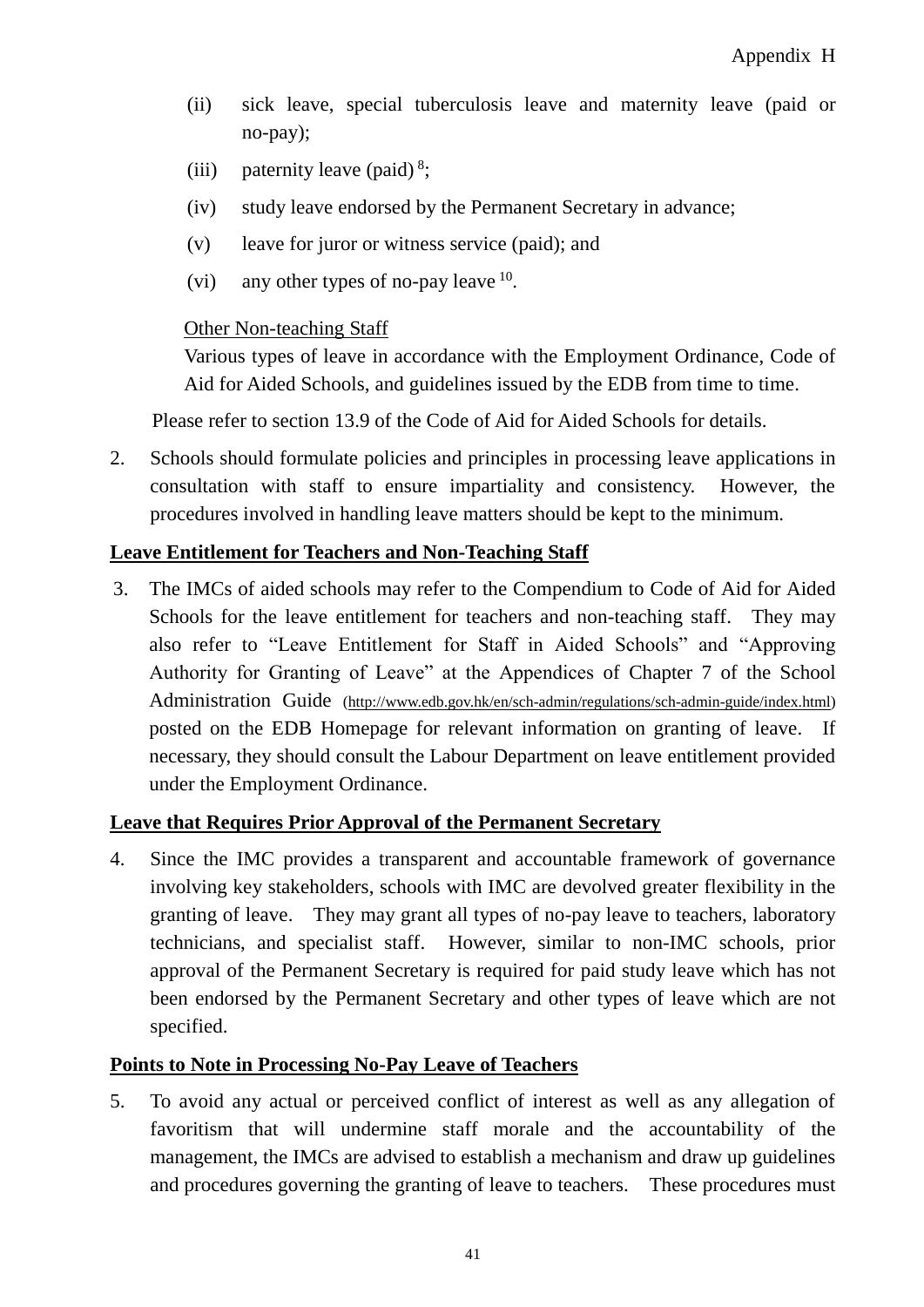be fair, open and consistently applied. The decision to grant no-pay leave by schools should be based on objective, fair and reasonable criteria. In addition, before granting no-pay leave to teachers, the IMC should ensure that teachers applying for no-pay leave are duly informed of the provisions in the Code of Aid for Aided Schools, Compendium to Code of Aid for Aided Schools and the following:

(a) Promotion purposes

No-pay leave will not be counted for promotion purposes.

(b) Grant/Subsidized Schools Provident Fund (G/SSPF)

With the approval of the Permanent Secretary, a teacher's G/SSPF Account may be kept open for the period in which no-pay leave is granted. The period of no-pay leave including no-pay sick/maternity/special tuberculosis leave will not be counted for continuous contributory service.

(c) Date of increment

For incremental purposes, such leave shall be subject to such instructions the Permanent Secretary may from time to time issue. Adjustment of the incremental date will be required if the period of no-pay leave exceeds 15 days continuously. If a teacher takes 16 to 45 days no-pay leave continuously, his incremental date should be deferred for one month. If the teacher takes 46 to 75 days no-pay leave continuously, his incremental date should be deferred for two months, and so on.

- 6. As IMC schools are no longer required to seek prior approval of the Permanent Secretary for the granting of any types of no-pay leave (mentioned in paragraph 4 above), they should therefore notify the Senior School Development Officer of the respective Regional Education Office in writing of the granting of no-pay leave (any types of no-pay leave), seek the approval of the Permanent Secretary for keeping open of G/SSPF account and advise the adjustment of salary incremental date, if any. Such letter should also be copied to Finance Division of the Education Bureau for necessary arrangements.
	- Sample of the notification of granting no-pay leave to school head/teachers for IMC schools (Attachment 1)

(For notification of laboratory technicians and specialist staff, schools may adapt the above sample where appropriate.)

7. Schools should take own responsibility to fulfill all statutory requirements including meeting any possible expenditure arising from all types of no-pay leave of teaching and non-teaching staff, such as expenses arising from statutory holidays and/or annual leave (if applicable). Starting from the 2012/13 school year, schools may use the surplus of the EOEBG for the payment of statutory holidays/annual leave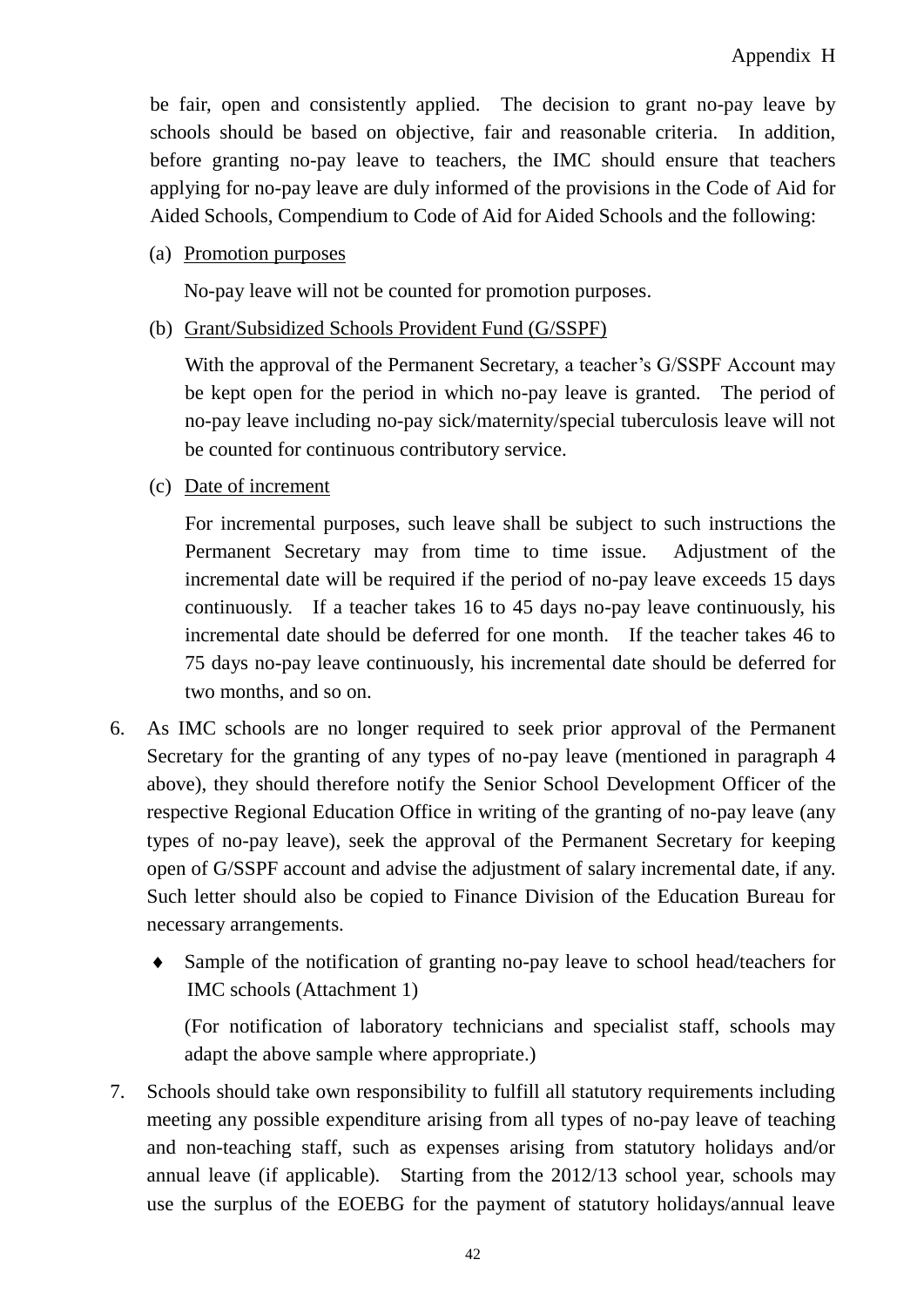arising from the following types of specific no-pay leave  $12$  for their staff remunerated under Salaries Grant, on the condition that the application of no-pay leave is supported with valid documentary proofs:

- (a) no-pay sick/maternity/special tuberculosis leave (referred to as no-pay sick leave);
- (b) no-pay study leave for attending education-related courses;
- (c) no-pay leave granted due to poor health condition with medical documentary proof; and
- (d) no-pay leave granted for alleviating the redundancy problem of an individual school/schools under the same Sponsor (prior confirmation from the School Development Officer concerned is required).

For no-pay leave other than the above listed, schools should continue to take their own responsibilities to fulfill all statutory requirements including meeting any possible expenditure out of non-government funds. Schools may refer to the latest EDBCM on "Operating Expenses Block Grant, Expanded Operating Expenses Block Grant and Composite Furniture and Equipment Grant for Aided Schools" and the User Guide of EOEBG uploaded on EDB Homepage for details.

#### **Leave Records**

- 8. Schools should keep leave records of their staff as required by the Code of Aid for Aided Schools and **are requested to send in annual leave record of teachers in August of each school year for the endorsement of the Permanent Secretary.** The Permanent Secretary will signify his approval to the leave by endorsing the relevant leave records provided that the Permanent Secretary is satisfied that the IMC concerned has considered each application in accordance with the conditions provided by the Code of Aid for Aided Schools, the Employment Ordinance and the instructions the Permanent Secretary from time to time issues with supporting documents.
	- Sample of annual summary of leave record of teachers (Attachment 2)
- 9. For non-teaching staff, the leave records are not required to be sent to the Permanent Secretary for endorsement. Schools are reminded to keep proper and up-to-date leave records of their non-teaching staff.
	- Sample of annual summary of leave record of non-teaching staff (Attachment 3)
- 10. To facilitate schools' proper leave recording of their teaching/non-teaching staff,

 $\overline{a}$  $12$  Prevailing procedures should be followed in approving no-pay leave to staff in schools. Schools should retain all supporting documents for payment arising from the above specific no-pay leave for record and inspection, if required. *(updated on 1 April 2013)*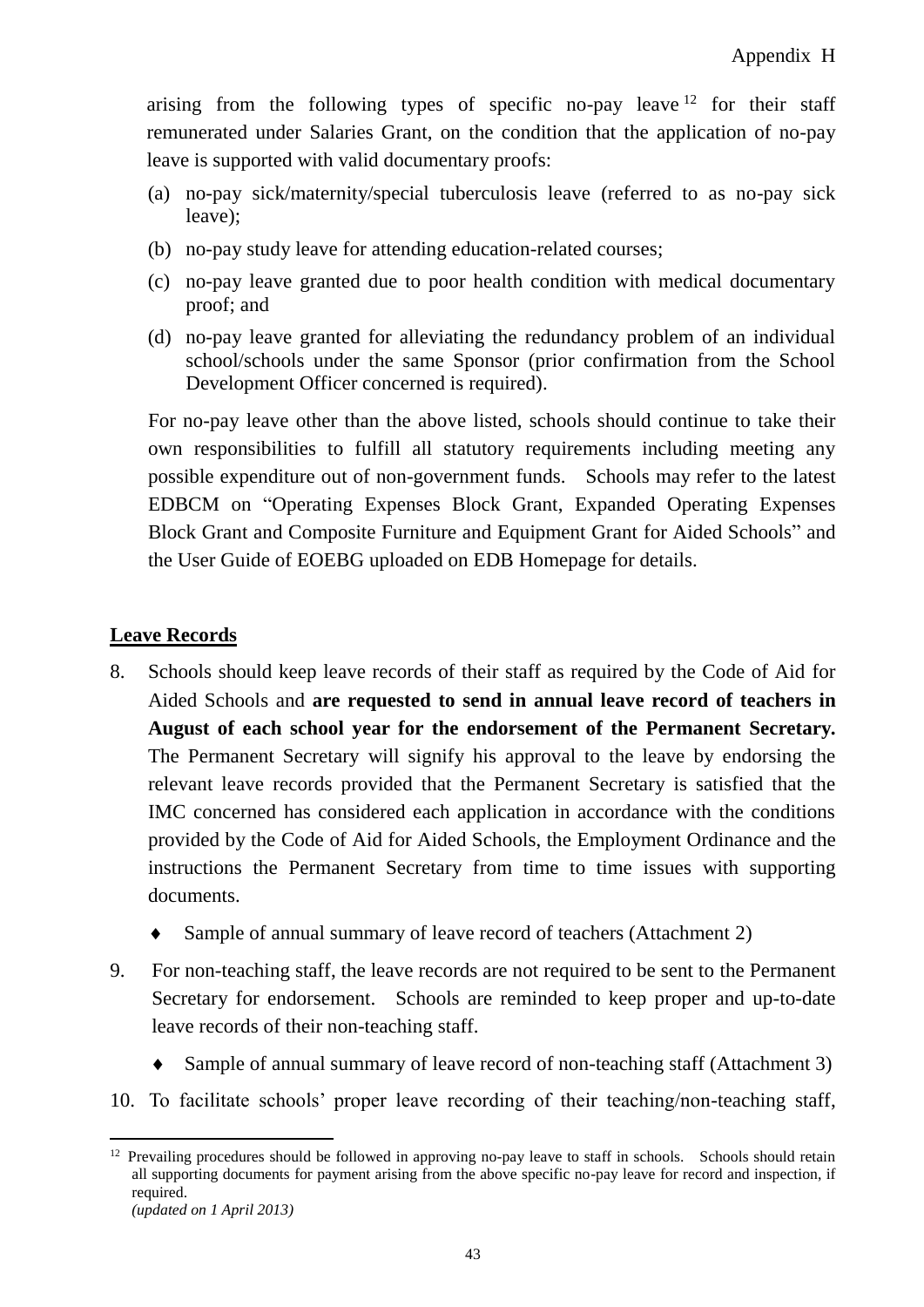samples of leave record of individual staff are also provided below for schools' reference:

- Sample of sick leave record of individual staff (teaching or non-teaching) (Attachment 4)
- Sample of other leave record of individual staff (teaching or non-teaching) (Attachment 5)
- 11. For proper management of leave matters, schools should keep the leave records of their staff up-to-date. These leave records should be available for inspection by officers authorised by the Permanent Secretary or the inspectors of schools as and when required. When a staff member leaves the employment of a school, the Certificate of Service prepared by the school for the staff member should state, among other things, the period(s) of no-pay leave taken (if any) and the sick leave balance.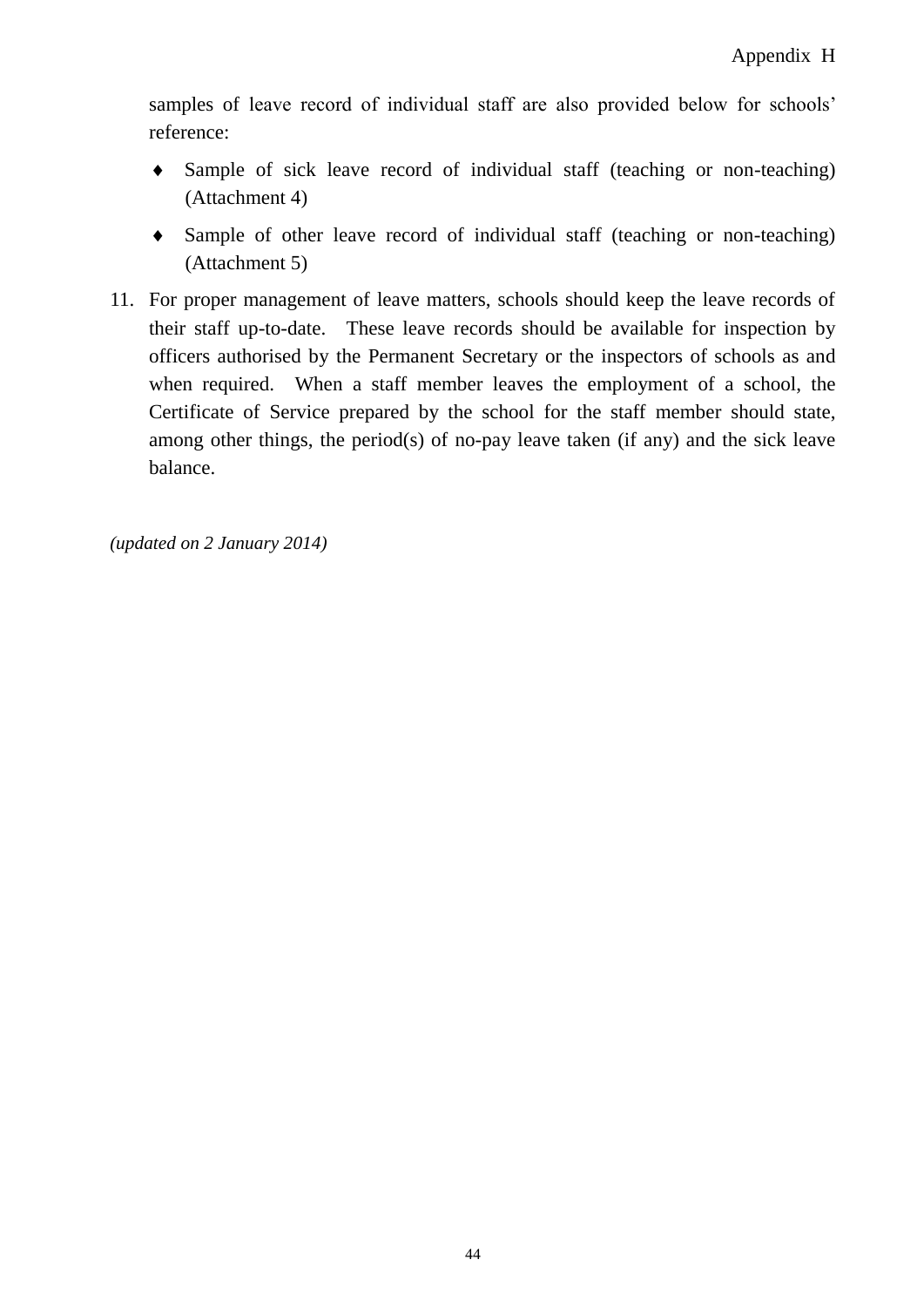Attachment 1

# **SAMPLE (For reference only)**

Date:

To: Senior School Development Officer, Regional Education Office Duplicate: Senior Accounting Officer (Funds), Finance Division Triplicate: The school \*head/teacher taking leave \* Delete whichever is inappropriate  $\Box$  " $\checkmark$ " as appropriate

Dear Sir/Madam,

#### **No-pay Leave for School Head/Teachers**

Name of School: Name of \*Head/Teacher:

|        | I refer to the application for no-pay leave by *Mr/Ms |  |
|--------|-------------------------------------------------------|--|
| (rank) | of my school dated                                    |  |

I wish to inform you that approval has been given to \*Mr/Ms  $\Box$  to take no-pay leave of  $\Box$  day(s) from  $\Box$  to  $\overline{\text{inclusive}}^{\text{Note 1}}$  on ground of:

- (a)  $\Box$  \*sick/maternity/special tuberculosis leave.
- (b)  $\Box$  study leave for attending education-related course(s). (please specify)

The course name:

 $\overline{a}$ 

The organizing institution:

- $(c)$   $\Box$  leave due to poor health condition with medical documentary proof.
- (d)  $\Box$  leave for alleviating the redundancy problem of \*my school/another school under the same sponsor. Note 2 (please specify the name of the other school: )
- $(e)$   $\Box$  other leave for reasons of personal affairs. (please specify the reason: )

Note 1 When the last day of no-pay leave is followed by a Sunday or a gazetted public holiday, such Sunday or gazetted public holiday will be regarded as an extension of the period of no-pay leave. When the last day of such no-pay leave is followed by the major school holidays, i.e. Christmas Holiday, Chinese New Year Holiday, Easter Holiday and Summer Vacation, payment of salary will resume on the day the staff reports to school for duty. In this connection, the teacher concerned should also include the day(s) which is/are regarded as an extension of the no-pay leave period in his/her application.

Note 2 Prior confirmation from school's respective School Development Officer is required.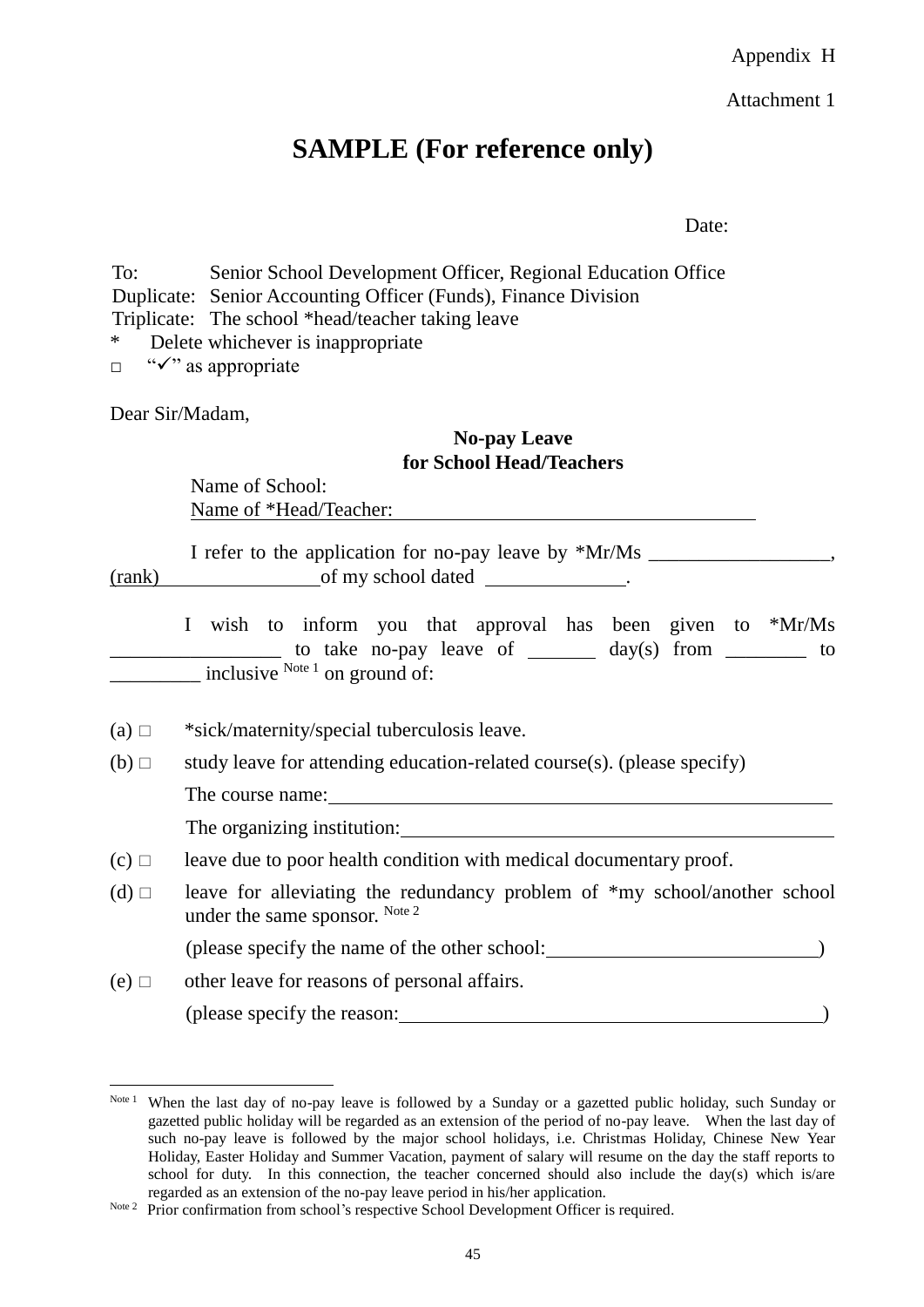In view of the fact that  $*Mr/Ms$  has been granted day(s) of no-pay leave, his/her incremental date will be adjusted to the first of \_\_\_\_\_\_\_\_\_\_\_\_\_.

I have checked the relevant documentary proof provided by  $*Mr/Ms$  and:

 $\Box$  confirm valid. [applicable to the type of leave stated in (a) only]

 $\Box$  confirm valid. I understand that EDB may request my school to provide the documentary proof in respect of the above no-pay leave. Besides, I have also informed \*Mr/Ms\_\_\_\_\_\_\_\_\_\_\_\_\_\_ that he/she should report to school for duty on the day following the last day of such no-pay leave to resume the payment of salary. [applicable to types of leave stated in (b) to (e) only]

I should be grateful if you would give approval to \*Mr/Ms \_\_\_\_\_\_\_\_\_\_\_\_\_\_\_\_\_\_ for keeping open his/her provident fund account from  $\Box$  to  $\Box$  \_\_\_\_\_\_\_\_\_\_\_\_\_\_\_\_\_\_ inclusive as a result of his/her taking no-pay leave during the above-mentioned period. His/her leave will not be counted as continuous contributory service for provident fund purposes.

I also understand that schools should take own responsibility to fulfill all statutory requirements, including meeting any possible expenditure arising from the no-pay leave of the teaching staff concerned, such as the expenses arising from statutory holidays Note 3.

Yours sincerely,

 $\frac{1}{2}$ 

School Supervisor

*(updated on 1 September 2018)*

 $\overline{a}$ 

Note 3 For meeting statutory requirements arising from no-pay leave of (a) to (d), aided schools are reminded to refer to the EDB Circular Memorandum on "Operating Expenses Block Grant (OEBG), Expanded Operating Expenses Block Grant (EOEBG) and Composite Furniture and Equipment Grant for Aided Schools" of the school year and the User Guide of EOEBG uploaded on EDB Homepage.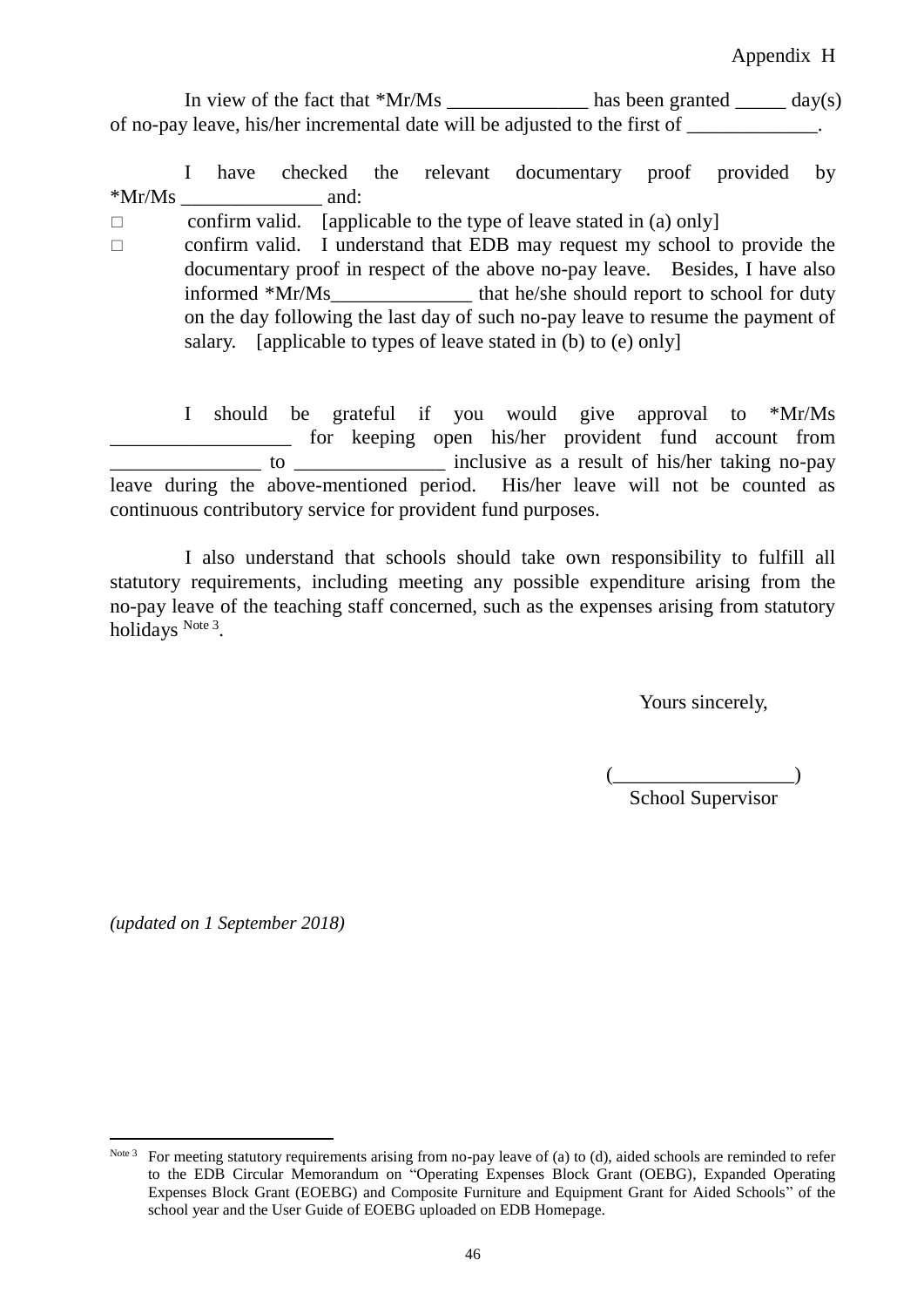Attachment 2

# **SAMPLE (For reference only)**

To: Senior School Development Officer, Regional Education Office

#### **ANNUAL SUMMARY OF LEAVE RECORD OF TEACHERS Note**

Name of School:

Period: \_\_\_\_\_\_\_\_\_\_\_\_\_\_\_\_\_\_\_\_\_\_\_\_ to \_\_\_\_\_\_\_\_\_\_\_\_\_\_\_\_\_\_\_\_\_\_\_\_\_\_

I submit leave record of the following teachers for the above-mentioned period for your approval. I confirm that each application with the supporting documents has been considered in accordance with the conditions provided by the Code of Aid for Aided Schools, the Employment Ordinance and the instructions the Permanent Secretary for Education may from time to time issue.

| <b>Name of Teacher</b>   | <b>Types of</b> | Paid $(P)$ /     | No. of         | <b>Sick Leave Balance</b>                       | <b>Remarks</b> |
|--------------------------|-----------------|------------------|----------------|-------------------------------------------------|----------------|
|                          | Leave           | $No$ -pay $(NP)$ | <b>Days</b>    | as at                                           |                |
|                          | Taken*          |                  |                | 31 August of $\overline{\phantom{a}}$<br>(Year) |                |
| $ 1. Mr$ CHAN $x \times$ | <b>SL</b>       | P                | 28             |                                                 |                |
|                          | <b>SL</b>       | <b>NP</b>        | $\overline{2}$ |                                                 |                |
| $ 2.$ Ms SIU x x         |                 |                  |                | 168                                             |                |
| 3. Ms LEE $x x$          | ML              | $\mathbf P$      | 70             | 168                                             |                |
|                          | <b>ST</b>       | P                | 91             |                                                 |                |
| 4. Miss CHEUNG x x       |                 | <b>NP</b>        | 21             | 42                                              |                |
| 5. Mrs WONG HO x x       | <b>ST</b>       | P                | 91             | 100                                             |                |
|                          | <b>SL</b>       | P                | 15             |                                                 |                |

\* Types of Leave - Sick Leave (SL), Special Tuberculosis Leave (TB), Maternity Leave (ML), Paternity Leave (PAL1), Special Leave (SP), Study Leave (ST), Leave for serving as Jurors or Witnesses (JW), Leave for Special Events (LS) and Others (O).

|       | Name of     | Supervisor's |
|-------|-------------|--------------|
| Date: | Supervisor: | Signature:   |

Note Include all regular teachers in the approved establishment and other teachers paid out of Salaries Grant.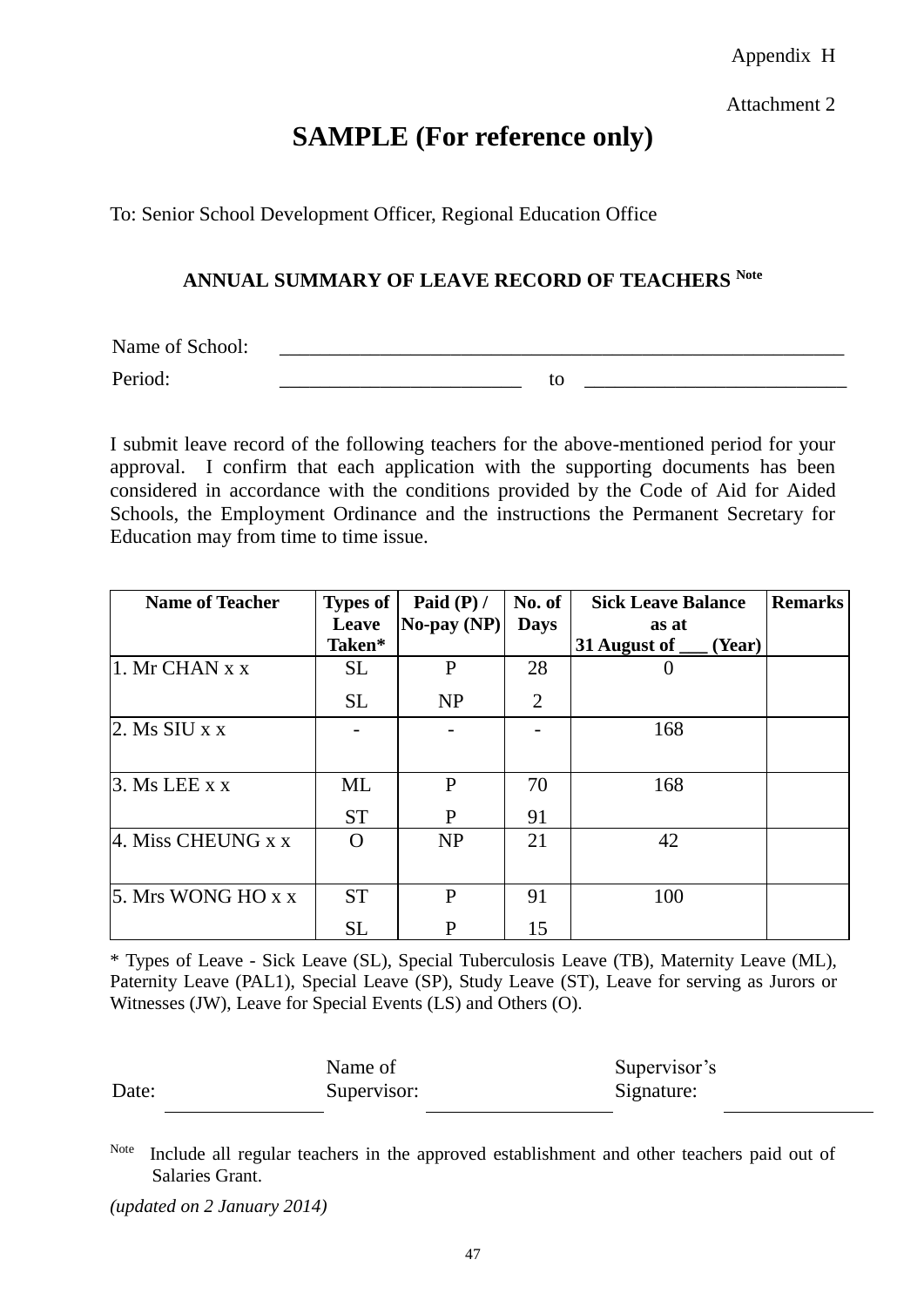Attachment 3

# **SAMPLE (For reference only)**

#### **ANNUAL SUMMARY OF LEAVE RECORD OF NON-TEACHING STAFF**

Name of School: Period: \_\_\_\_\_\_\_\_\_\_\_\_\_\_\_\_\_\_\_\_\_\_\_\_\_\_ to \_\_\_\_\_\_\_\_\_\_\_\_\_\_\_\_\_\_\_\_\_\_\_

I confirm that each application with the supporting documents has been considered in accordance with the conditions provided by the Code of Aid for Aided Schools, the Employment Ordinance and the instructions the Permanent Secretary for Education may from time to time issue.

| <b>Name of Staff</b> | <b>Post</b> | <b>Types of</b> | Paid $(P)$ /       | No. of         |                |
|----------------------|-------------|-----------------|--------------------|----------------|----------------|
| (Date of             |             | Leave           | $\bf{No-pay}$ (NP) | <b>Days</b>    | <b>Remarks</b> |
| appointment)         |             | Taken*          |                    |                |                |
| 1. Mr LEE x x        | Laboratory  | <b>SL</b>       | $\mathbf{P}$       | 28             |                |
| (1.9.2011)           | Technician  | <b>SL</b>       | <b>NP</b>          | $\overline{3}$ |                |
|                      |             | AL              | $\mathbf{P}$       | 14             |                |
|                      |             |                 |                    |                |                |
| 2. Ms WONG x x       | Clerical    | ML              | $\mathbf{P}$       | 70             |                |
| (1.9.2010)           | Assistant   | <b>SL</b>       | P                  | 2              |                |
|                      |             | AL              | P                  | 14             |                |
|                      |             |                 |                    |                |                |
|                      |             |                 |                    |                |                |
|                      |             |                 |                    |                |                |
|                      |             |                 |                    |                |                |
|                      |             |                 |                    |                |                |
|                      |             |                 |                    |                |                |
|                      |             |                 |                    |                |                |
|                      |             |                 |                    |                |                |
|                      |             |                 |                    |                |                |

\* Types of Leave – Annual Leave (AL), Sick Leave (SL), Special Tuberculosis Leave (TB), Maternity Leave (ML), Paternity Leave (PAL1), Study Leave (ST), Leave for serving as Jurors or Witnesses (JW), Leave for Special Events (LS) and Others (O).

|       | Name of     | Supervisor's |
|-------|-------------|--------------|
| Date: | Supervisor: | Signature:   |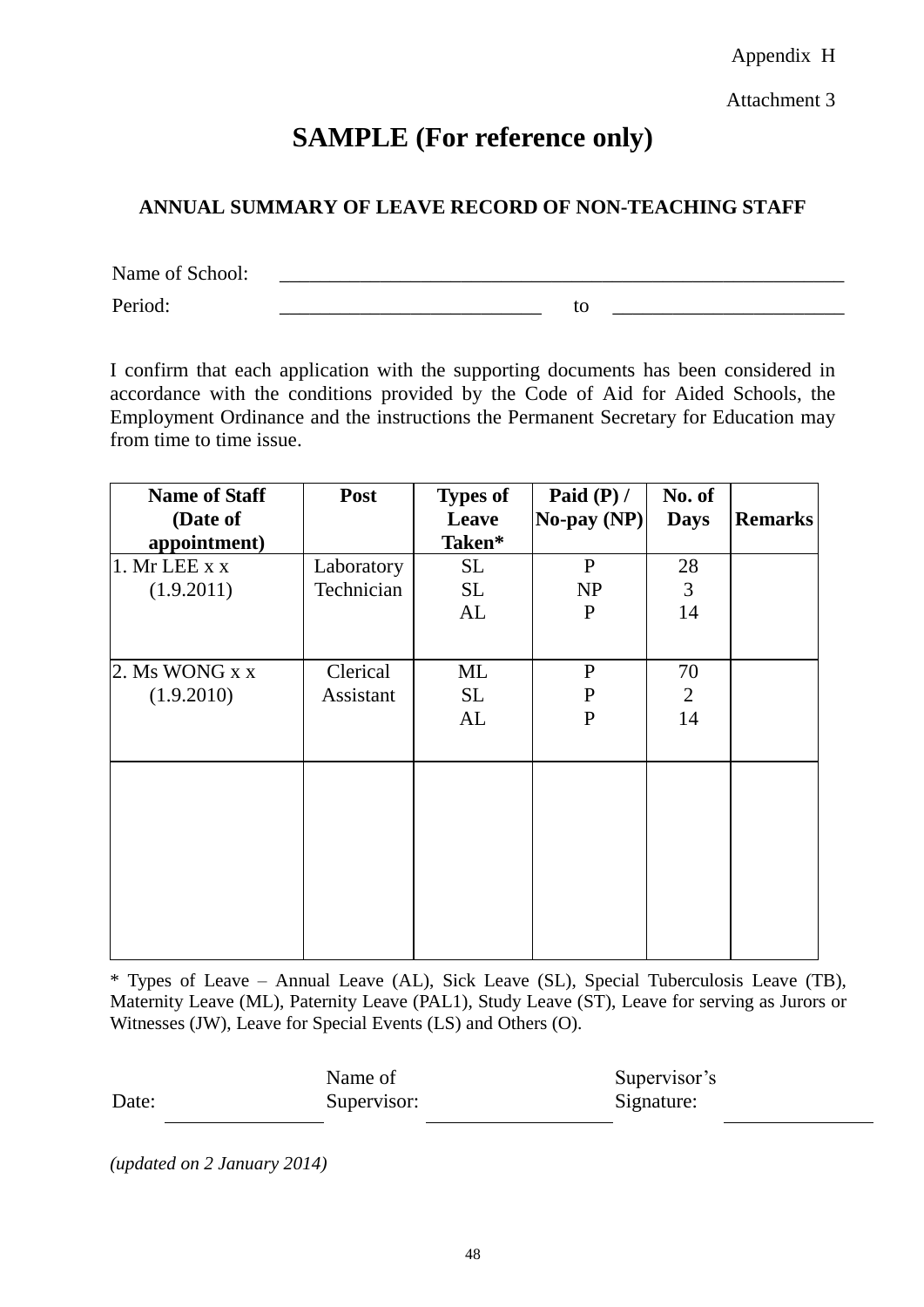Attachment 4

# **SICK LEAVE RECORD SAMPLE (For reference only)**

# **Worked Examples on Calculation of Sick Leave Balance of Teaching Staff Worked Example 1**

| Name of School:               |    |                          |      |
|-------------------------------|----|--------------------------|------|
| Name of Staff:                |    |                          | Sex: |
| Post:                         | GМ |                          |      |
| Date of Appointment: 1.9.2006 |    | Last Date of Employment: |      |

Incremental Date [ID]: 1<sup>st</sup> of September after Appointment

| Sick Leave Entitlement Note 1 |             | <b>Sick Leave Taken</b> |           |                | <b>Sick Leave</b>     | ID  |
|-------------------------------|-------------|-------------------------|-----------|----------------|-----------------------|-----|
| Date of                       | <b>Days</b> | <b>From</b>             | To        | <b>Absence</b> | <b>Balance Day(s)</b> |     |
| <b>Crediting</b>              |             |                         |           | Day(s)         |                       |     |
| 1.9.2006                      | 28          |                         |           |                | 28                    | 1.9 |
| 1.9.2007                      | 48          |                         |           |                | 76                    | 1.9 |
|                               |             |                         |           |                | $(28+48)$ Note 2      |     |
|                               |             | 6.4.2008                | 13.4.2008 | 8              | 68                    |     |
|                               |             |                         |           |                | $(76-8)$              |     |
| 1.9.2008                      | 48          |                         |           |                | 116                   | 1.9 |
|                               |             |                         |           |                | $(68+48)$             |     |
|                               |             | 1.3.2009                | 31.3.2009 | 31             | 85                    |     |
|                               |             |                         |           |                | $(116-31)$            |     |
| 1.9.2009                      | 48          |                         |           |                | 133                   | 1.9 |
|                               |             |                         |           |                | $(85+48)$ Note 3      |     |
|                               |             |                         |           |                |                       |     |
|                               |             |                         |           |                |                       |     |

Note 1 The maximum sick leave balance that can be accumulated is 168 days.

Note 2 At the beginning of the 2007/08 school year, adding the 48 days paid sick leave entitlement does not exceed the 168-day maximum. Therefore, all sick leave entitled by the teacher will be credited to the sick leave balance on a yearly basis.

Note 3 Since the sick leave balance at the end of the 2008/09 school year is NOT more than 120 days, school will continue to update the sick leave balance in advance on a yearly basis at the beginning of the 2009/10 school year.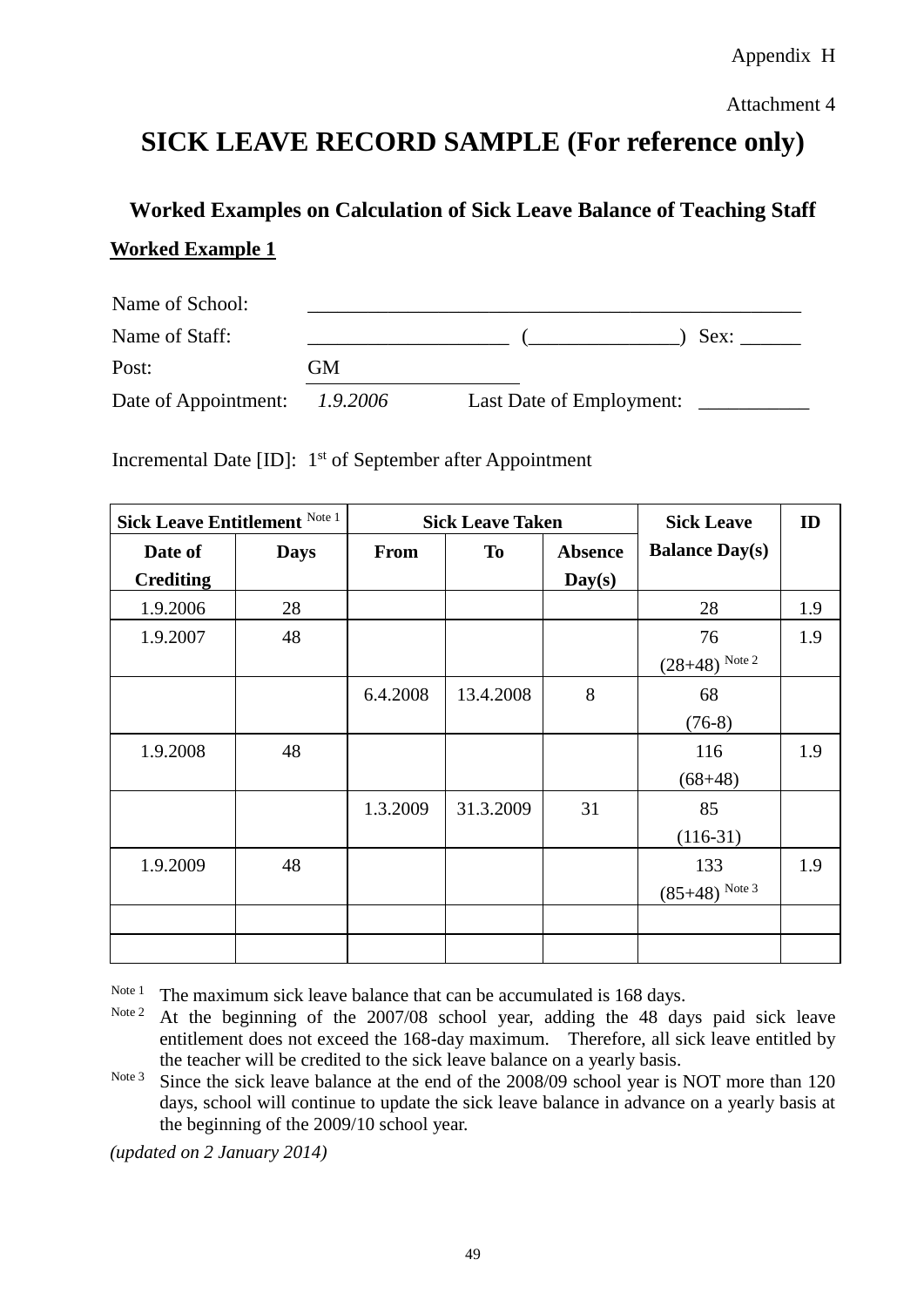#### Attachment 4

#### **Worked Example 2**

| Name of School:                                          |    |                          |      |
|----------------------------------------------------------|----|--------------------------|------|
| Name of Staff:                                           |    |                          | Sex: |
| Post:                                                    | GM |                          |      |
| Date of Appointment: 1.9.2004                            |    | Last Date of Employment: |      |
| $\mathbf{r}$ and $\mathbf{r}$ is the set of $\mathbf{r}$ |    |                          |      |

Incremental Date [ID]: 1<sup>st</sup> of September after Appointment

| Sick Leave Entitlement Note 1 |                                                                            | <b>Sick Leave Taken</b> |            |                          | <b>Sick Leave</b>     | ID  |
|-------------------------------|----------------------------------------------------------------------------|-------------------------|------------|--------------------------|-----------------------|-----|
| Date of<br><b>Crediting</b>   | <b>Days</b>                                                                | From                    | <b>To</b>  | <b>Absence</b><br>Day(s) | <b>Balance Day(s)</b> |     |
| 1.9.2009                      |                                                                            |                         |            |                          | $168$ Note 2          | 1.9 |
| 30.9.2009                     | $\overline{4}$                                                             | 13.9.2009               | 13.9.2009  | 0.5                      | 168                   |     |
|                               |                                                                            | (a.m.)                  | (a.m.)     |                          | $(168-0.5+4)$         |     |
| 31.10.2009                    | $\overline{4}$                                                             |                         |            |                          | 168<br>$(168+4)$      |     |
| 30.11.2009                    | $\overline{4}$                                                             |                         |            |                          | 168                   |     |
|                               |                                                                            |                         |            |                          | $(168+4)$             |     |
| 31.12.2009                    | $\overline{4}$                                                             | 18.12.2009              | 18.12.2009 | $\overline{0.5}$         | 168                   |     |
|                               |                                                                            | (a.m.)                  | (a.m.)     |                          | $(168-0.5+4)$         |     |
| 31.1.2010                     | $\overline{4}$                                                             | 18.1.2010               |            | $\mathbf{1}$             | 168                   |     |
|                               |                                                                            |                         |            |                          | $(168-1+4)$           |     |
| 28.2.2010                     | $\overline{4}$                                                             |                         |            |                          | 168                   |     |
| 31.3.2010                     | $\overline{4}$                                                             | 21.3.2010               |            | $\mathbf{1}$             | 168                   |     |
|                               |                                                                            |                         |            |                          | $(168-1+4)$           |     |
| 30.4.2010                     | $\overline{4}$                                                             |                         |            |                          | 168                   |     |
|                               |                                                                            |                         |            |                          | $(168+4)$             |     |
| 31.5.2010                     | $\overline{0}$ Note 3                                                      | 11.5.2010               |            | $\mathbf{1}$             |                       |     |
|                               |                                                                            | 24.5.2010               | 25.5.2010  | $\overline{c}$           |                       |     |
|                               |                                                                            | 30.5.2010               | 31.5.2010  | $\overline{2}$           | 163<br>$(168-1-2-2)$  |     |
| 1.6.2010                      | $4$ Note 3                                                                 |                         |            |                          | 167                   |     |
|                               | (for the month of May)                                                     |                         |            |                          | $(163+4)$             |     |
| 30.6.2010                     | 4                                                                          | 2.6.2010                |            | $\mathbf{1}$             |                       |     |
|                               |                                                                            | 4.6.2010                | 10.6.2010  | $\tau$                   |                       |     |
|                               |                                                                            | 18.6.2010               | 29.6.2010  | 12                       | 151                   |     |
|                               |                                                                            |                         |            |                          | $(167-1-7-12+4)$      |     |
| 31.7.2010                     | $\overline{4}$                                                             | 2.7.2010                | 14.7.2010  | 13                       | 142<br>$(151-13+4)$   |     |
| 31.8.2010                     | $\overline{4}$                                                             |                         |            |                          | 146                   |     |
|                               |                                                                            |                         |            |                          | $(142+4)$ Note 4      |     |
|                               | 4 days paid sick leave are<br>to be updated monthly in<br>the 2010/11 s.y. |                         | Total      | 41                       | 146                   |     |
|                               |                                                                            |                         |            |                          |                       |     |

Note 1 The maximum sick leave balance that can be accumulated is 168 days.<br>Note 2 Since the maximum sick leave balance is reached (i.e.  $168$  days) at the

Since the maximum sick leave balance is reached (i.e. 168 days) at the beginning of the 2009/10 school year, school needs to update the teacher's sick leave balance on a monthly basis to credit 4 days of sick leave entitlement for each completed month of service.

Note 3 The entitlement to paid sick leave accumulated for May 2010 cannot be credited to the sick leave balance until the teacher has resumed duty.

Note 4 Since the sick leave balance at the end of the 2009/10 school year is more than 120 days, school will continue to update the sick leave balance of the teacher on a monthly basis in the 2010/11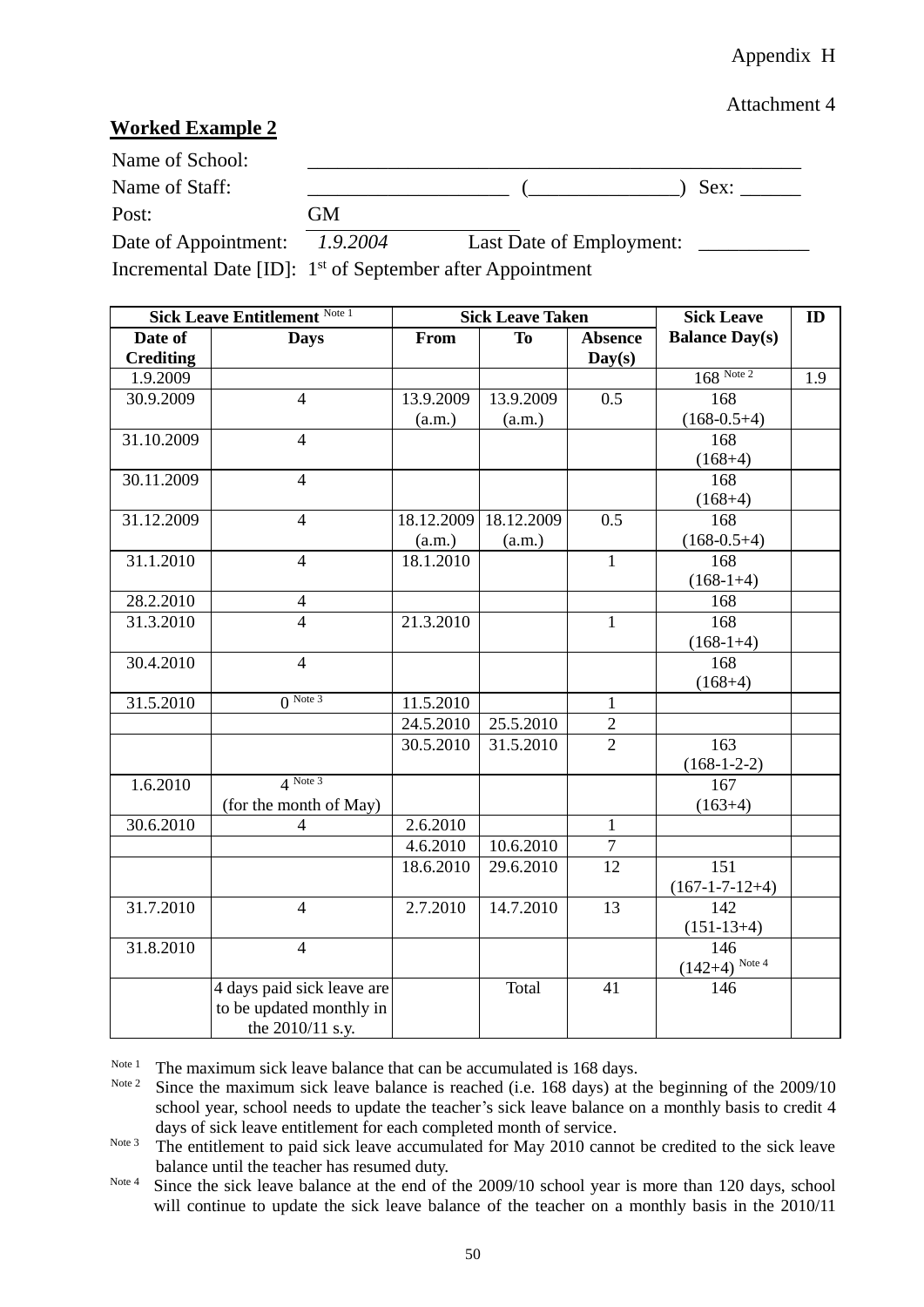school year. *(updated on 2 January 2014)*